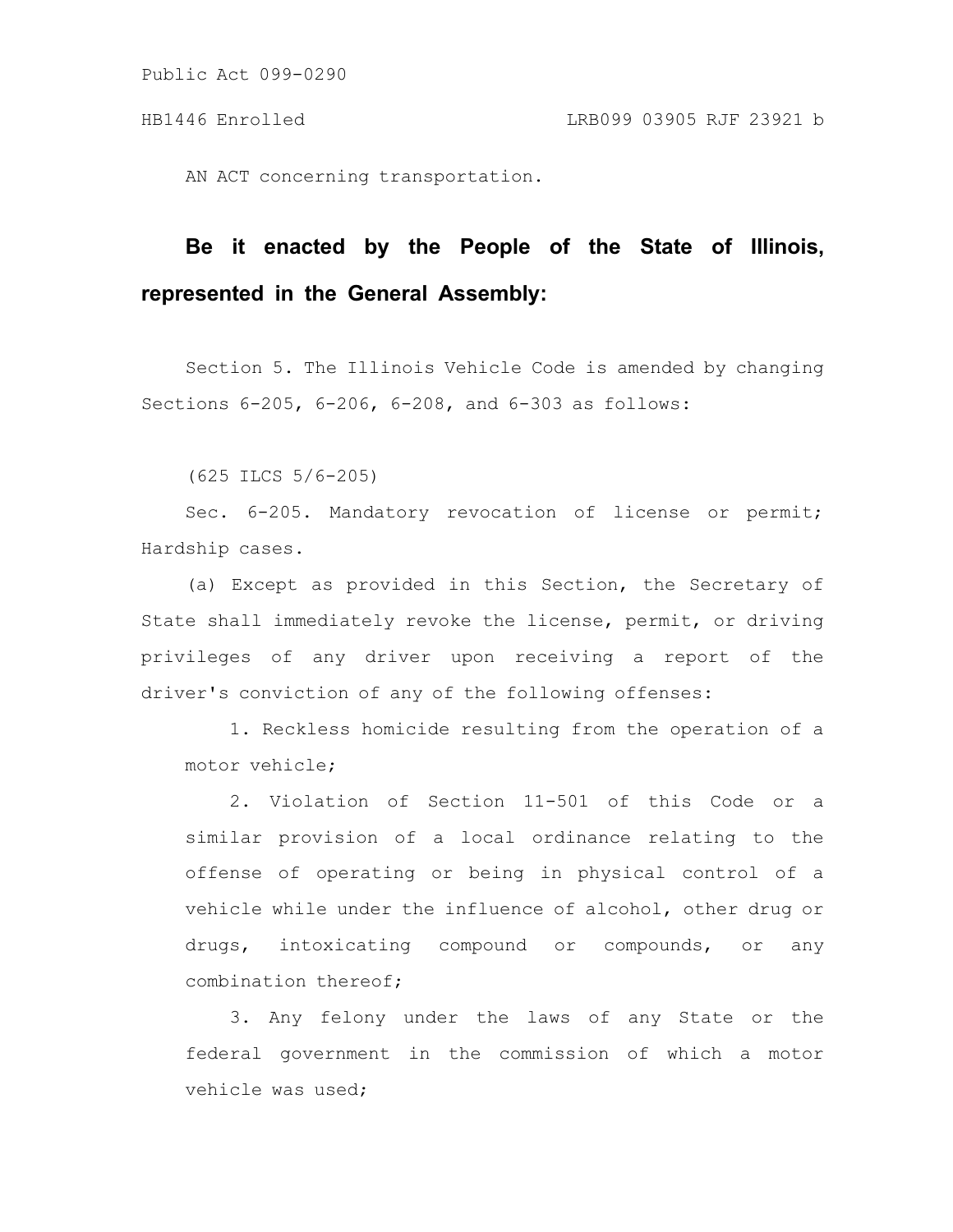4. Violation of Section 11-401 of this Code relating to the offense of leaving the scene of a traffic accident involving death or personal injury;

5. Perjury or the making of a false affidavit or statement under oath to the Secretary of State under this Code or under any other law relating to the ownership or operation of motor vehicles;

6. Conviction upon 3 charges of violation of Section 11-503 of this Code relating to the offense of reckless driving committed within a period of 12 months;

7. Conviction of any offense defined in Section 4-102 of this Code;

8. Violation of Section 11-504 of this Code relating to the offense of drag racing;

9. Violation of Chapters 8 and 9 of this Code;

10. Violation of Section 12-5 of the Criminal Code of 1961 or the Criminal Code of 2012 arising from the use of a motor vehicle;

11. Violation of Section 11-204.1 of this Code relating to aggravated fleeing or attempting to elude a peace officer;

12. Violation of paragraph (1) of subsection (b) of Section 6-507, or a similar law of any other state, relating to the unlawful operation of a commercial motor vehicle;

13. Violation of paragraph (a) of Section 11-502 of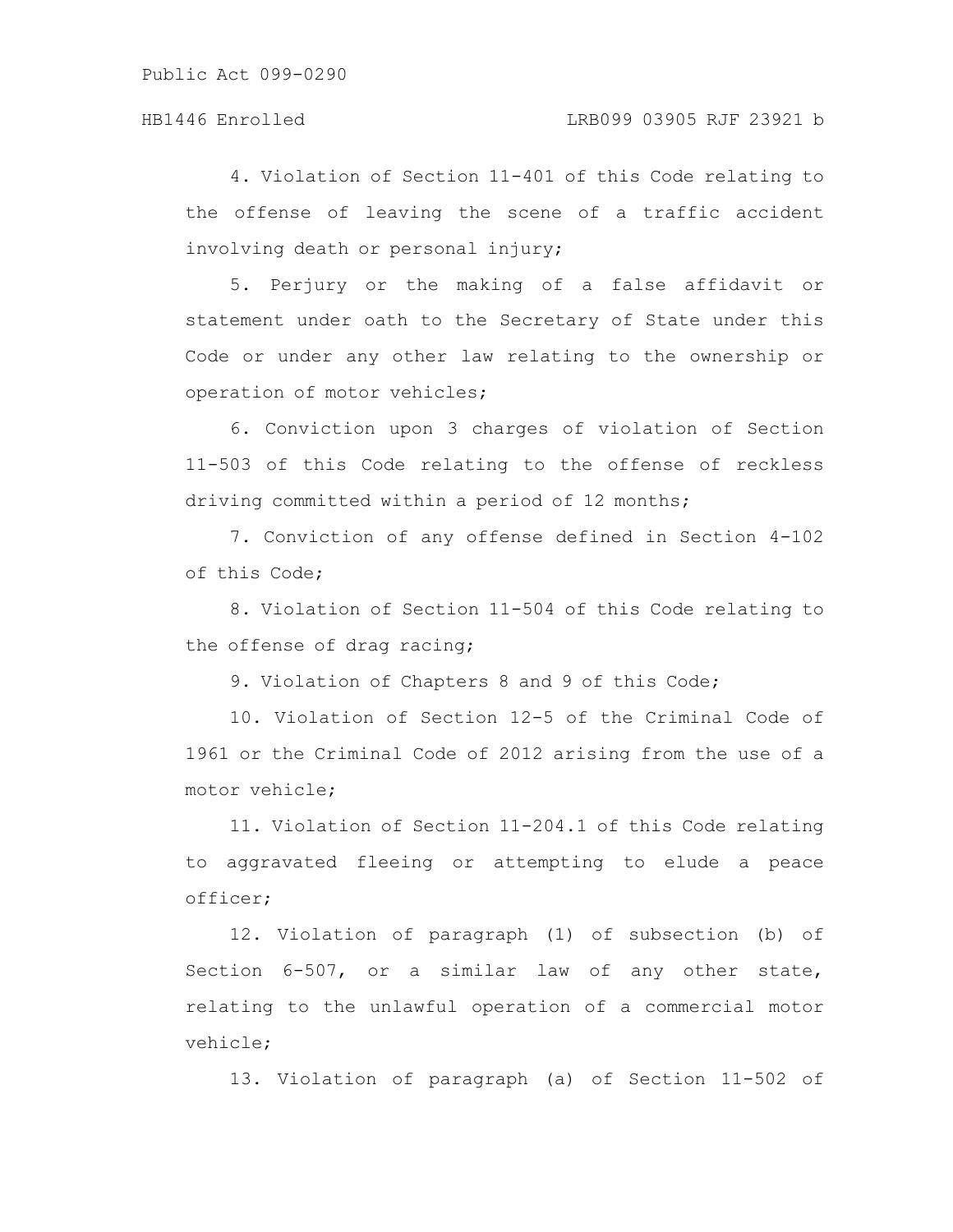this Code or a similar provision of a local ordinance if the driver has been previously convicted of a violation of that Section or a similar provision of a local ordinance and the driver was less than 21 years of age at the time of the offense;

14. Violation of paragraph (a) of Section 11-506 of this Code or a similar provision of a local ordinance relating to the offense of street racing;

15. A second or subsequent conviction of driving while the person's driver's license, permit or privileges was revoked for reckless homicide or a similar out-of-state offense;

16. Any offense against any provision in this Code, or any local ordinance, regulating the movement of traffic when that offense was the proximate cause of the death of any person. Any person whose driving privileges have been revoked pursuant to this paragraph may seek to have the revocation terminated or to have the length of revocation reduced by requesting an administrative hearing with the Secretary of State prior to the projected driver's license application eligibility date;

17. Violation of subsection (a-2) of Section 11-1301.3 of this Code or a similar provision of a local ordinance;

18. A second or subsequent conviction of illegal possession, while operating or in actual physical control, as a driver, of a motor vehicle, of any controlled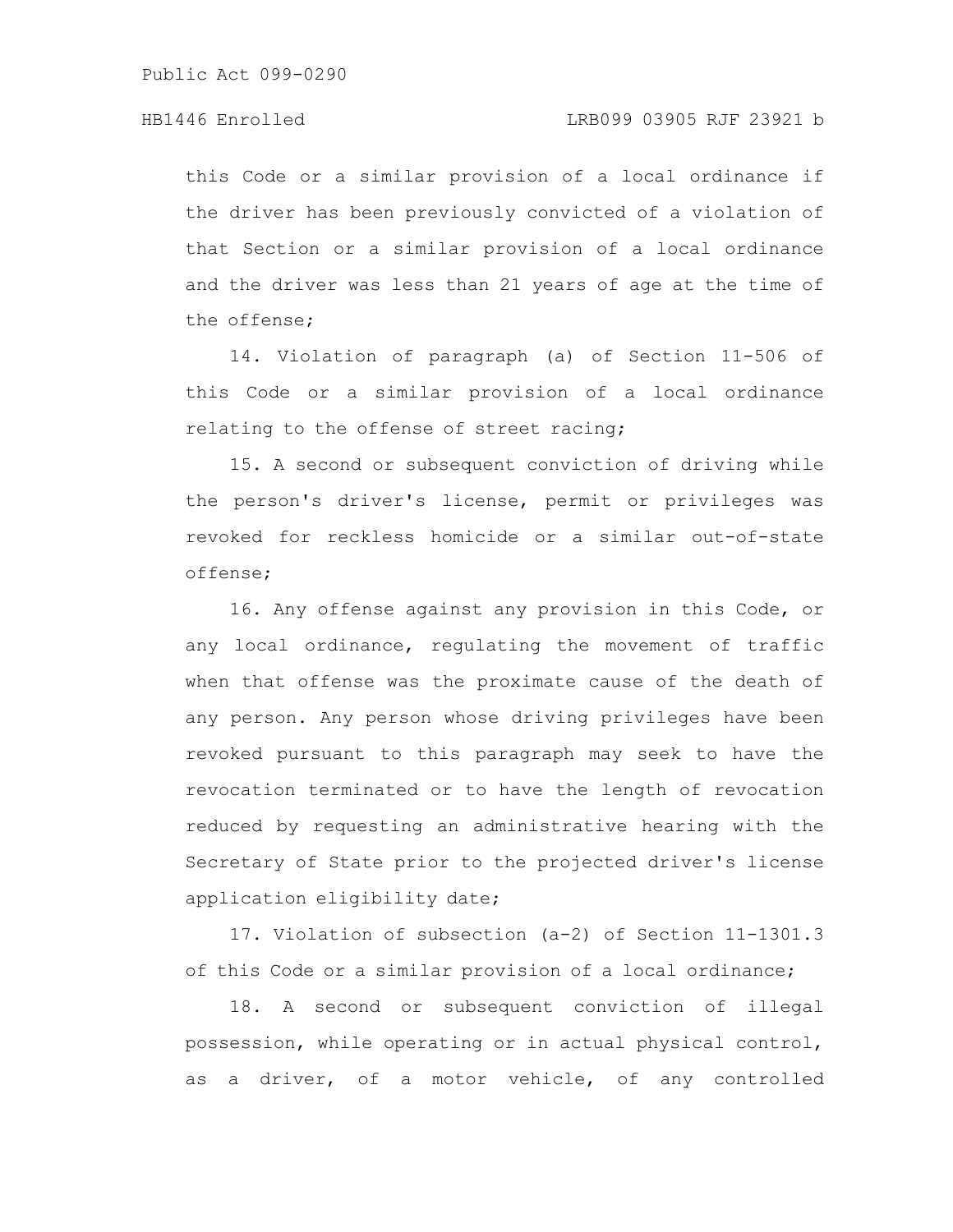substance prohibited under the Illinois Controlled Substances Act, any cannabis prohibited under the Cannabis Control Act, or any methamphetamine prohibited under the Methamphetamine Control and Community Protection Act. A defendant found guilty of this offense while operating a motor vehicle shall have an entry made in the court record by the presiding judge that this offense did occur while the defendant was operating a motor vehicle and order the clerk of the court to report the violation to the Secretary of State.

(b) The Secretary of State shall also immediately revoke the license or permit of any driver in the following situations:

1. Of any minor upon receiving the notice provided for in Section 5-901 of the Juvenile Court Act of 1987 that the minor has been adjudicated under that Act as having committed an offense relating to motor vehicles prescribed in Section 4-103 of this Code;

2. Of any person when any other law of this State requires either the revocation or suspension of a license or permit;

3. Of any person adjudicated under the Juvenile Court Act of 1987 based on an offense determined to have been committed in furtherance of the criminal activities of an organized gang as provided in Section 5-710 of that Act, and that involved the operation or use of a motor vehicle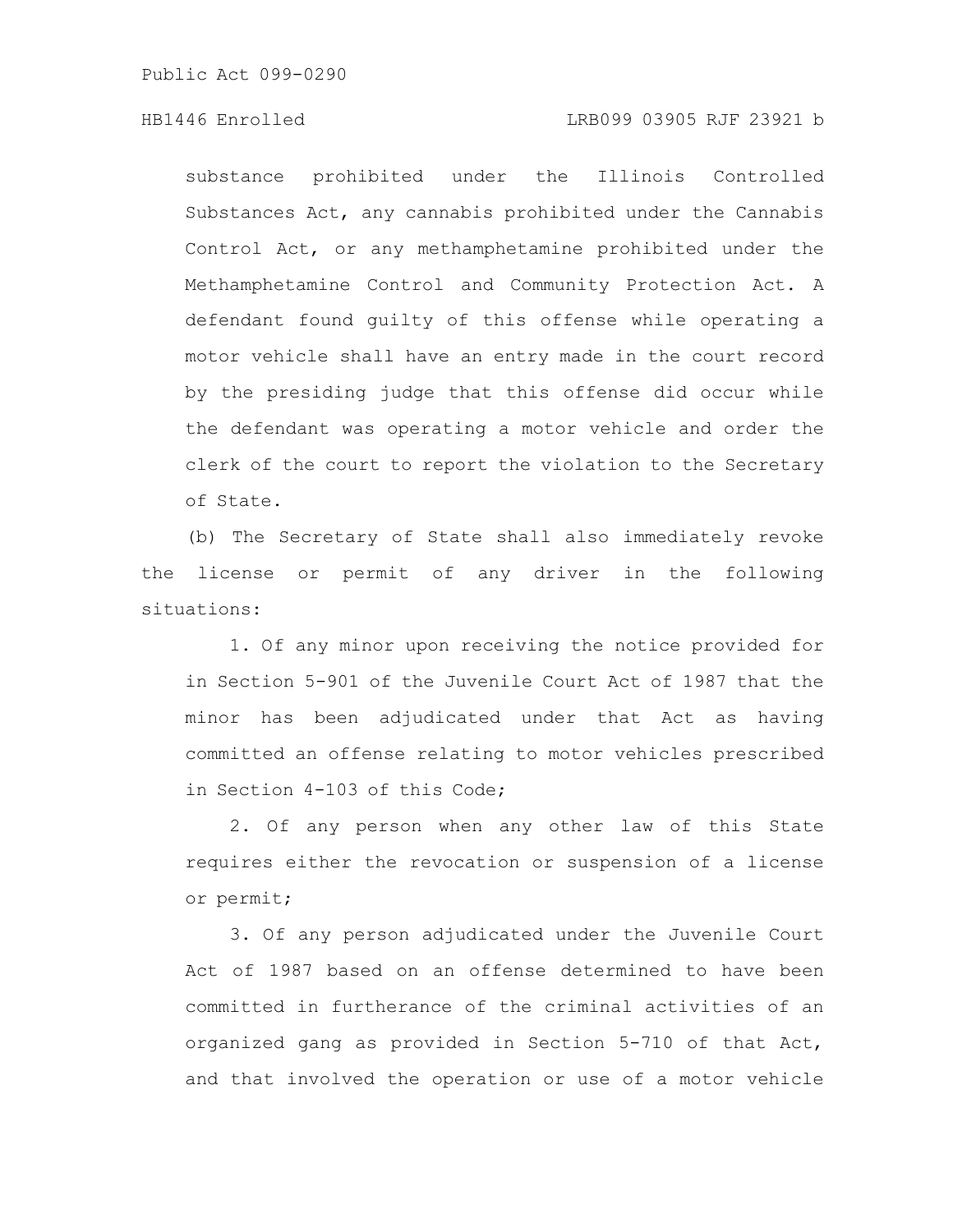or the use of a driver's license or permit. The revocation shall remain in effect for the period determined by the court. Upon the direction of the court, the Secretary shall issue the person a judicial driving permit, also known as a JDP. The JDP shall be subject to the same terms as a JDP issued under Section 6-206.1, except that the court may direct that a JDP issued under this subdivision (b)(3) be effective immediately.

(c)(1) Whenever a person is convicted of any of the offenses enumerated in this Section, the court may recommend and the Secretary of State in his discretion, without regard to whether the recommendation is made by the court may, upon application, issue to the person a restricted driving permit granting the privilege of driving a motor vehicle between the petitioner's residence and petitioner's place of employment or within the scope of the petitioner's employment related duties, or to allow the petitioner to transport himself or herself or a family member of the petitioner's household to a medical facility for the receipt of necessary medical care or to allow the petitioner to transport himself or herself to and from alcohol or drug remedial or rehabilitative activity recommended by a licensed service provider, or to allow the petitioner to transport himself or herself or a family member of the petitioner's household to classes, as a student, at an accredited educational institution, or to allow the petitioner to transport children, elderly persons, or disabled persons who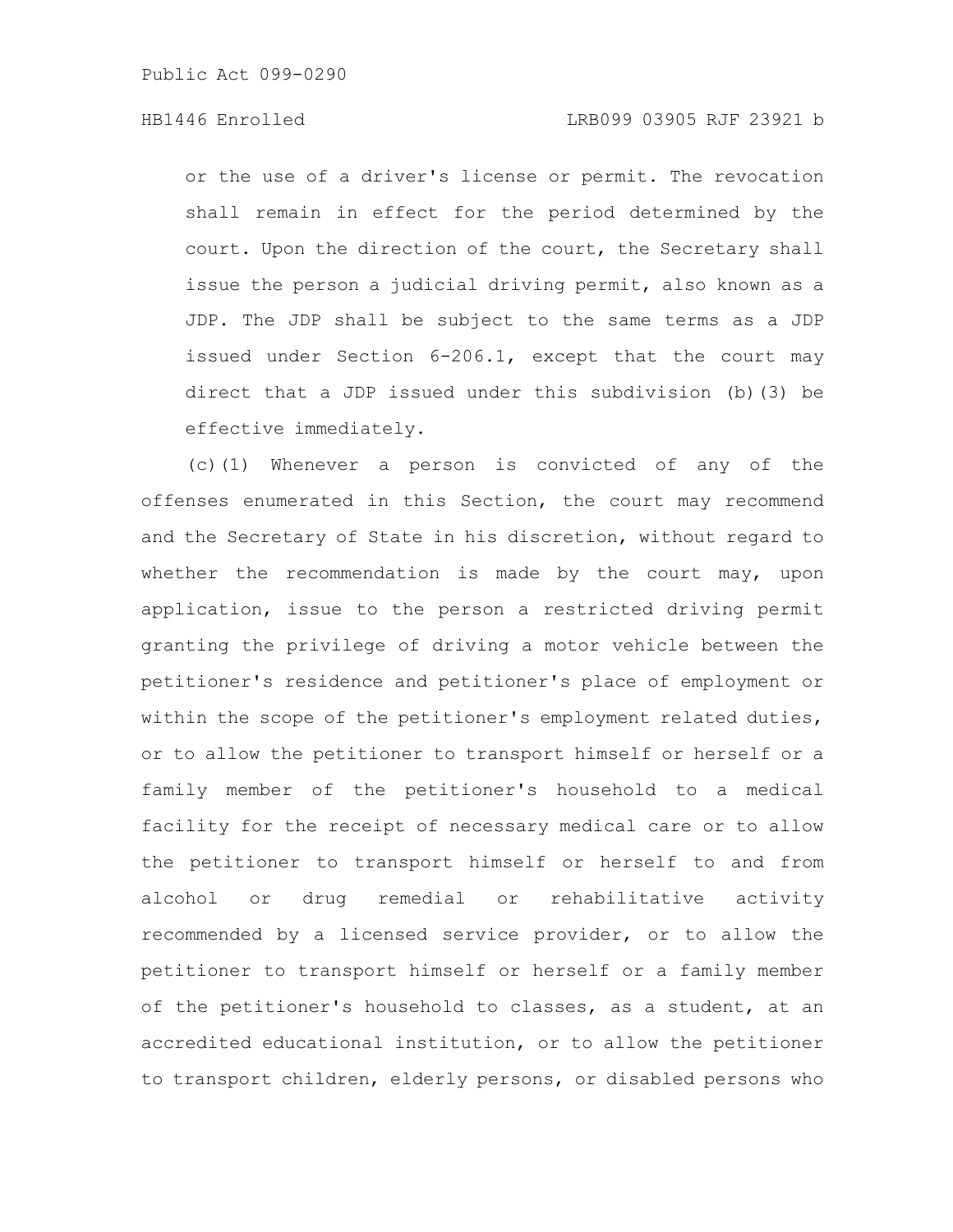do not hold driving privileges and are living in the petitioner's household to and from daycare; if the petitioner is able to demonstrate that no alternative means of transportation is reasonably available and that the petitioner will not endanger the public safety or welfare; provided that the Secretary's discretion shall be limited to cases where undue hardship, as defined by the rules of the Secretary of State, would result from a failure to issue the restricted driving permit. Those multiple offenders identified in subdivision (b) 4 of Section 6 208 of this Code, however, shall not be eligible for the issuance of a restricted driving permit.

(1.5) A person subject to the provisions of paragraph 4 of subsection (b) of Section 6-208 of this Code may make application for a restricted driving permit at a hearing conducted under Section 2-118 of this Code after the expiration of 5 years from the effective date of the most recent revocation, or after 5 years from the date of release from a period of imprisonment resulting from a conviction of the most recent offense, whichever is later, provided the person, in addition to all other requirements of the Secretary, shows by clear and convincing evidence:

(A) a minimum of 3 years of uninterrupted abstinence from alcohol and the unlawful use or consumption of cannabis under the Cannabis Control Act, a controlled substance under the Illinois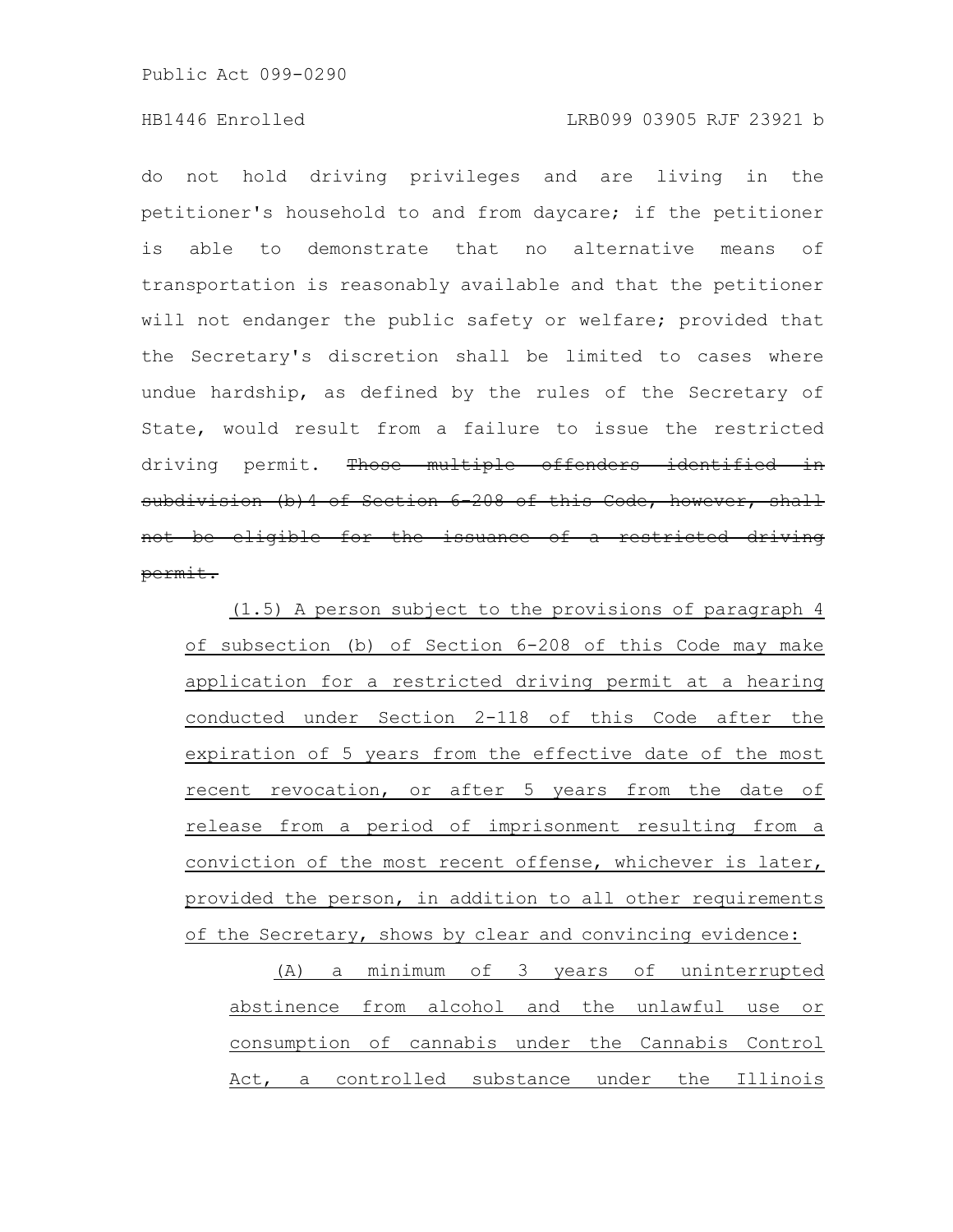Controlled Substances Act, an intoxicating compound under the Use of Intoxicating Compounds Act, or methamphetamine under the Methamphetamine Control and Community Protection Act; and

(B) the successful completion of any rehabilitative treatment and involvement in any ongoing rehabilitative activity that may be recommended by a properly licensed service provider according to an assessment of the person's alcohol or drug use under Section 11-501.01 of this Code.

In determining whether an applicant is eligible for a restricted driving permit under this paragraph (1.5), the Secretary may consider any relevant evidence, including, but not limited to, testimony, affidavits, records, and the results of regular alcohol or drug tests. Persons subject to the provisions of paragraph 4 of subsection (b) of Section 6-208 of this Code and who have been convicted of more than one violation of paragraph (3), paragraph (4), or paragraph (5) of subsection (a) of Section 11-501 of this Code shall not be eligible to apply for a restricted driving permit.

A restricted driving permit issued under this paragraph (1.5) shall provide that the holder may only operate motor vehicles equipped with an ignition interlock device as required under paragraph (2) of subsection (c) of this Section and subparagraph (A) of paragraph 3 of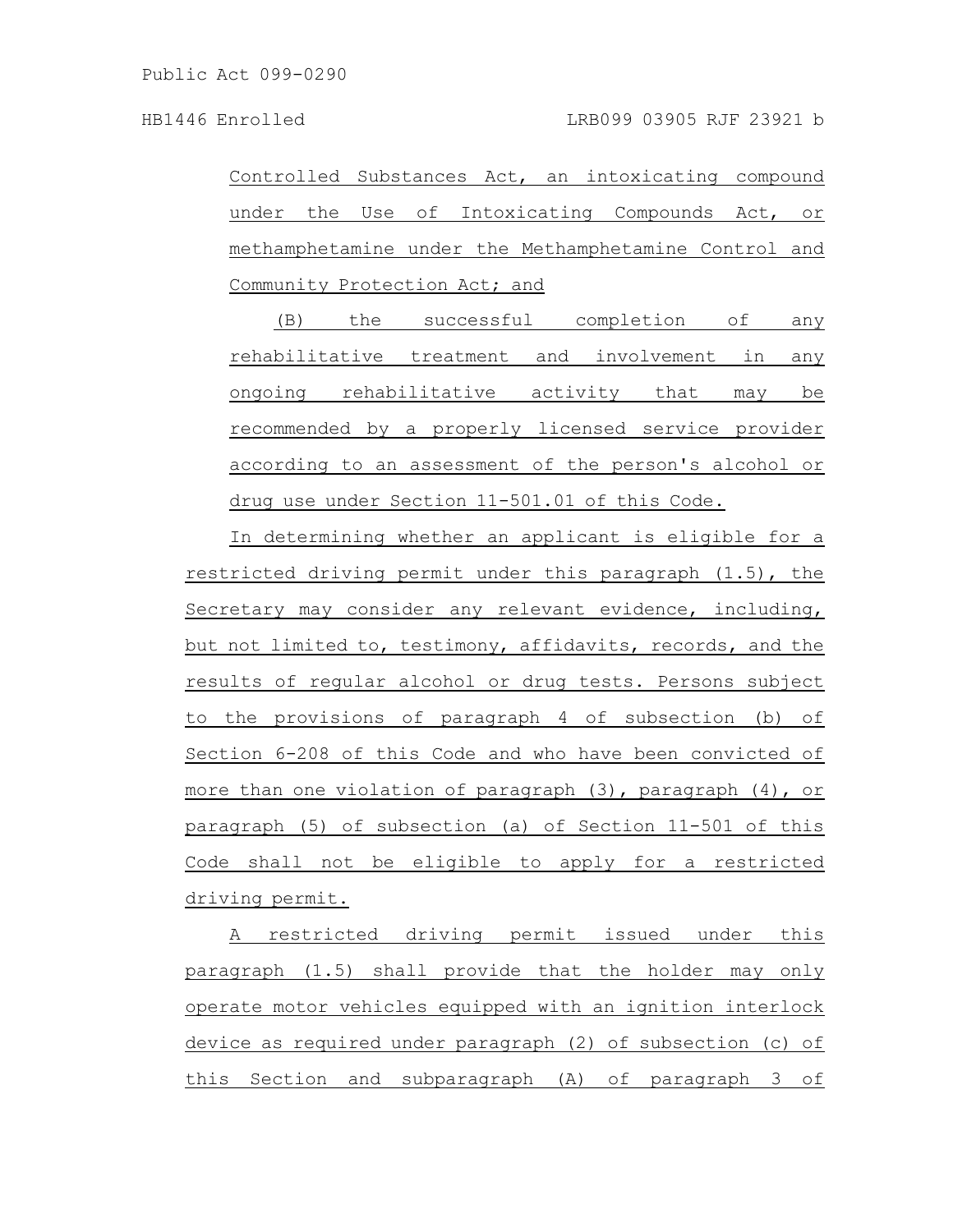subsection (c) of Section 6-206 of this Code. The Secretary may revoke a restricted driving permit or amend the conditions of a restricted driving permit issued under this paragraph (1.5) if the holder operates a vehicle that is not equipped with an ignition interlock device, or for any other reason authorized under this Code.

A restricted driving permit issued under this paragraph (1.5) shall be revoked, and the holder barred from applying for or being issued a restricted driving permit in the future, if the holder is subsequently convicted of a violation of Section 11-501 of this Code, a similar provision of a local ordinance, or a similar offense in another state.

(2) If a person's license or permit is revoked or suspended due to 2 or more convictions of violating Section 11-501 of this Code or a similar provision of a local ordinance or a similar out-of-state offense, or Section 9-3 of the Criminal Code of 1961 or the Criminal Code of 2012, where the use of alcohol or other drugs is recited as an element of the offense, or a similar out-of-state offense, or a combination of these offenses, arising out of separate occurrences, that person, if issued a restricted driving permit, may not operate a vehicle unless it has been equipped with an ignition interlock device as defined in Section 1-129.1.

(3) If: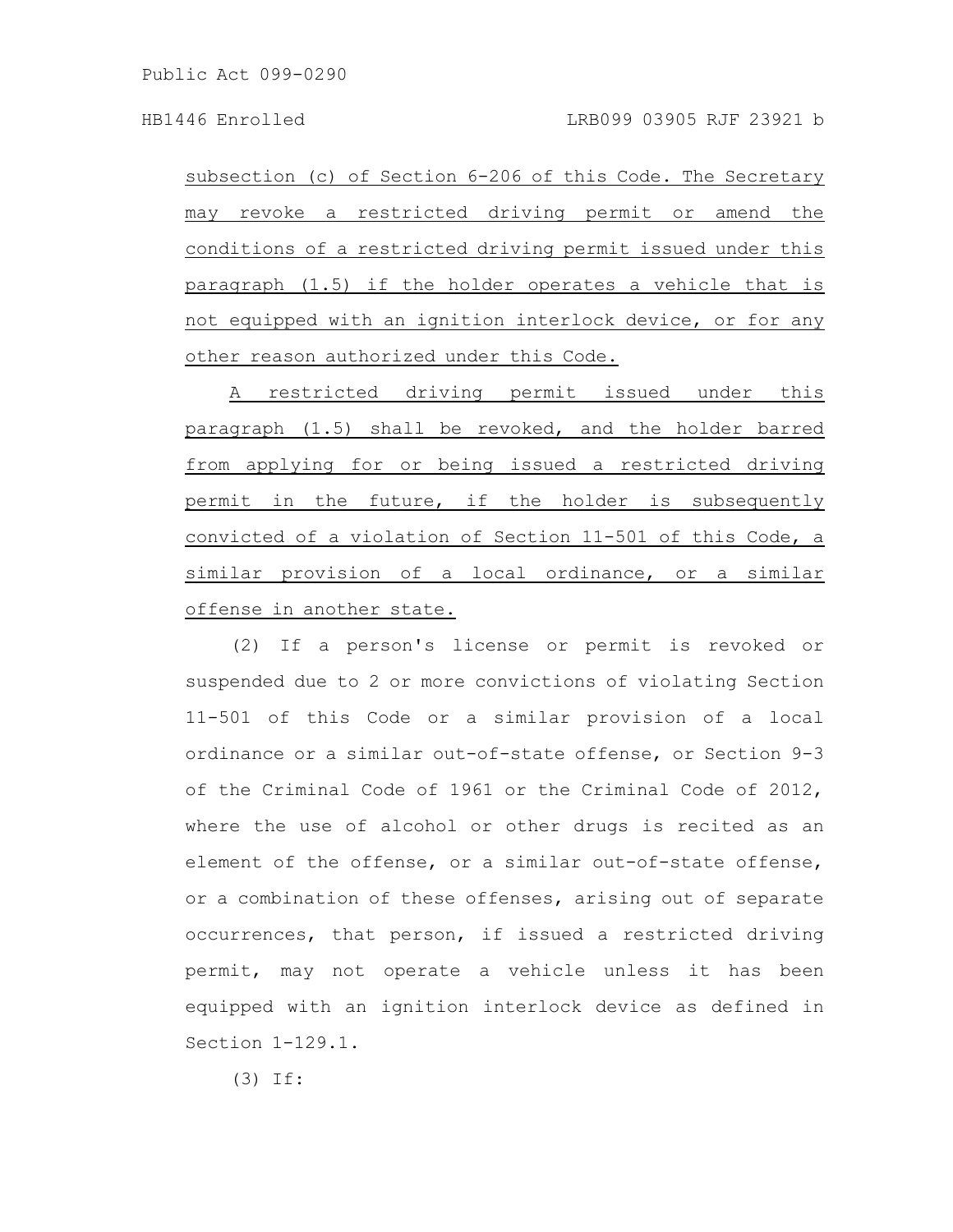(A) a person's license or permit is revoked or suspended 2 or more times within a 10 year period due to any combination of:

(i) a single conviction of violating Section 11-501 of this Code or a similar provision of a local ordinance or a similar out-of-state offense, or Section 9-3 of the Criminal Code of 1961 or the Criminal Code of 2012, where the use of alcohol or other drugs is recited as an element of the offense, or a similar out-of-state offense; or

(ii) a statutory summary suspension or revocation under Section 11-501.1; or

(iii) a suspension pursuant to Section  $6 - 203.1$ ;

arising out of separate occurrences; or

(B) a person has been convicted of one violation of Section 6-303 of this Code committed while his or her driver's license, permit, or privilege was revoked because of a violation of Section 9-3 of the Criminal Code of 1961 or the Criminal Code of 2012, relating to the offense of reckless homicide where the use of alcohol or other drugs was recited as an element of the offense, or a similar provision of a law of another state;

that person, if issued a restricted driving permit, may not operate a vehicle unless it has been equipped with an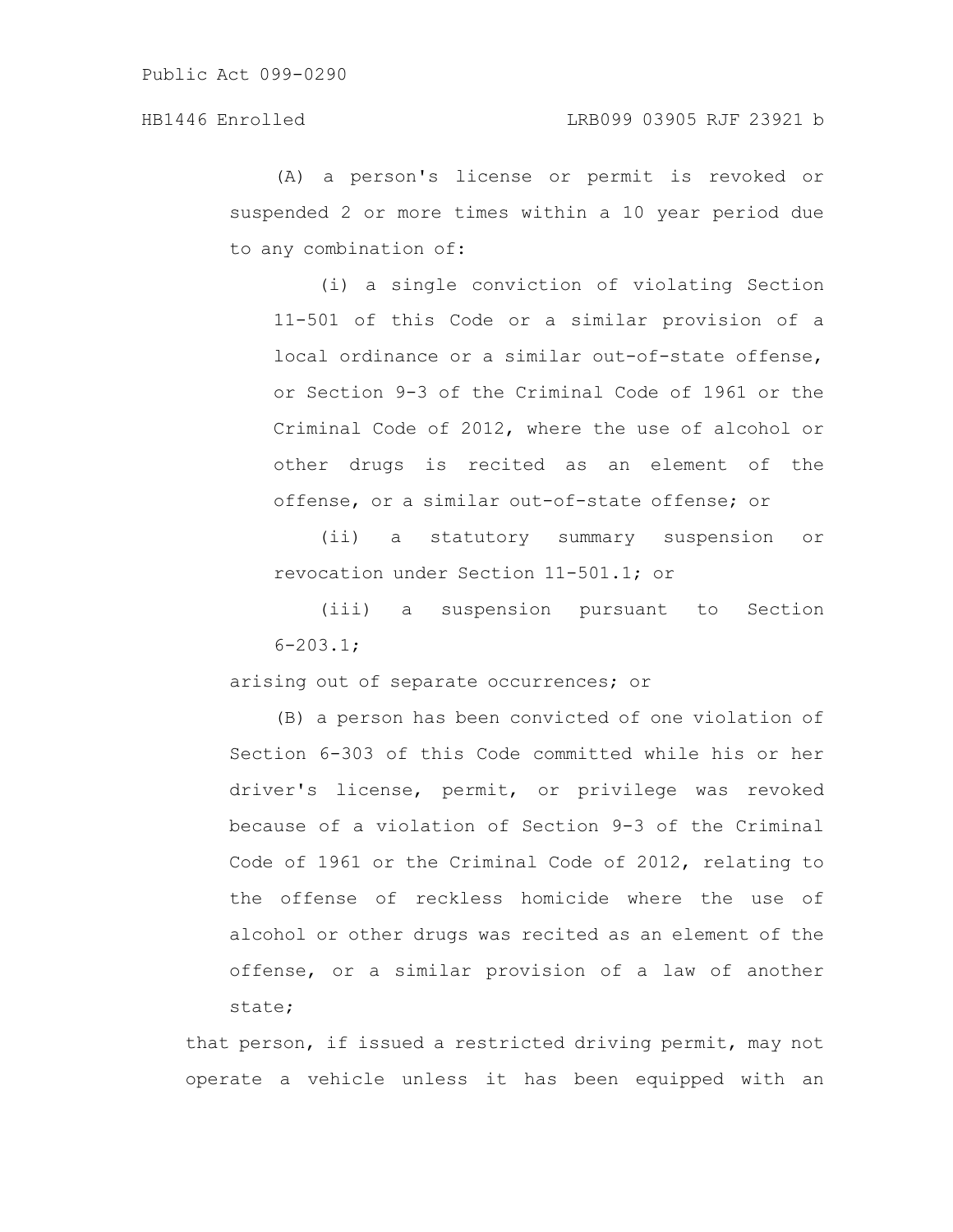ignition interlock device as defined in Section 1-129.1.

(4) The person issued a permit conditioned on the use of an ignition interlock device must pay to the Secretary of State DUI Administration Fund an amount not to exceed \$30 per month. The Secretary shall establish by rule the amount and the procedures, terms, and conditions relating to these fees.

(5) If the restricted driving permit is issued for employment purposes, then the prohibition against operating a motor vehicle that is not equipped with an ignition interlock device does not apply to the operation of an occupational vehicle owned or leased by that person's employer when used solely for employment purposes.

(6) In each case the Secretary of State may issue a restricted driving permit for a period he deems appropriate, except that the permit shall expire within one year from the date of issuance. The Secretary may not, however, issue a restricted driving permit to any person whose current revocation is the result of a second or subsequent conviction for a violation of Section 11-501 of this Code or a similar provision of a local ordinance or any similar out-of-state offense, or Section 9-3 of the Criminal Code of 1961 or the Criminal Code of 2012, where the use of alcohol or other drugs is recited as an element of the offense, or any similar out-of-state offense, or any combination of these offenses, until the expiration of at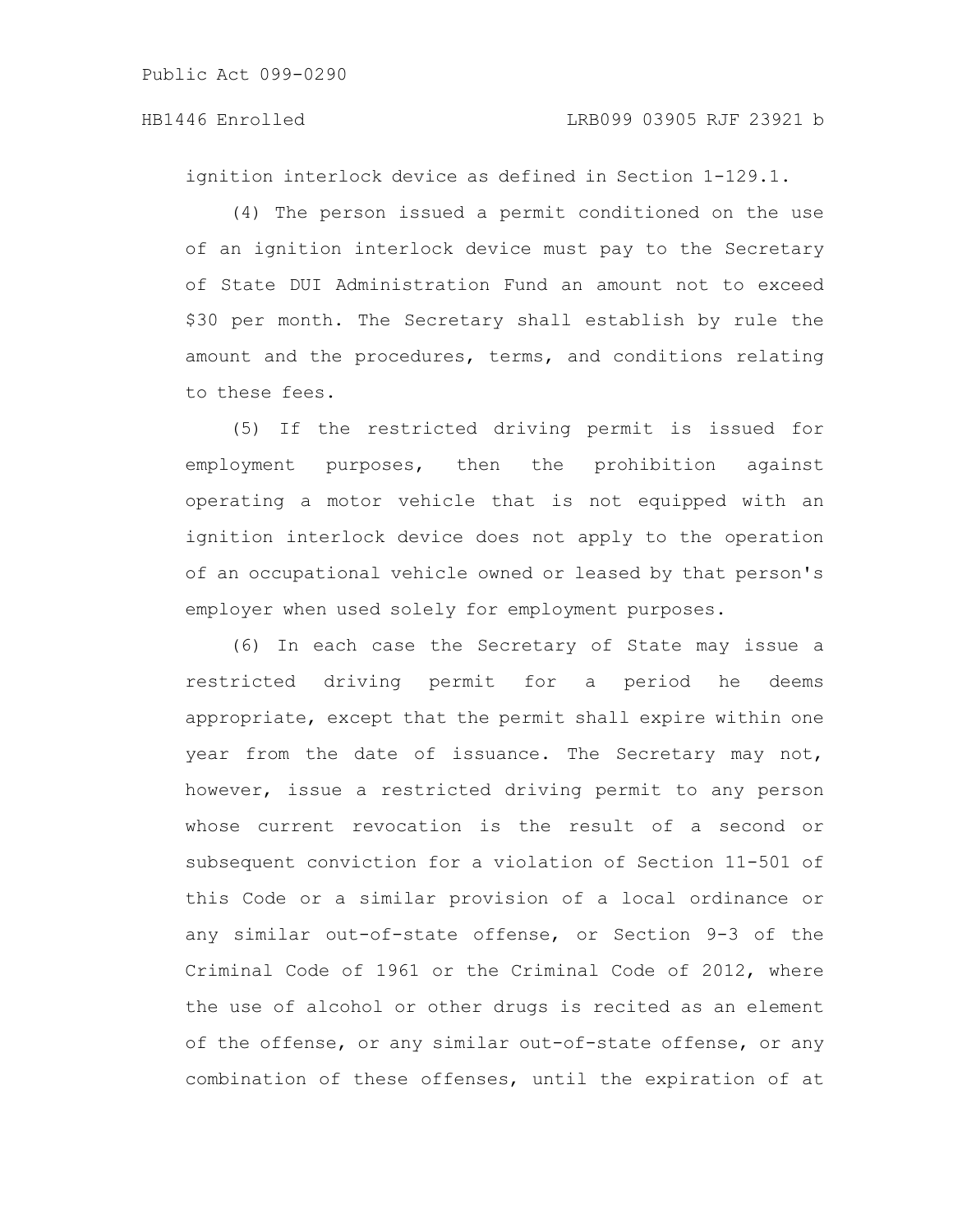least one year from the date of the revocation. A restricted driving permit issued under this Section shall be subject to cancellation, revocation, and suspension by the Secretary of State in like manner and for like cause as a driver's license issued under this Code may be cancelled, revoked, or suspended; except that a conviction upon one or more offenses against laws or ordinances regulating the movement of traffic shall be deemed sufficient cause for the revocation, suspension, or cancellation of a restricted driving permit. The Secretary of State may, as a condition to the issuance of a restricted driving permit, require the petitioner to participate in a designated driver remedial or rehabilitative program. The Secretary of State is authorized to cancel a restricted driving permit if the permit holder does not successfully complete the program. However, if an individual's driving privileges have been revoked in accordance with paragraph 13 of subsection (a) of this Section, no restricted driving permit shall be issued until the individual has served 6 months of the revocation period.

 $(c-5)$  (Blank).

(c-6) If a person is convicted of a second violation of operating a motor vehicle while the person's driver's license, permit or privilege was revoked, where the revocation was for a violation of Section 9-3 of the Criminal Code of 1961 or the Criminal Code of 2012 relating to the offense of reckless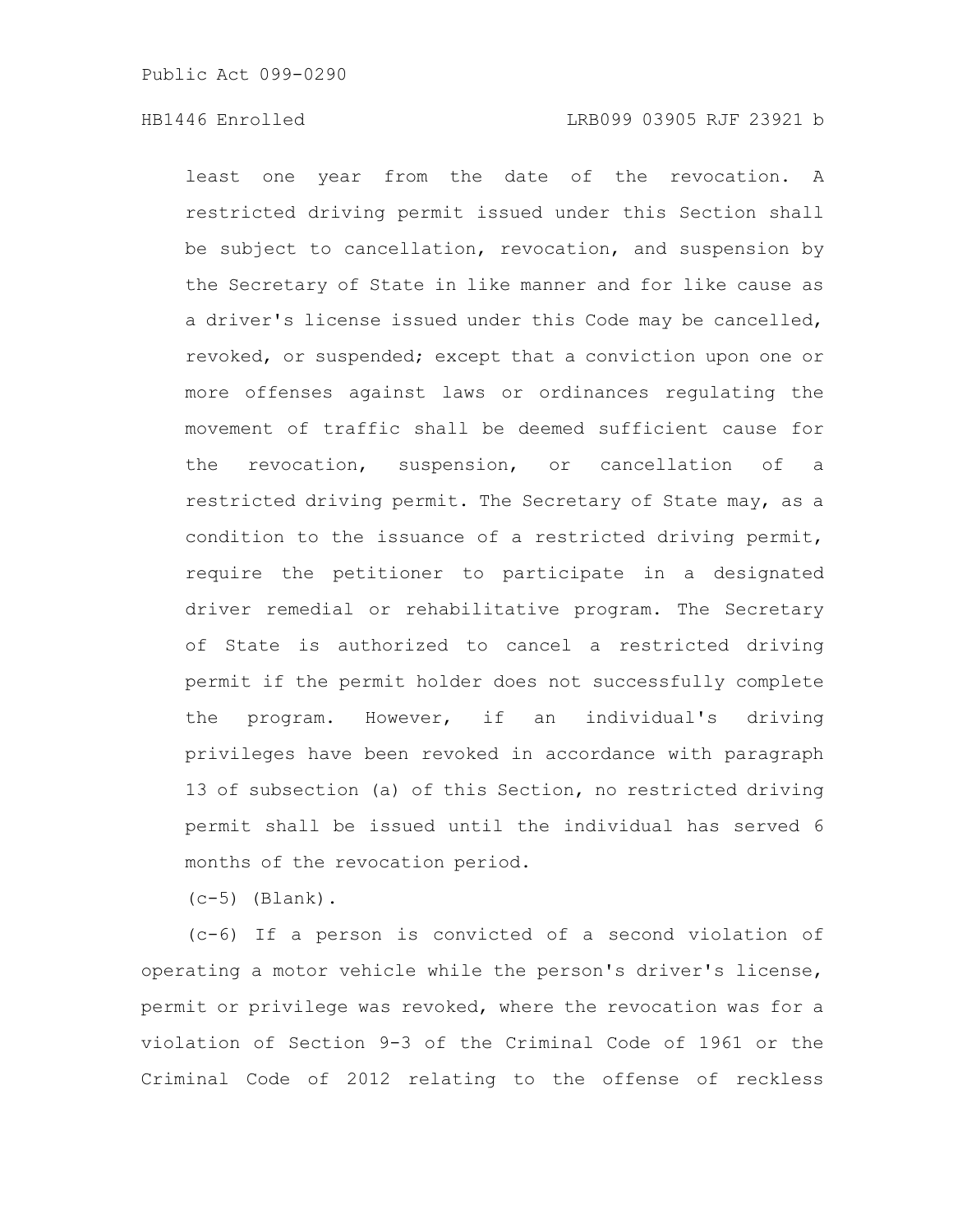#### HB1446 Enrolled LRB099 03905 RJF 23921 b

homicide or a similar out-of-state offense, the person's driving privileges shall be revoked pursuant to subdivision (a)(15) of this Section. The person may not make application for a license or permit until the expiration of five years from the effective date of the revocation or the expiration of five years from the date of release from a term of imprisonment, whichever is later.

(c-7) If a person is convicted of a third or subsequent violation of operating a motor vehicle while the person's driver's license, permit or privilege was revoked, where the revocation was for a violation of Section 9-3 of the Criminal Code of 1961 or the Criminal Code of 2012 relating to the offense of reckless homicide or a similar out-of-state offense, the person may never apply for a license or permit.

(d)(1) Whenever a person under the age of 21 is convicted under Section 11-501 of this Code or a similar provision of a local ordinance or a similar out-of-state offense, the Secretary of State shall revoke the driving privileges of that person. One year after the date of revocation, and upon application, the Secretary of State may, if satisfied that the person applying will not endanger the public safety or welfare, issue a restricted driving permit granting the privilege of driving a motor vehicle only between the hours of 5 a.m. and 9 p.m. or as otherwise provided by this Section for a period of one year. After this one year period, and upon reapplication for a license as provided in Section 6-106, upon payment of the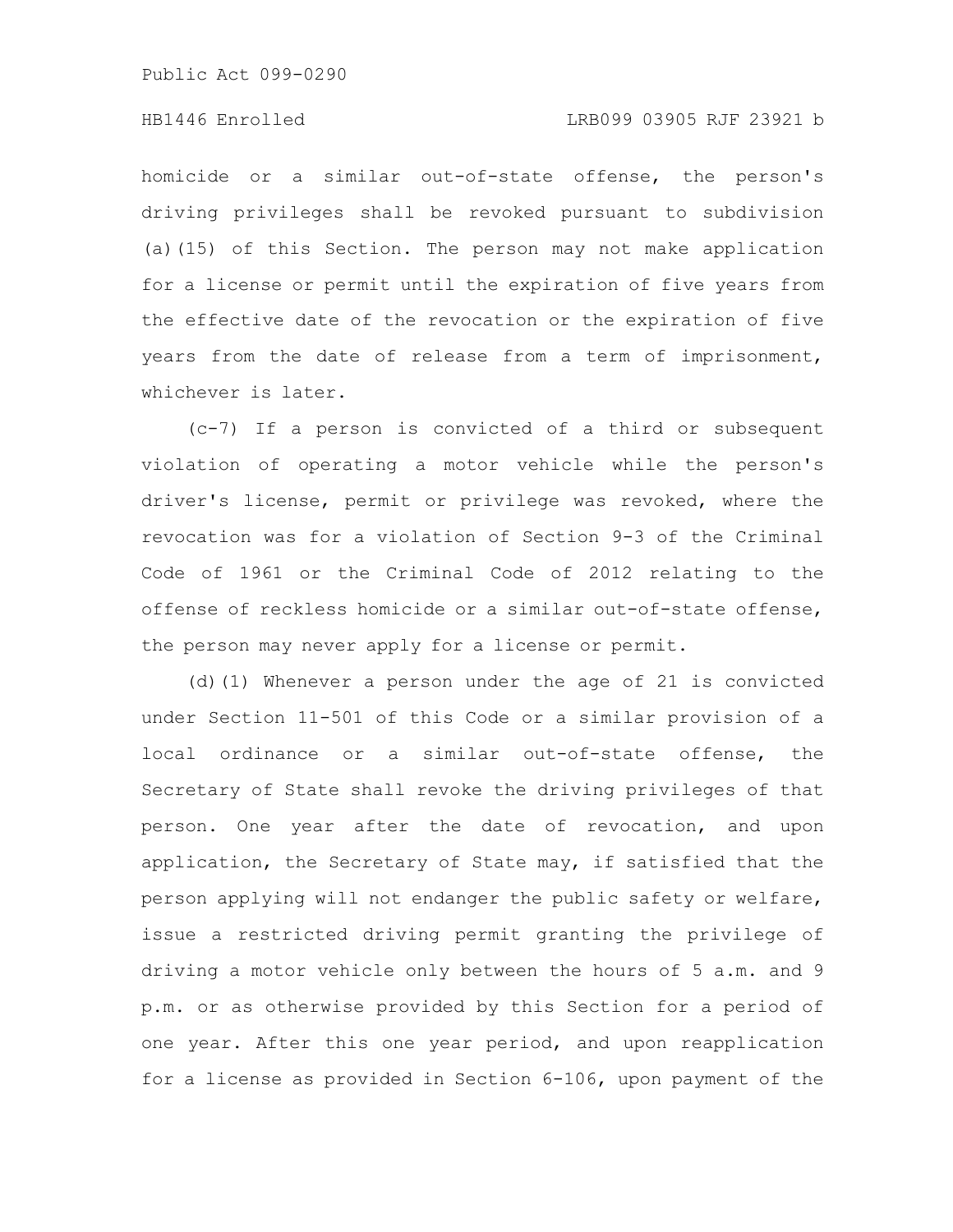appropriate reinstatement fee provided under paragraph (b) of Section 6-118, the Secretary of State, in his discretion, may reinstate the petitioner's driver's license and driving privileges, or extend the restricted driving permit as many times as the Secretary of State deems appropriate, by additional periods of not more than 12 months each.

(2) If a person's license or permit is revoked or suspended due to 2 or more convictions of violating Section 11-501 of this Code or a similar provision of a local ordinance or a similar out-of-state offense, or Section 9-3 of the Criminal Code of 1961 or the Criminal Code of 2012, where the use of alcohol or other drugs is recited as an element of the offense, or a similar out-of-state offense, or a combination of these offenses, arising out of separate occurrences, that person, if issued a restricted driving permit, may not operate a vehicle unless it has been equipped with an ignition interlock device as defined in Section 1-129.1.

(3) If a person's license or permit is revoked or suspended 2 or more times within a 10 year period due to any combination of:

(A) a single conviction of violating Section 11-501 of this Code or a similar provision of a local ordinance or a similar out-of-state offense, or Section 9-3 of the Criminal Code of 1961 or the Criminal Code of 2012, where the use of alcohol or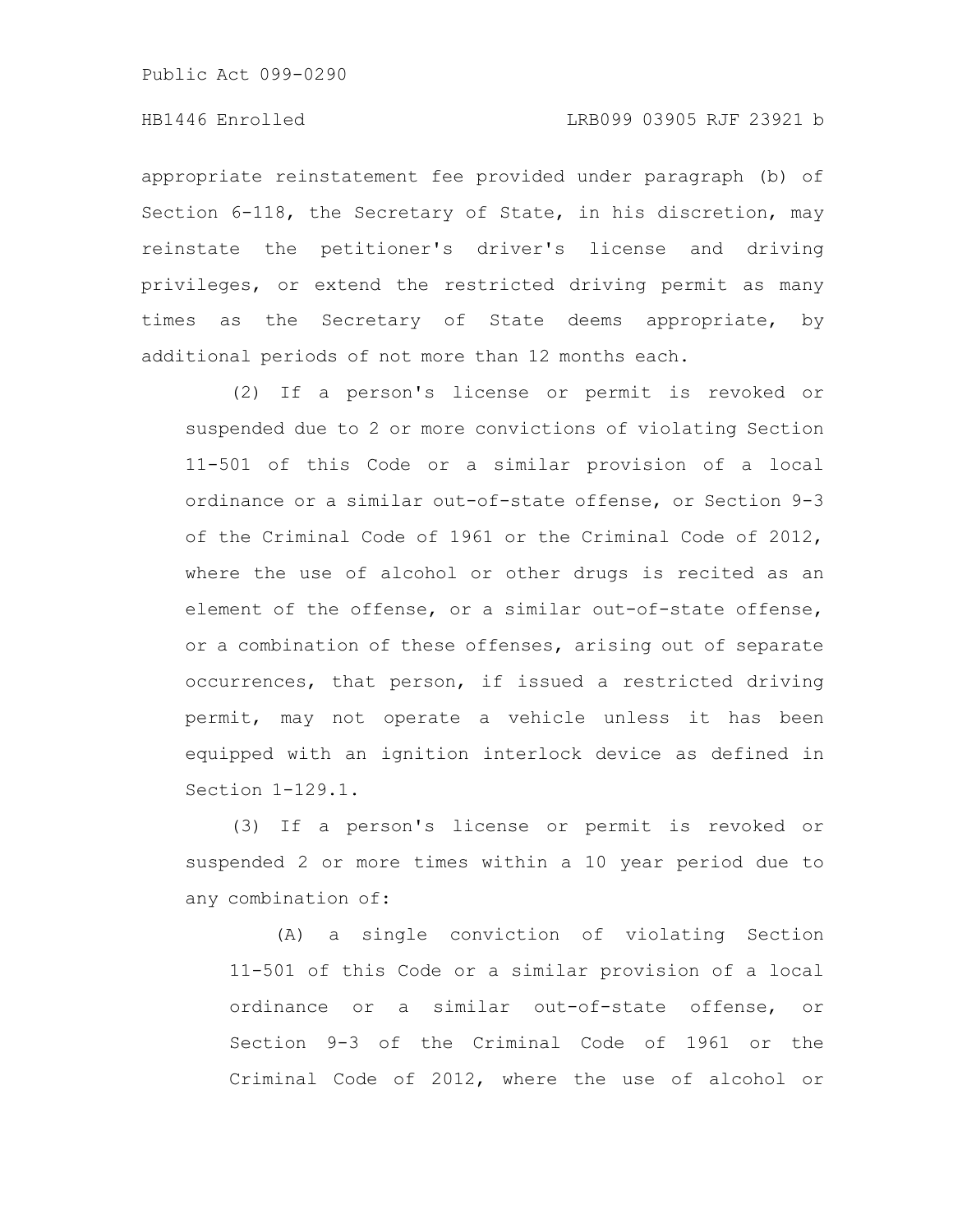other drugs is recited as an element of the offense, or a similar out-of-state offense; or

(B) a statutory summary suspension or revocation under Section 11-501.1; or

(C) a suspension pursuant to Section 6-203.1; arising out of separate occurrences, that person, if issued a restricted driving permit, may not operate a vehicle unless it has been equipped with an ignition interlock device as defined in Section 1-129.1.

(4) The person issued a permit conditioned upon the use of an interlock device must pay to the Secretary of State DUI Administration Fund an amount not to exceed \$30 per month. The Secretary shall establish by rule the amount and the procedures, terms, and conditions relating to these fees.

(5) If the restricted driving permit is issued for employment purposes, then the prohibition against driving a vehicle that is not equipped with an ignition interlock device does not apply to the operation of an occupational vehicle owned or leased by that person's employer when used solely for employment purposes.

(6) A restricted driving permit issued under this Section shall be subject to cancellation, revocation, and suspension by the Secretary of State in like manner and for like cause as a driver's license issued under this Code may be cancelled, revoked, or suspended; except that a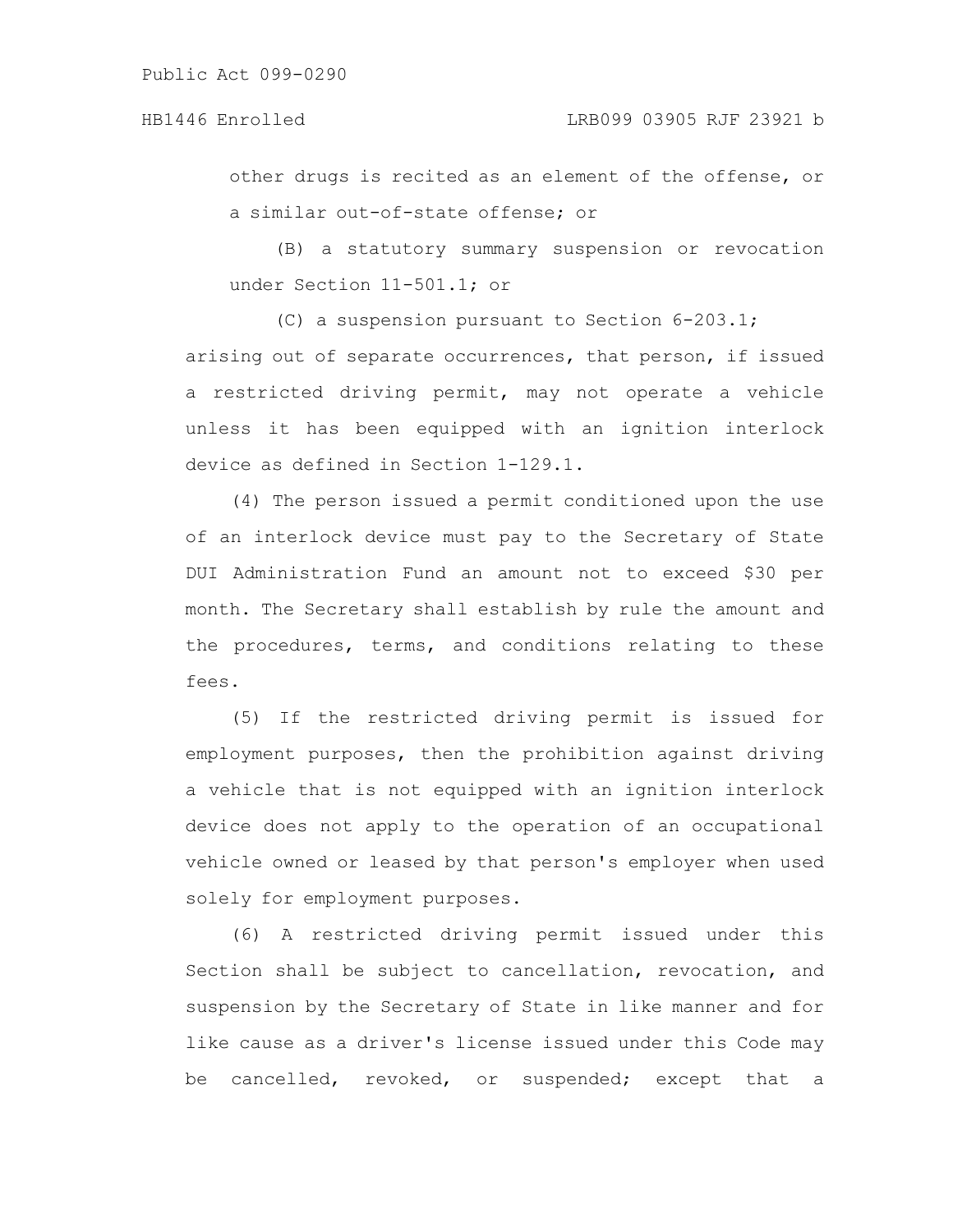conviction upon one or more offenses against laws or ordinances regulating the movement of traffic shall be deemed sufficient cause for the revocation, suspension, or cancellation of a restricted driving permit.

(d-5) The revocation of the license, permit, or driving privileges of a person convicted of a third or subsequent violation of Section 6-303 of this Code committed while his or her driver's license, permit, or privilege was revoked because of a violation of Section 9-3 of the Criminal Code of 1961 or the Criminal Code of 2012, relating to the offense of reckless homicide, or a similar provision of a law of another state, is permanent. The Secretary may not, at any time, issue a license or permit to that person.

(e) This Section is subject to the provisions of the Driver License Compact.

(f) Any revocation imposed upon any person under subsections 2 and 3 of paragraph (b) that is in effect on December 31, 1988 shall be converted to a suspension for a like period of time.

(g) The Secretary of State shall not issue a restricted driving permit to a person under the age of 16 years whose driving privileges have been revoked under any provisions of this Code.

(h) The Secretary of State shall require the use of ignition interlock devices on all vehicles owned by a person who has been convicted of a second or subsequent offense under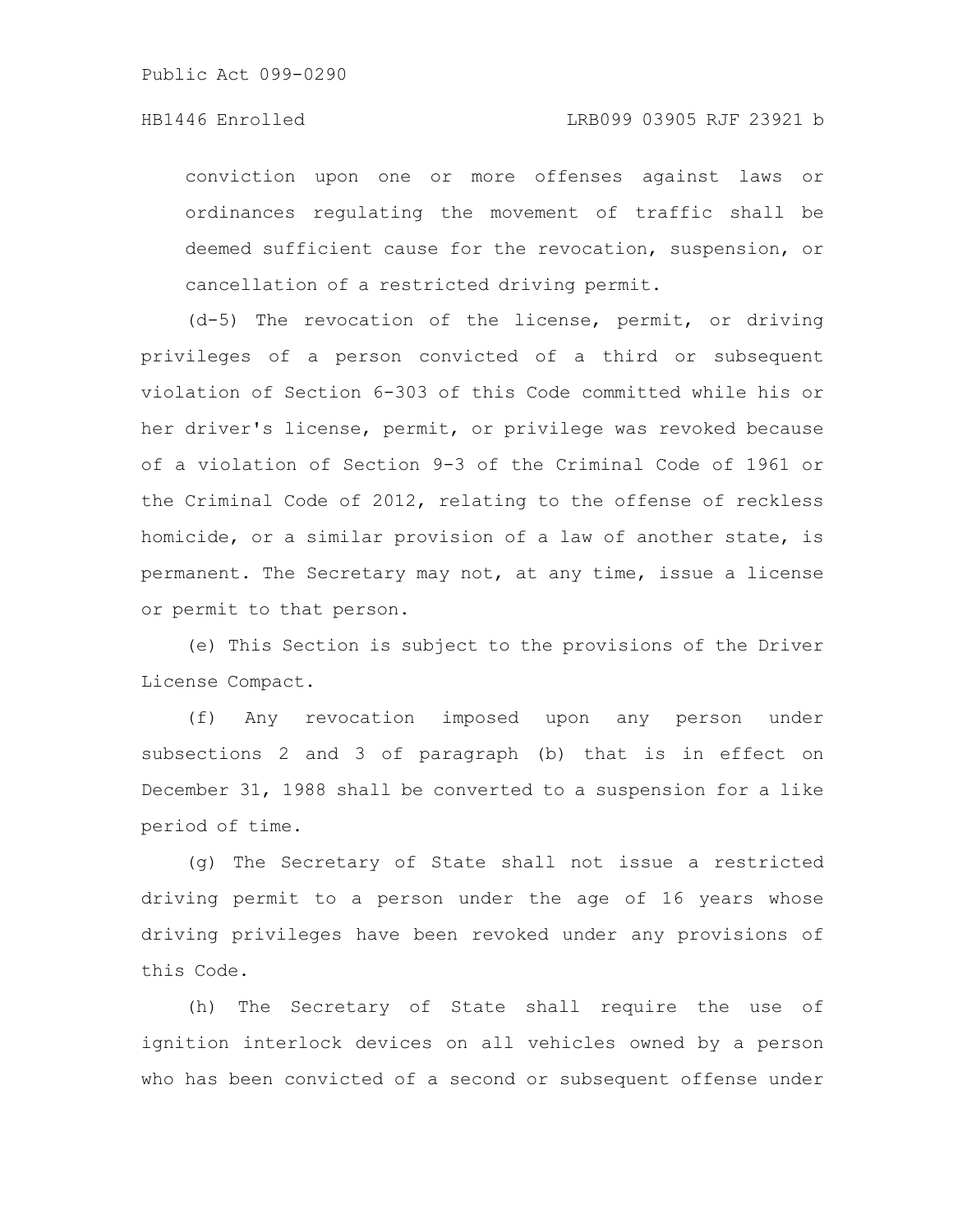# HB1446 Enrolled LRB099 03905 RJF 23921 b

Section 11-501 of this Code or a similar provision of a local ordinance. The person must pay to the Secretary of State DUI Administration Fund an amount not to exceed \$30 for each month that he or she uses the device. The Secretary shall establish by rule and regulation the procedures for certification and use of the interlock system, the amount of the fee, and the procedures, terms, and conditions relating to these fees.

(i) (Blank).

(j) In accordance with 49 C.F.R. 384, the Secretary of State may not issue a restricted driving permit for the operation of a commercial motor vehicle to a person holding a CDL whose driving privileges have been revoked, suspended, cancelled, or disqualified under any provisions of this Code. (Source: P.A. 96-328, eff. 8-11-09; 96-607, eff. 8-24-09; 96-1180, eff. 1-1-11; 96-1305, eff. 1-1-11; 96-1344, eff. 7-1-11; 97-333, eff. 8-12-11; 97-838, eff. 1-1-13; 97-844, eff. 1-1-13; 97-1150, eff. 1-25-13.)

(625 ILCS 5/6-206)

Sec. 6-206. Discretionary authority to suspend or revoke license or permit; Right to a hearing.

(a) The Secretary of State is authorized to suspend or revoke the driving privileges of any person without preliminary hearing upon a showing of the person's records or other sufficient evidence that the person:

1. Has committed an offense for which mandatory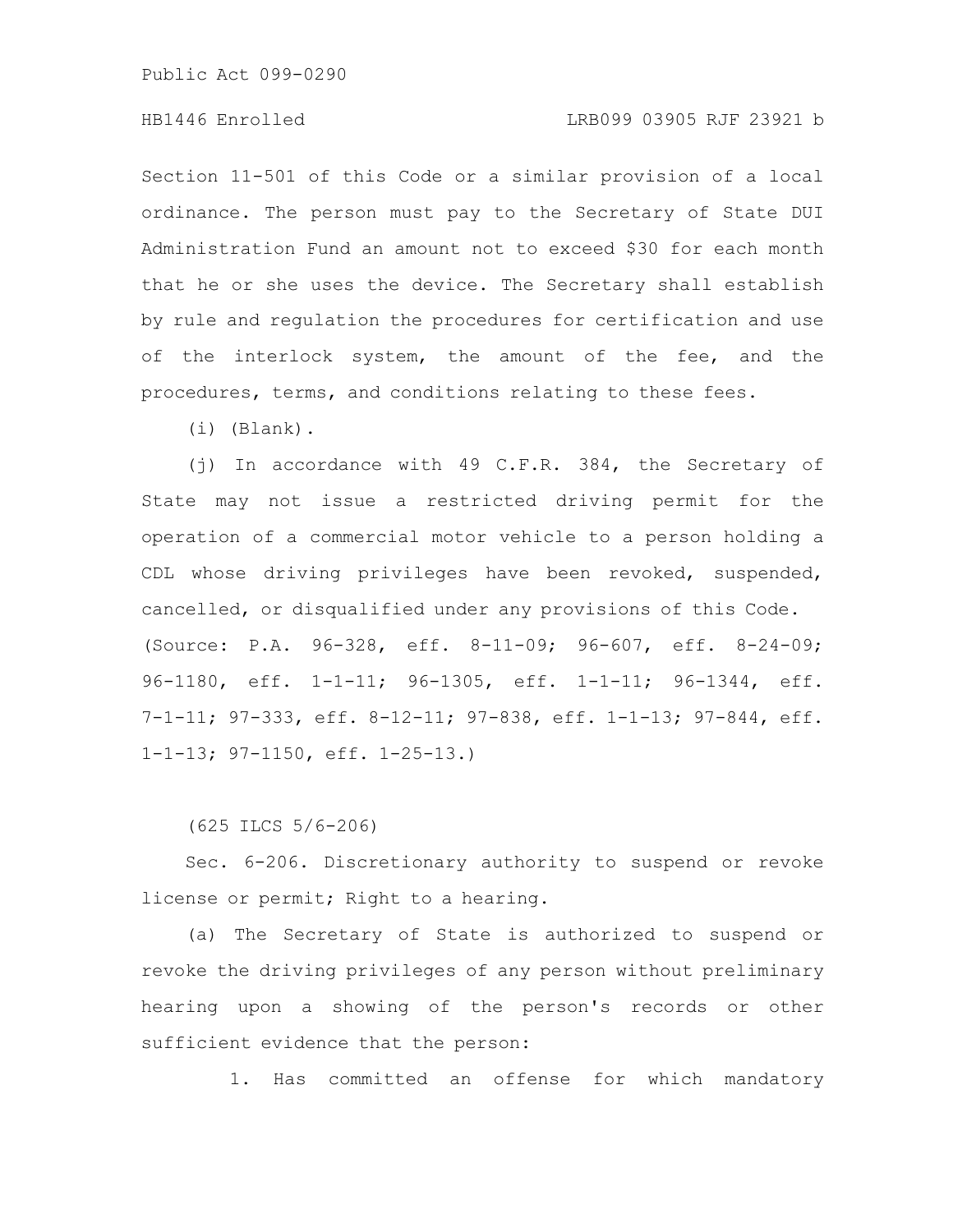revocation of a driver's license or permit is required upon conviction;

2. Has been convicted of not less than 3 offenses against traffic regulations governing the movement of vehicles committed within any 12 month period. No revocation or suspension shall be entered more than 6 months after the date of last conviction;

3. Has been repeatedly involved as a driver in motor vehicle collisions or has been repeatedly convicted of offenses against laws and ordinances regulating the movement of traffic, to a degree that indicates lack of ability to exercise ordinary and reasonable care in the safe operation of a motor vehicle or disrespect for the traffic laws and the safety of other persons upon the highway;

4. Has by the unlawful operation of a motor vehicle caused or contributed to an accident resulting in injury requiring immediate professional treatment in a medical facility or doctor's office to any person, except that any suspension or revocation imposed by the Secretary of State under the provisions of this subsection shall start no later than 6 months after being convicted of violating a law or ordinance regulating the movement of traffic, which violation is related to the accident, or shall start not more than one year after the date of the accident, whichever date occurs later;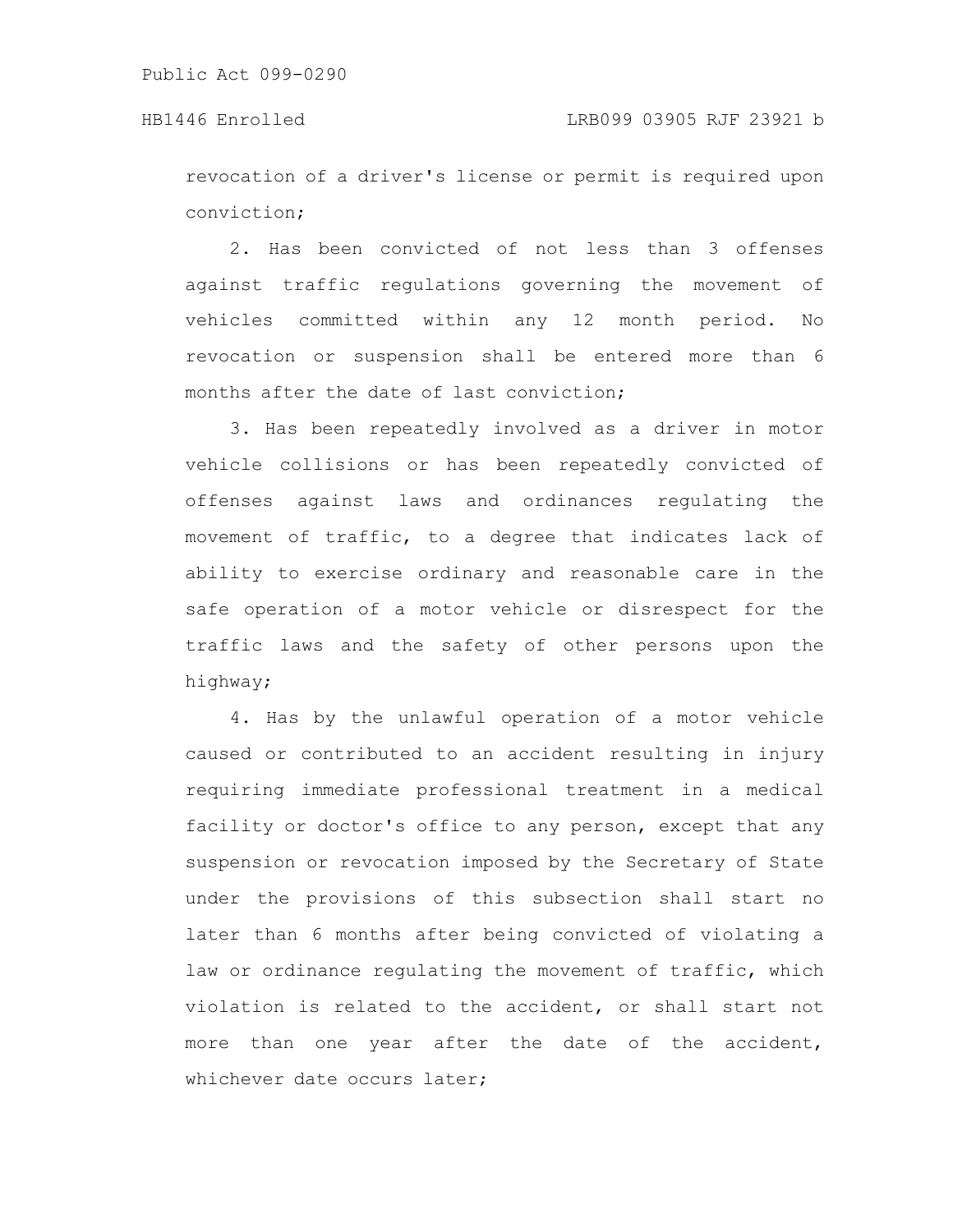5. Has permitted an unlawful or fraudulent use of a driver's license, identification card, or permit;

6. Has been lawfully convicted of an offense or offenses in another state, including the authorization contained in Section 6-203.1, which if committed within this State would be grounds for suspension or revocation;

7. Has refused or failed to submit to an examination provided for by Section 6-207 or has failed to pass the examination;

8. Is ineligible for a driver's license or permit under the provisions of Section 6-103;

9. Has made a false statement or knowingly concealed a material fact or has used false information or identification in any application for a license, identification card, or permit;

10. Has possessed, displayed, or attempted to fraudulently use any license, identification card, or permit not issued to the person;

11. Has operated a motor vehicle upon a highway of this State when the person's driving privilege or privilege to obtain a driver's license or permit was revoked or suspended unless the operation was authorized by a monitoring device driving permit, judicial driving permit issued prior to January 1, 2009, probationary license to drive, or a restricted driving permit issued under this Code;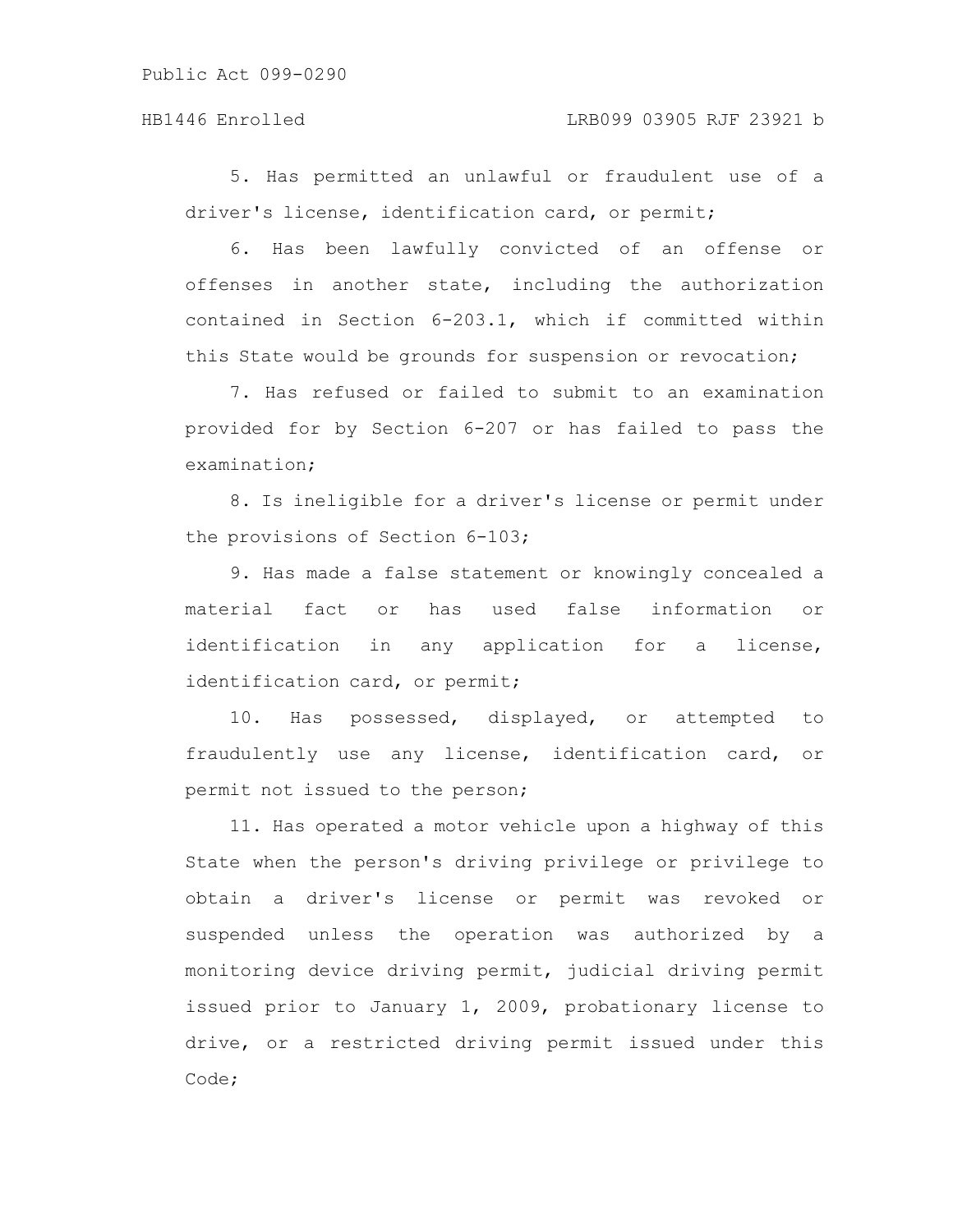12. Has submitted to any portion of the application process for another person or has obtained the services of another person to submit to any portion of the application process for the purpose of obtaining a license, identification card, or permit for some other person;

13. Has operated a motor vehicle upon a highway of this State when the person's driver's license or permit was invalid under the provisions of Sections 6-107.1 and 6-110;

14. Has committed a violation of Section 6-301, 6-301.1, or 6-301.2 of this Act, or Section 14, 14A, or 14B of the Illinois Identification Card Act;

15. Has been convicted of violating Section 21-2 of the Criminal Code of 1961 or the Criminal Code of 2012 relating to criminal trespass to vehicles in which case, the suspension shall be for one year;

16. Has been convicted of violating Section 11-204 of this Code relating to fleeing from a peace officer;

17. Has refused to submit to a test, or tests, as required under Section 11-501.1 of this Code and the person has not sought a hearing as provided for in Section 11-501.1;

18. Has, since issuance of a driver's license or permit, been adjudged to be afflicted with or suffering from any mental disability or disease;

19. Has committed a violation of paragraph (a) or (b) of Section 6-101 relating to driving without a driver's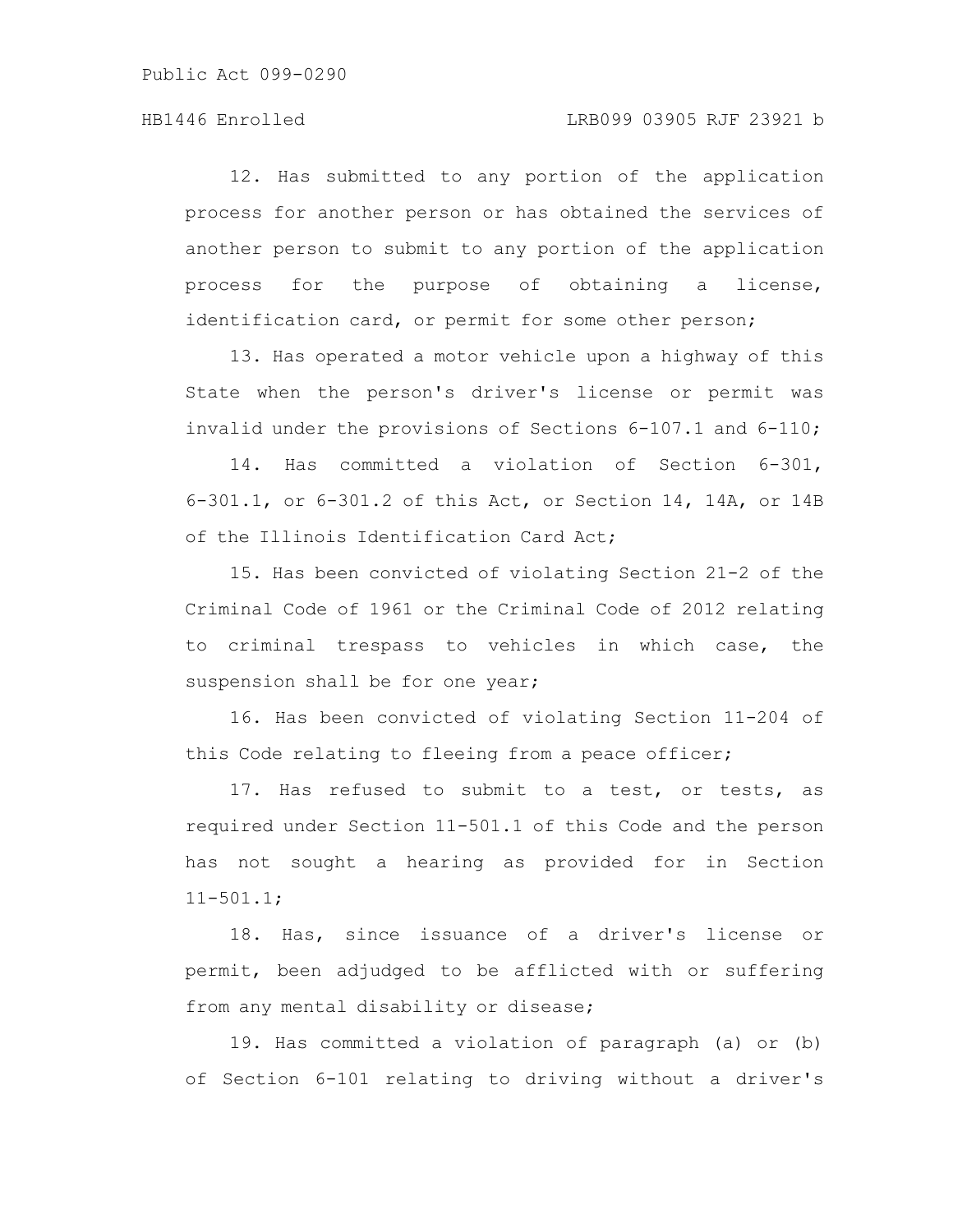license;

20. Has been convicted of violating Section 6-104 relating to classification of driver's license;

21. Has been convicted of violating Section 11-402 of this Code relating to leaving the scene of an accident resulting in damage to a vehicle in excess of \$1,000, in which case the suspension shall be for one year;

22. Has used a motor vehicle in violating paragraph (3), (4), (7), or (9) of subsection (a) of Section 24-1 of the Criminal Code of 1961 or the Criminal Code of 2012 relating to unlawful use of weapons, in which case the suspension shall be for one year;

23. Has, as a driver, been convicted of committing a violation of paragraph (a) of Section 11-502 of this Code for a second or subsequent time within one year of a similar violation;

24. Has been convicted by a court-martial or punished by non-judicial punishment by military authorities of the United States at a military installation in Illinois or in another state of or for a traffic related offense that is the same as or similar to an offense specified under Section 6-205 or 6-206 of this Code;

25. Has permitted any form of identification to be used by another in the application process in order to obtain or attempt to obtain a license, identification card, or permit;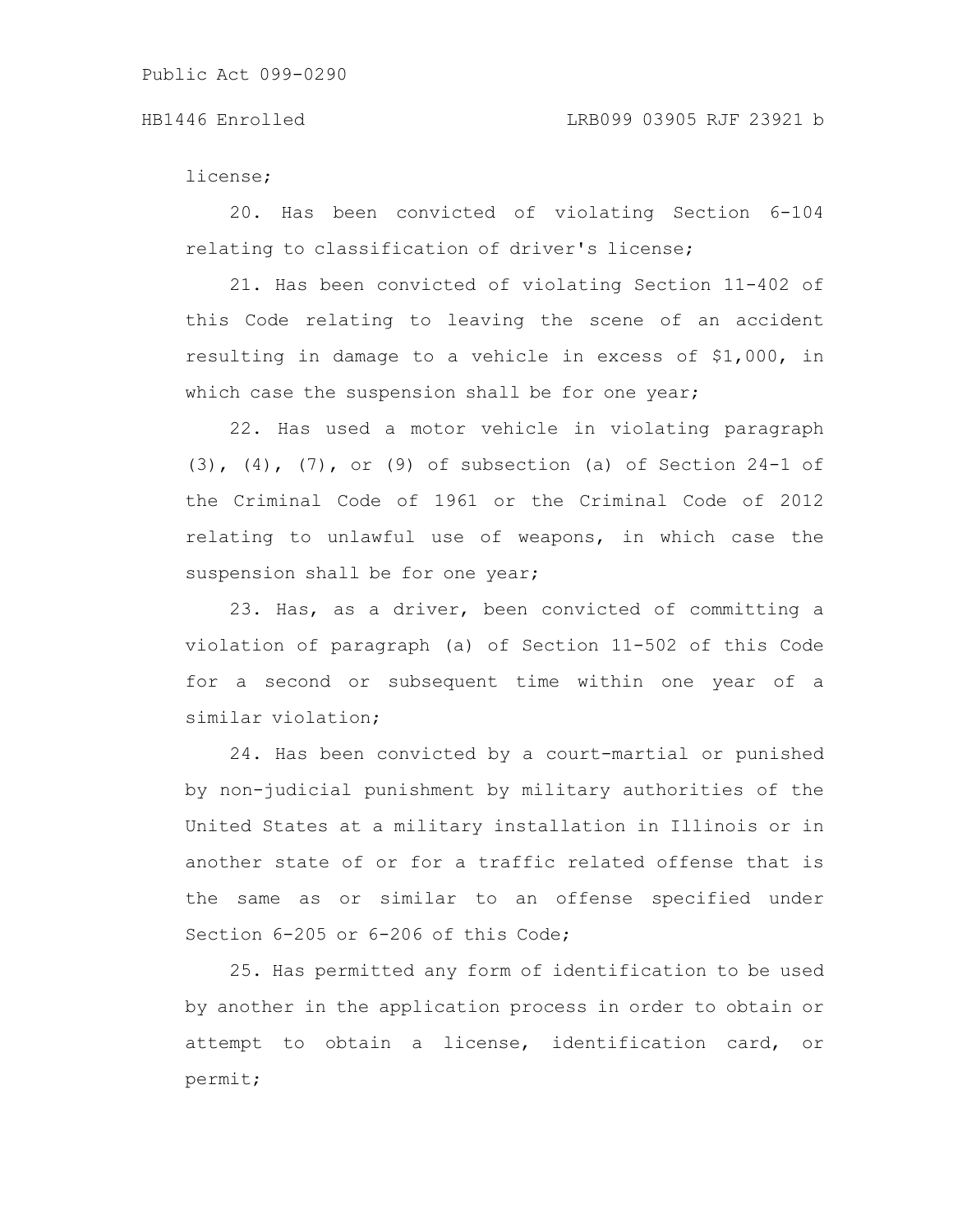26. Has altered or attempted to alter a license or has possessed an altered license, identification card, or permit;

27. Has violated Section 6-16 of the Liquor Control Act of 1934;

28. Has been convicted for a first time of the illegal possession, while operating or in actual physical control, as a driver, of a motor vehicle, of any controlled substance prohibited under the Illinois Controlled Substances Act, any cannabis prohibited under the Cannabis Control Act, or any methamphetamine prohibited under the Methamphetamine Control and Community Protection Act, in which case the person's driving privileges shall be suspended for one year. Any defendant found guilty of this offense while operating a motor vehicle, shall have an entry made in the court record by the presiding judge that this offense did occur while the defendant was operating a motor vehicle and order the clerk of the court to report the violation to the Secretary of State;

29. Has been convicted of the following offenses that were committed while the person was operating or in actual physical control, as a driver, of a motor vehicle: criminal sexual assault, predatory criminal sexual assault of a child, aggravated criminal sexual assault, criminal sexual abuse, aggravated criminal sexual abuse, juvenile pimping, soliciting for a juvenile prostitute, promoting juvenile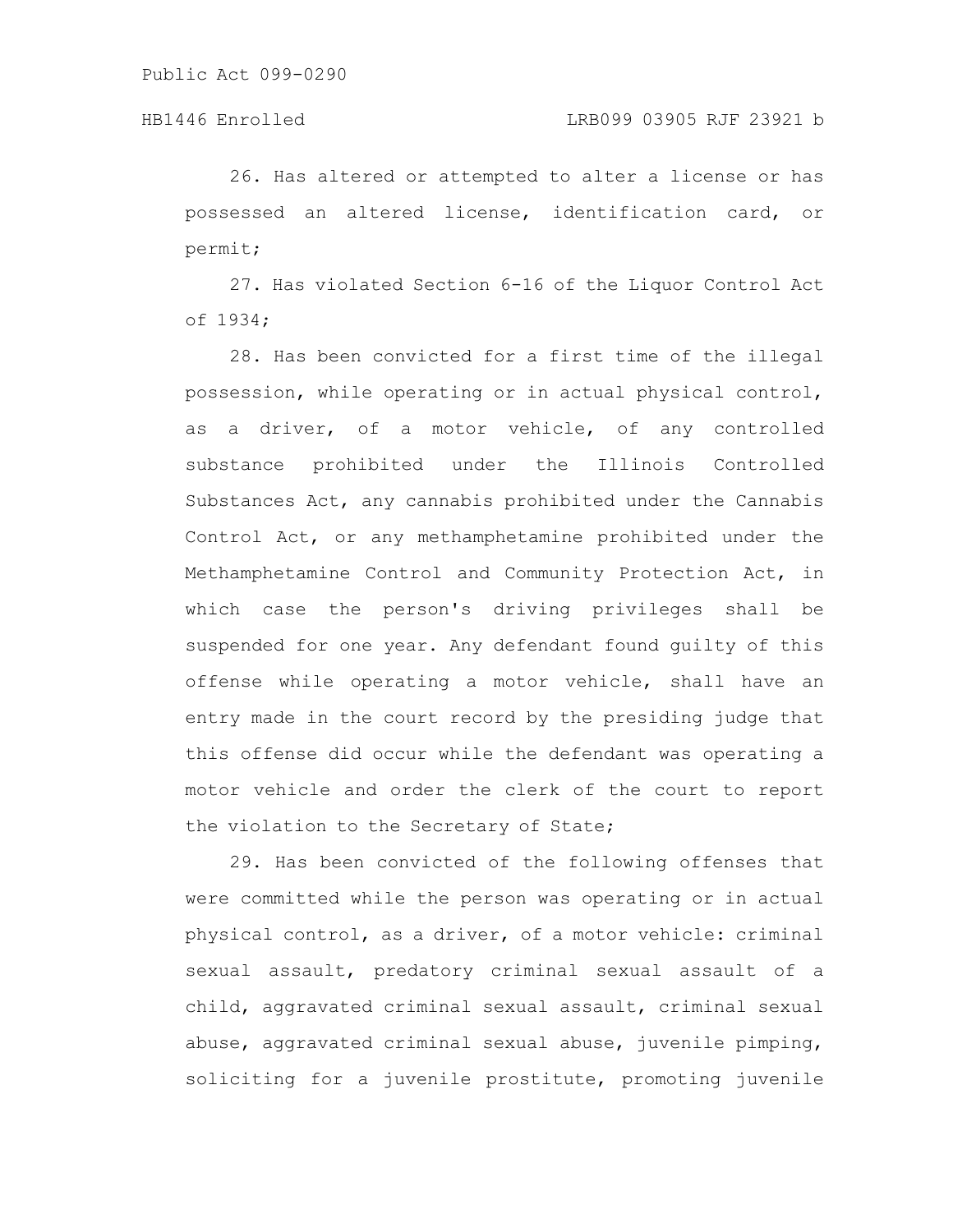prostitution as described in subdivision (a)(1), (a)(2), or (a)(3) of Section 11-14.4 of the Criminal Code of 1961 or the Criminal Code of 2012, and the manufacture, sale or delivery of controlled substances or instruments used for illegal drug use or abuse in which case the driver's driving privileges shall be suspended for one year;

30. Has been convicted a second or subsequent time for any combination of the offenses named in paragraph 29 of this subsection, in which case the person's driving privileges shall be suspended for 5 years;

31. Has refused to submit to a test as required by Section 11-501.6 of this Code or Section 5-16c of the Boat Registration and Safety Act or has submitted to a test resulting in an alcohol concentration of 0.08 or more or any amount of a drug, substance, or compound resulting from the unlawful use or consumption of cannabis as listed in the Cannabis Control Act, a controlled substance as listed in the Illinois Controlled Substances Act, an intoxicating compound as listed in the Use of Intoxicating Compounds Act, or methamphetamine as listed in the Methamphetamine Control and Community Protection Act, in which case the penalty shall be as prescribed in Section 6-208.1;

32. Has been convicted of Section 24-1.2 of the Criminal Code of 1961 or the Criminal Code of 2012 relating to the aggravated discharge of a firearm if the offender was located in a motor vehicle at the time the firearm was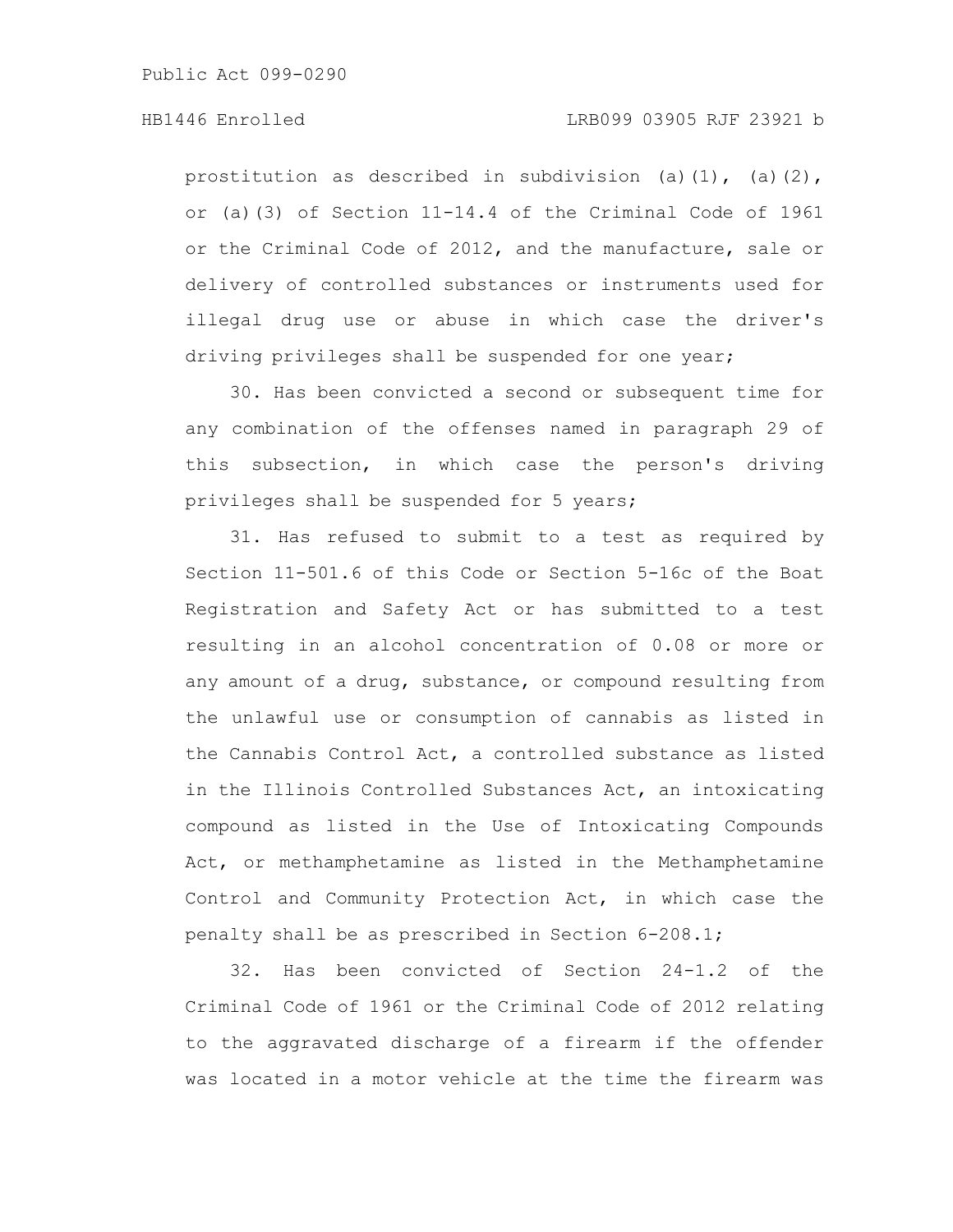discharged, in which case the suspension shall be for 3 years;

33. Has as a driver, who was less than 21 years of age on the date of the offense, been convicted a first time of a violation of paragraph (a) of Section 11-502 of this Code or a similar provision of a local ordinance;

34. Has committed a violation of Section 11-1301.5 of this Code or a similar provision of a local ordinance;

35. Has committed a violation of Section 11-1301.6 of this Code or a similar provision of a local ordinance;

36. Is under the age of 21 years at the time of arrest and has been convicted of not less than 2 offenses against traffic regulations governing the movement of vehicles committed within any 24 month period. No revocation or suspension shall be entered more than 6 months after the date of last conviction;

37. Has committed a violation of subsection (c) of Section 11-907 of this Code that resulted in damage to the property of another or the death or injury of another;

38. Has been convicted of a violation of Section 6-20 of the Liquor Control Act of 1934 or a similar provision of a local ordinance;

39. Has committed a second or subsequent violation of Section 11-1201 of this Code;

40. Has committed a violation of subsection (a-1) of Section 11-908 of this Code;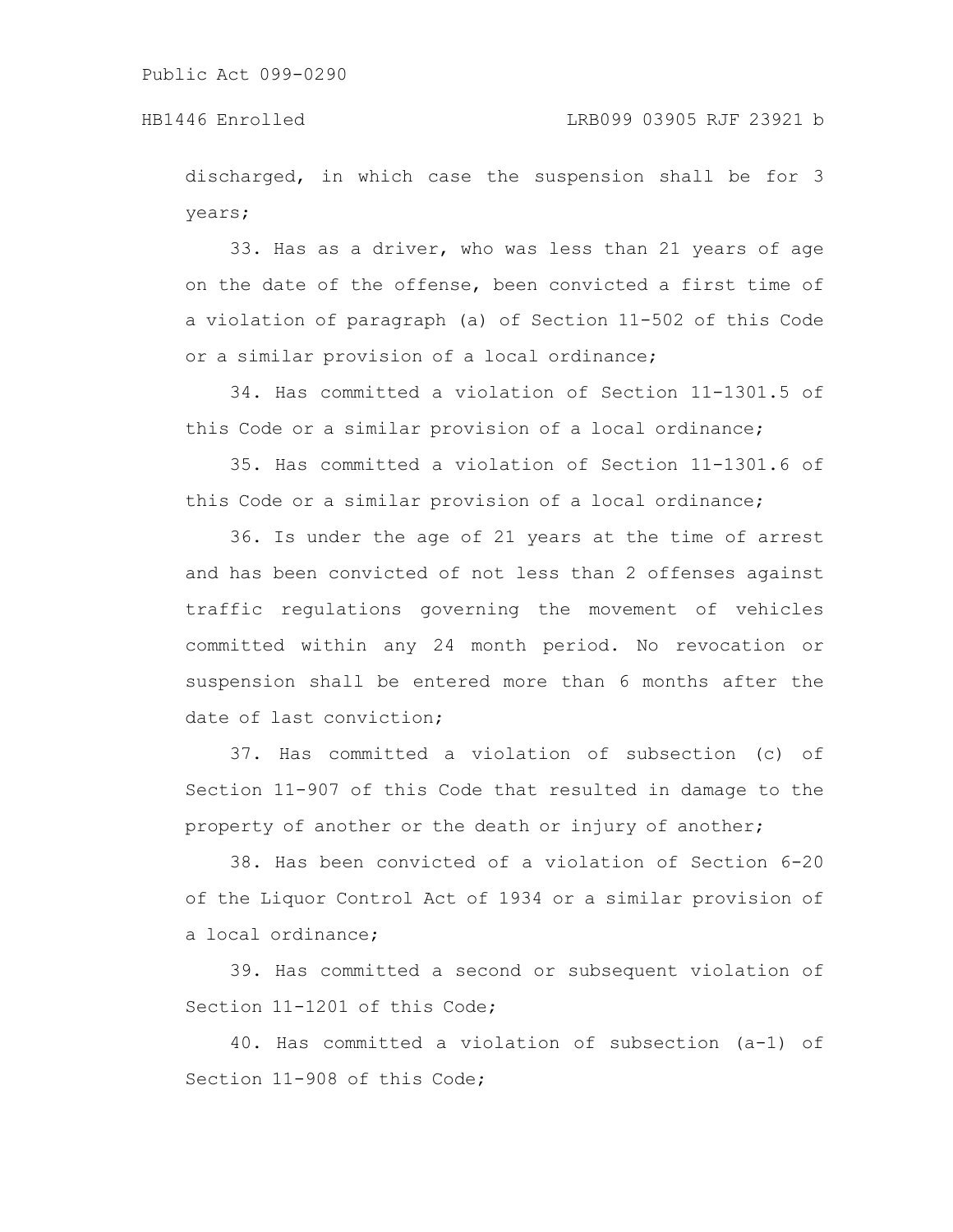41. Has committed a second or subsequent violation of Section 11-605.1 of this Code, a similar provision of a local ordinance, or a similar violation in any other state within 2 years of the date of the previous violation, in which case the suspension shall be for 90 days;

42. Has committed a violation of subsection (a-1) of Section 11-1301.3 of this Code or a similar provision of a local ordinance;

43. Has received a disposition of court supervision for a violation of subsection (a), (d), or (e) of Section 6-20 of the Liquor Control Act of 1934 or a similar provision of a local ordinance, in which case the suspension shall be for a period of 3 months;

44. Is under the age of 21 years at the time of arrest and has been convicted of an offense against traffic regulations governing the movement of vehicles after having previously had his or her driving privileges suspended or revoked pursuant to subparagraph 36 of this Section;

45. Has, in connection with or during the course of a formal hearing conducted under Section 2-118 of this Code: (i) committed perjury; (ii) submitted fraudulent or falsified documents; (iii) submitted documents that have been materially altered; or (iv) submitted, as his or her own, documents that were in fact prepared or composed for another person;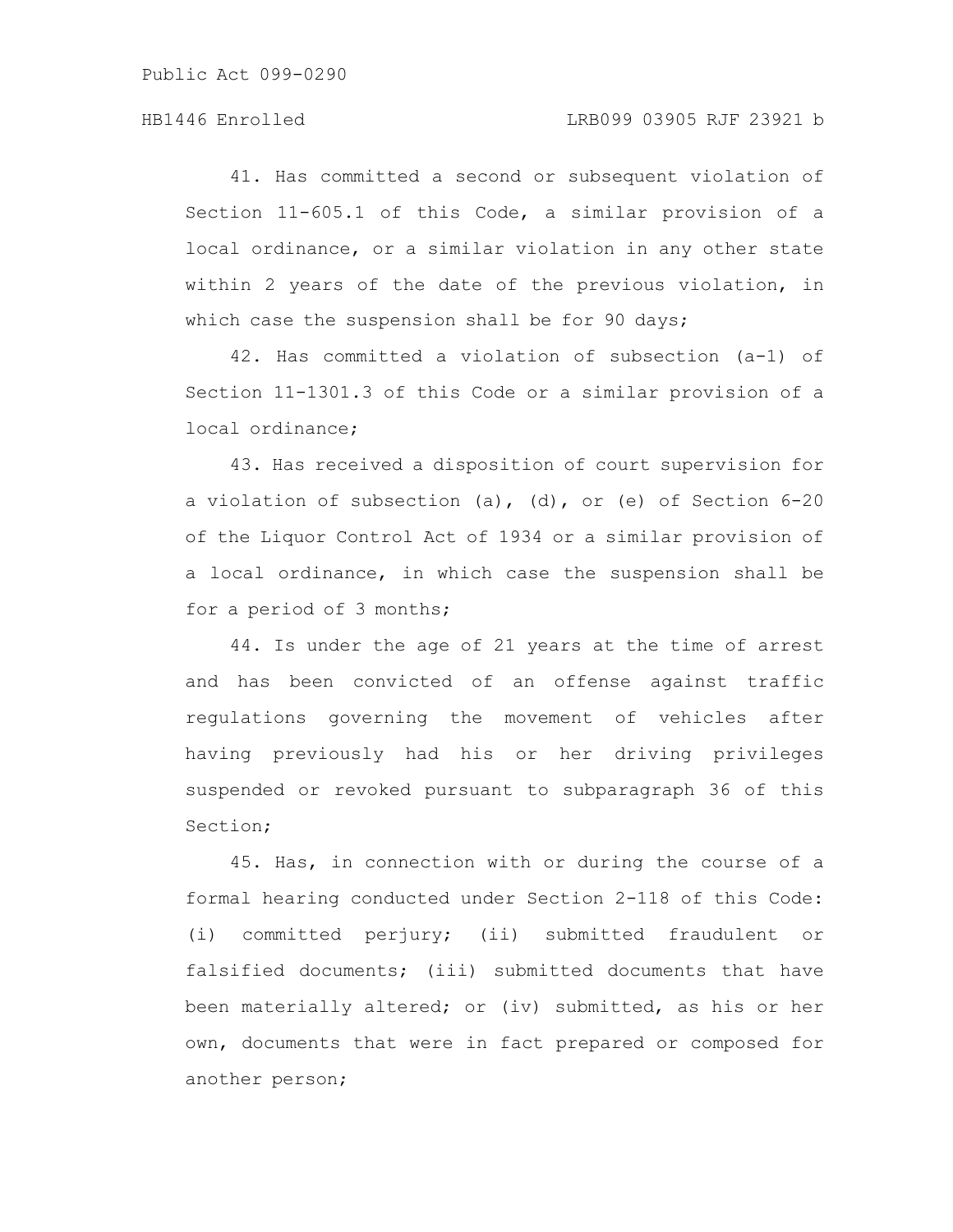46. Has committed a violation of subsection (j) of Section 3-413 of this Code; or

47. Has committed a violation of Section 11-502.1 of this Code.

For purposes of paragraphs 5, 9, 10, 12, 14, 19, 25, 26, and 27 of this subsection, license means any driver's license, any traffic ticket issued when the person's driver's license is deposited in lieu of bail, a suspension notice issued by the Secretary of State, a duplicate or corrected driver's license, a probationary driver's license or a temporary driver's license.

(b) If any conviction forming the basis of a suspension or revocation authorized under this Section is appealed, the Secretary of State may rescind or withhold the entry of the order of suspension or revocation, as the case may be, provided that a certified copy of a stay order of a court is filed with the Secretary of State. If the conviction is affirmed on appeal, the date of the conviction shall relate back to the time the original judgment of conviction was entered and the 6 month limitation prescribed shall not apply.

(c) 1. Upon suspending or revoking the driver's license or permit of any person as authorized in this Section, the Secretary of State shall immediately notify the person in writing of the revocation or suspension. The notice to be deposited in the United States mail, postage prepaid, to the last known address of the person.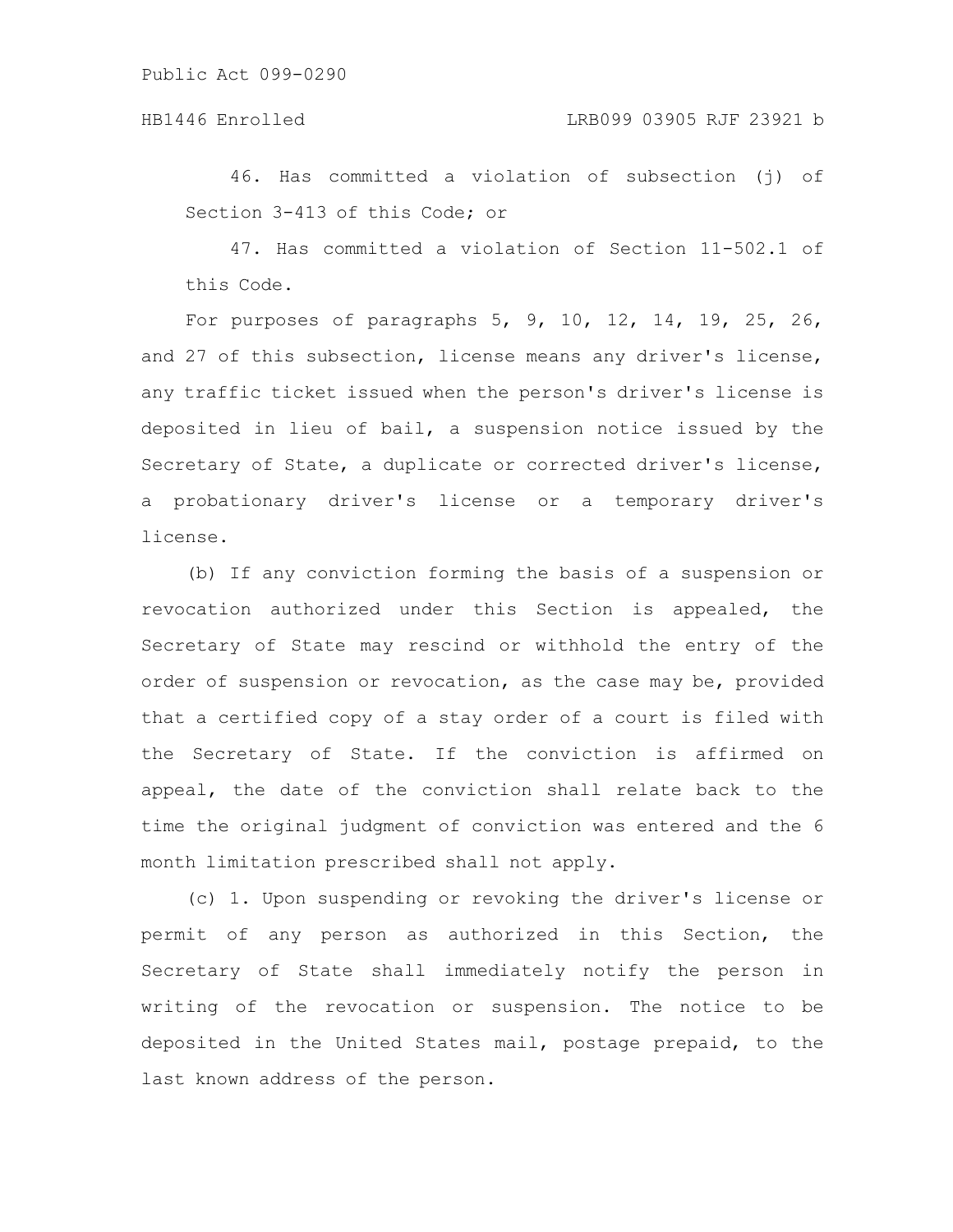2. If the Secretary of State suspends the driver's license of a person under subsection 2 of paragraph (a) of this Section, a person's privilege to operate a vehicle as an occupation shall not be suspended, provided an affidavit is properly completed, the appropriate fee received, and a permit issued prior to the effective date of the suspension, unless 5 offenses were committed, at least 2 of which occurred while operating a commercial vehicle in connection with the driver's regular occupation. All other driving privileges shall be suspended by the Secretary of State. Any driver prior to operating a vehicle for occupational purposes only must submit the affidavit on forms to be provided by the Secretary of State setting forth the facts of the person's occupation. The affidavit shall also state the number of offenses committed while operating a vehicle in connection with the driver's regular occupation. The affidavit shall be accompanied by the driver's license. Upon receipt of a properly completed affidavit, the Secretary of State shall issue the driver a permit to operate a vehicle in connection with the driver's regular occupation only. Unless the permit is issued by the Secretary of State prior to the date of suspension, the privilege to drive any motor vehicle shall be suspended as set forth in the notice that was mailed under this Section. If an affidavit is received subsequent to the effective date of this suspension, a permit may be issued for the remainder of the suspension period.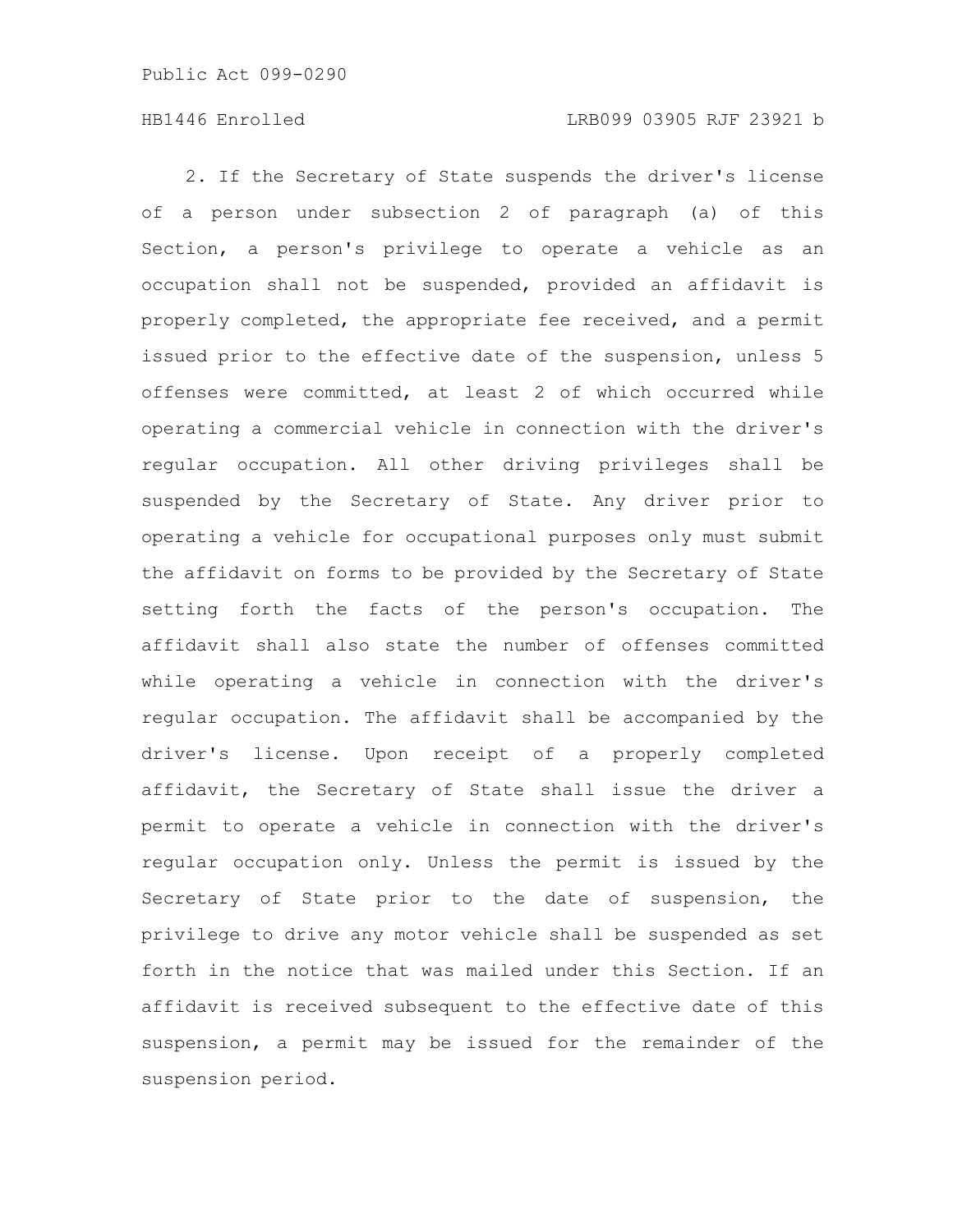The provisions of this subparagraph shall not apply to any driver required to possess a CDL for the purpose of operating a commercial motor vehicle.

Any person who falsely states any fact in the affidavit required herein shall be guilty of perjury under Section 6-302 and upon conviction thereof shall have all driving privileges revoked without further rights.

3. At the conclusion of a hearing under Section 2-118 of this Code, the Secretary of State shall either rescind or continue an order of revocation or shall substitute an order of suspension; or, good cause appearing therefor, rescind, continue, change, or extend the order of suspension. If the Secretary of State does not rescind the order, the Secretary may upon application, to relieve undue hardship (as defined by the rules of the Secretary of State), issue a restricted driving permit granting the privilege of driving a motor vehicle between the petitioner's residence and petitioner's place of employment or within the scope of the petitioner's employment related duties, or to allow the petitioner to transport himself or herself, or a family member of the petitioner's household to a medical facility, to receive necessary medical care, to allow the petitioner to transport himself or herself to and from alcohol or drug remedial or rehabilitative activity recommended by a licensed service provider, or to allow the petitioner to transport himself or herself or a family member of the petitioner's household to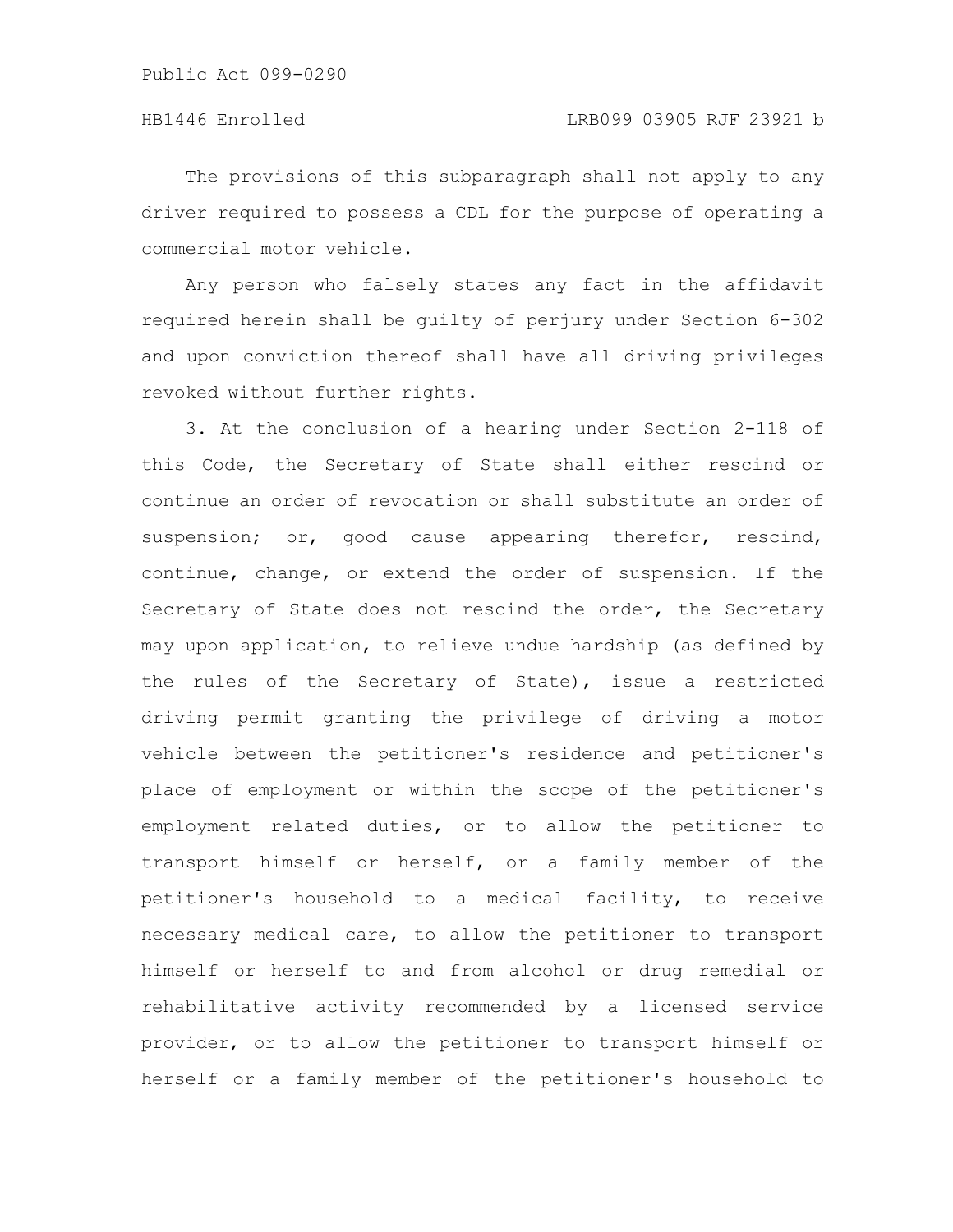classes, as a student, at an accredited educational institution, or to allow the petitioner to transport children, elderly persons, or disabled persons who do not hold driving privileges and are living in the petitioner's household to and from daycare. The petitioner must demonstrate that no alternative means of transportation is reasonably available and that the petitioner will not endanger the public safety or welfare. Those multiple offenders identified in subdivision (b)4 of Section 6-208 of this Code, however, shall not be eligible for the issuance of a restricted driving permit.

(A) If a person's license or permit is revoked or suspended due to 2 or more convictions of violating Section 11-501 of this Code or a similar provision of a local ordinance or a similar out-of-state offense, or Section 9-3 of the Criminal Code of 1961 or the Criminal Code of 2012, where the use of alcohol or other drugs is recited as an element of the offense, or a similar out-of-state offense, or a combination of these offenses, arising out of separate occurrences, that person, if issued a restricted driving permit, may not operate a vehicle unless it has been equipped with an ignition interlock device as defined in Section 1-129.1.

(B) If a person's license or permit is revoked or suspended 2 or more times within a 10 year period due to any combination of:

(i) a single conviction of violating Section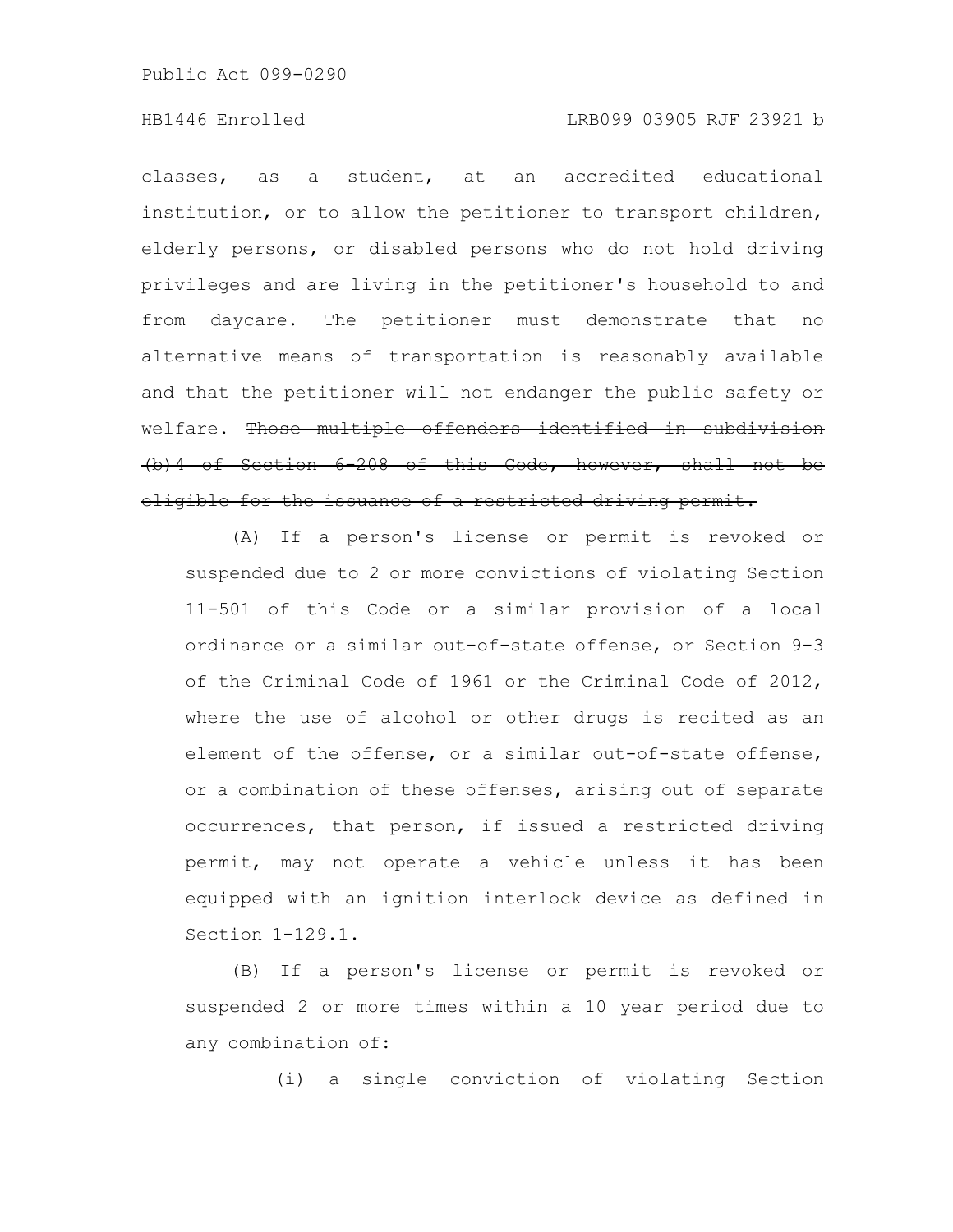# HB1446 Enrolled LRB099 03905 RJF 23921 b

11-501 of this Code or a similar provision of a local ordinance or a similar out-of-state offense or Section 9-3 of the Criminal Code of 1961 or the Criminal Code of 2012, where the use of alcohol or other drugs is recited as an element of the offense, or a similar out-of-state offense; or

(ii) a statutory summary suspension or revocation under Section 11-501.1; or

(iii) a suspension under Section 6-203.1; arising out of separate occurrences; that person, if issued a restricted driving permit, may not operate a vehicle unless it has been equipped with an ignition interlock device as defined in Section 1-129.1.

(C) The person issued a permit conditioned upon the use of an ignition interlock device must pay to the Secretary of State DUI Administration Fund an amount not to exceed \$30 per month. The Secretary shall establish by rule the amount and the procedures, terms, and conditions relating to these fees.

(D) If the restricted driving permit is issued for employment purposes, then the prohibition against operating a motor vehicle that is not equipped with an ignition interlock device does not apply to the operation of an occupational vehicle owned or leased by that person's employer when used solely for employment purposes.

(E) In each case the Secretary may issue a restricted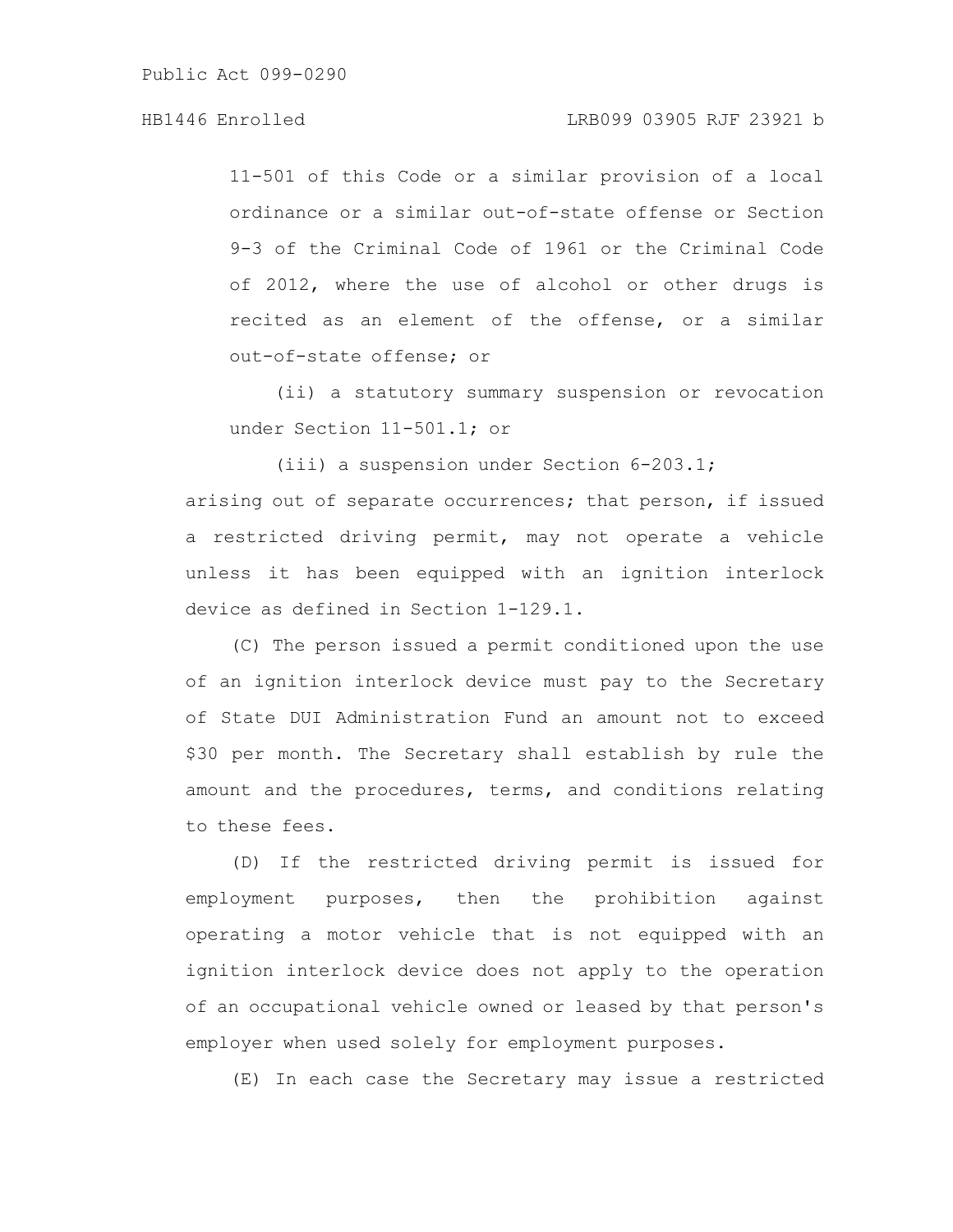driving permit for a period deemed appropriate, except that all permits shall expire within one year from the date of issuance. The Secretary may not, however, issue a restricted driving permit to any person whose current revocation is the result of a second or subsequent conviction for a violation of Section 11-501 of this Code or a similar provision of a local ordinance or any similar out-of-state offense, or Section 9-3 of the Criminal Code of 1961 or the Criminal Code of 2012, where the use of alcohol or other drugs is recited as an element of the offense, or any similar out-of-state offense, or any combination of those offenses, until the expiration of at least one year from the date of the revocation. A restricted driving permit issued under this Section shall be subject to cancellation, revocation, and suspension by the Secretary of State in like manner and for like cause as a driver's license issued under this Code may be cancelled, revoked, or suspended; except that a conviction upon one or more offenses against laws or ordinances regulating the movement of traffic shall be deemed sufficient cause for the revocation, suspension, or cancellation of a restricted driving permit. The Secretary of State may, as a condition to the issuance of a restricted driving permit, require the applicant to participate in a designated driver remedial or rehabilitative program. The Secretary of State is authorized to cancel a restricted driving permit if the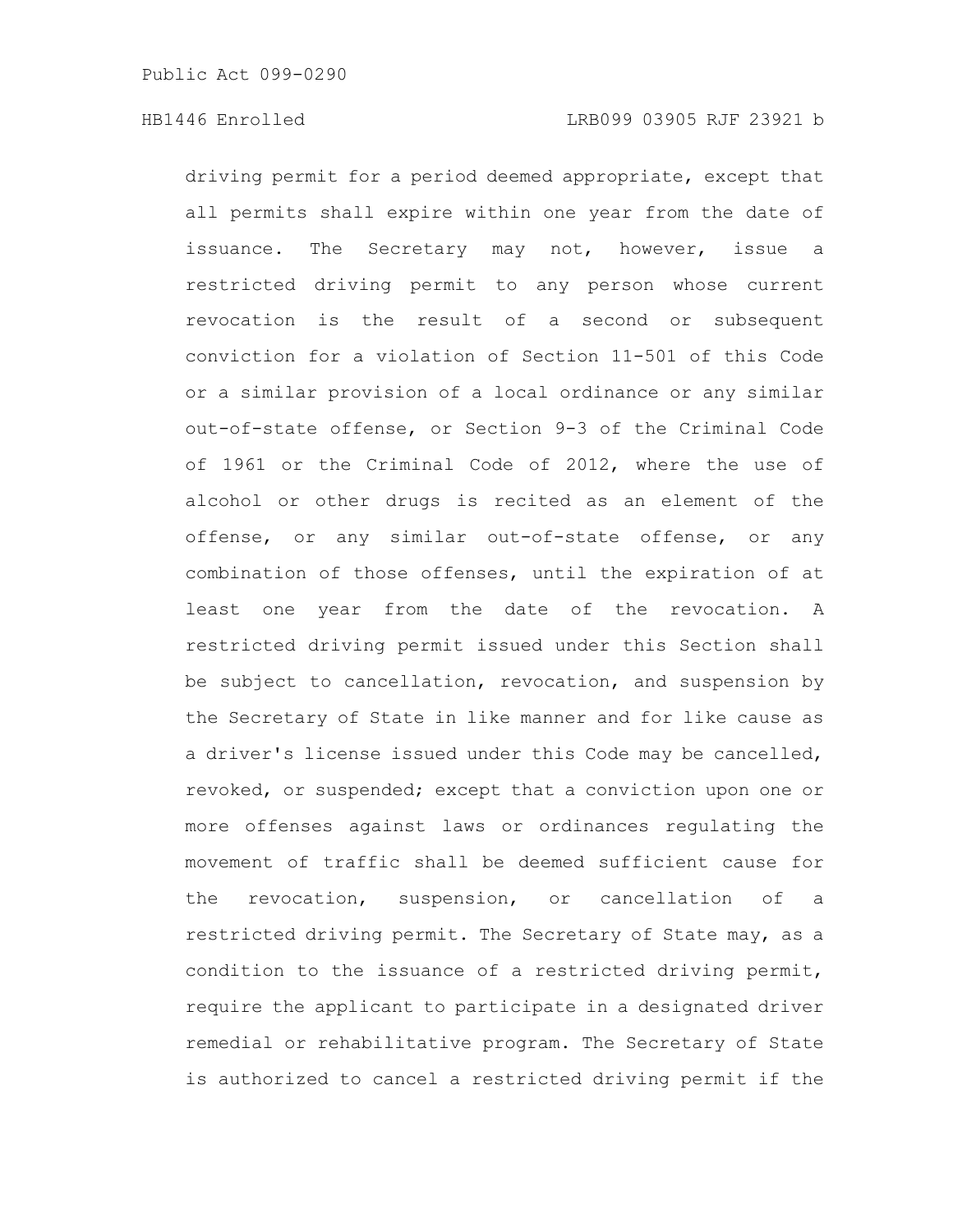permit holder does not successfully complete the program.

(F) A person subject to the provisions of paragraph 4 of subsection (b) of Section 6-208 of this Code may make application for a restricted driving permit at a hearing conducted under Section 2-118 of this Code after the expiration of 5 years from the effective date of the most recent revocation or after 5 years from the date of release from a period of imprisonment resulting from a conviction of the most recent offense, whichever is later, provided the person, in addition to all other requirements of the Secretary, shows by clear and convincing evidence:

(i) a minimum of 3 years of uninterrupted abstinence from alcohol and the unlawful use or consumption of cannabis under the Cannabis Control Act, a controlled substance under the Illinois Controlled Substances Act, an intoxicating compound under the Use of Intoxicating Compounds Act, or methamphetamine under the Methamphetamine Control and Community Protection Act; and

(ii) the successful completion of any rehabilitative treatment and involvement in any ongoing rehabilitative activity that may be recommended by a properly licensed service provider according to an assessment of the person's alcohol or drug use under Section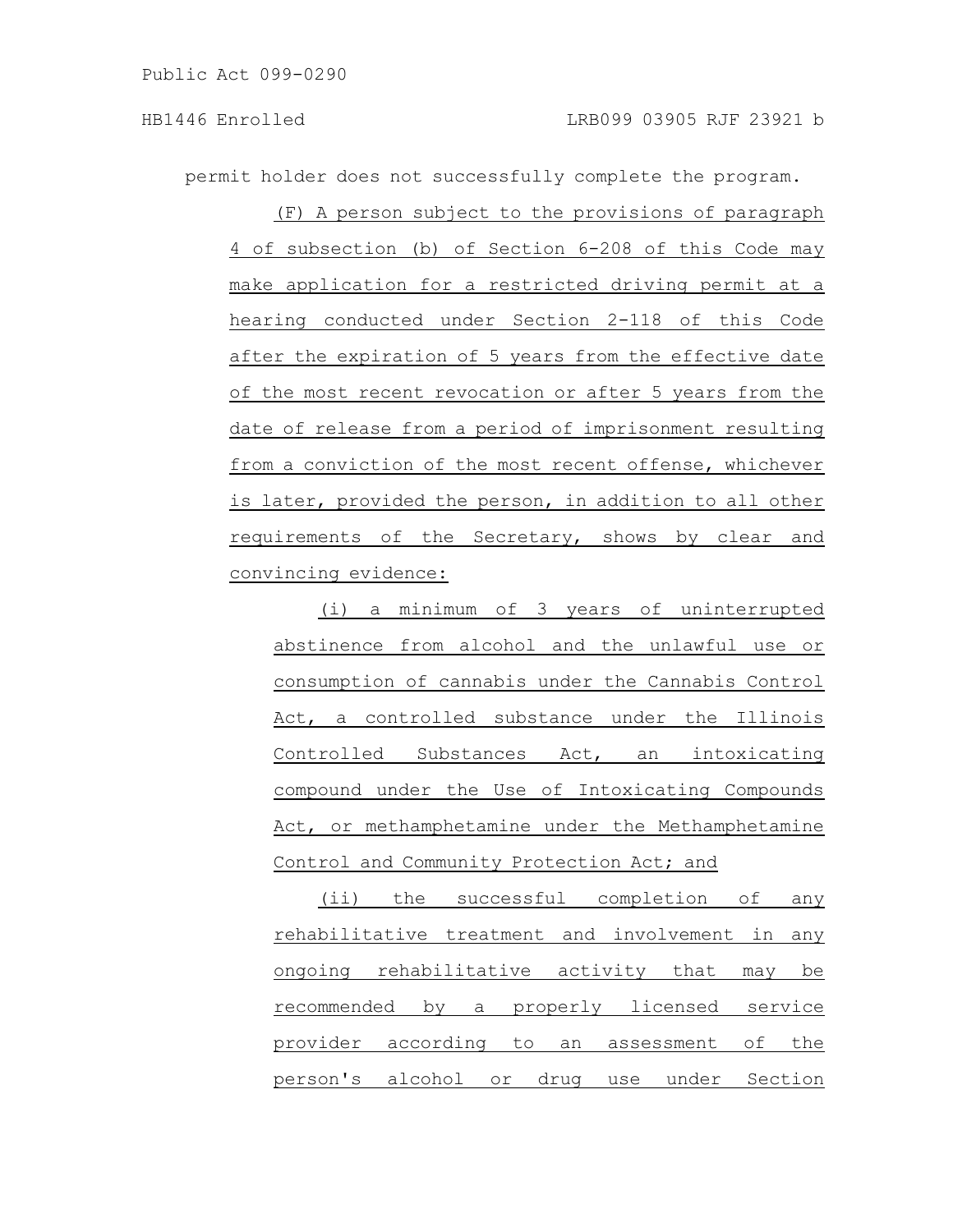11-501.01 of this Code.

In determining whether an applicant is eligible for a restricted driving permit under this subparagraph (F), the Secretary may consider any relevant evidence, including, but not limited to, testimony, affidavits, records, and the results of regular alcohol or drug tests. Persons subject to the provisions of paragraph 4 of subsection (b) of Section 6-208 of this Code and who have been convicted of more than one violation of paragraph (3), paragraph (4), or paragraph (5) of subsection (a) of Section 11-501 of this Code shall not be eligible to apply for a restricted driving permit under this subparagraph (F).

A restricted driving permit issued under this subparagraph (F) shall provide that the holder may only operate motor vehicles equipped with an ignition interlock device as required under paragraph (2) of subsection (c) of Section 6-205 of this Code and subparagraph (A) of paragraph 3 of subsection (c) of this Section. The Secretary may revoke a restricted driving permit or amend the conditions of a restricted driving permit issued under this subparagraph (F) if the holder operates a vehicle that is not equipped with an ignition interlock device, or for any other reason authorized under this Code.

A restricted driving permit issued under this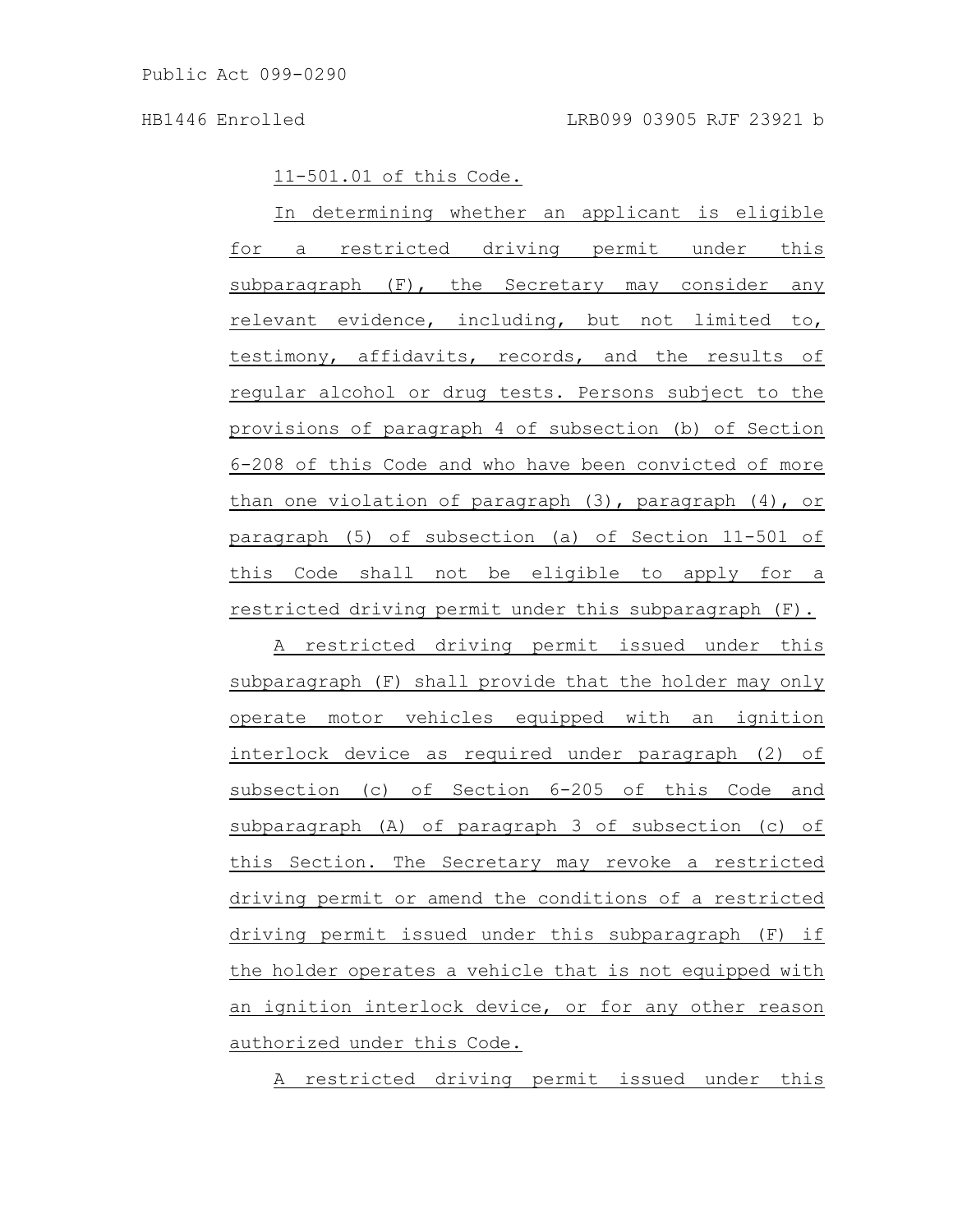subparagraph (F) shall be revoked, and the holder barred from applying for or being issued a restricted driving permit in the future, if the holder is convicted of a violation of Section 11-501 of this Code, a similar provision of a local ordinance, or a similar offense in another state.

(c-3) In the case of a suspension under paragraph 43 of subsection (a), reports received by the Secretary of State under this Section shall, except during the actual time the suspension is in effect, be privileged information and for use only by the courts, police officers, prosecuting authorities, the driver licensing administrator of any other state, the Secretary of State, or the parent or legal guardian of a driver under the age of 18. However, beginning January 1, 2008, if the person is a CDL holder, the suspension shall also be made available to the driver licensing administrator of any other state, the U.S. Department of Transportation, and the affected driver or motor carrier or prospective motor carrier upon request.

(c-4) In the case of a suspension under paragraph 43 of subsection (a), the Secretary of State shall notify the person by mail that his or her driving privileges and driver's license will be suspended one month after the date of the mailing of the notice.

(c-5) The Secretary of State may, as a condition of the reissuance of a driver's license or permit to an applicant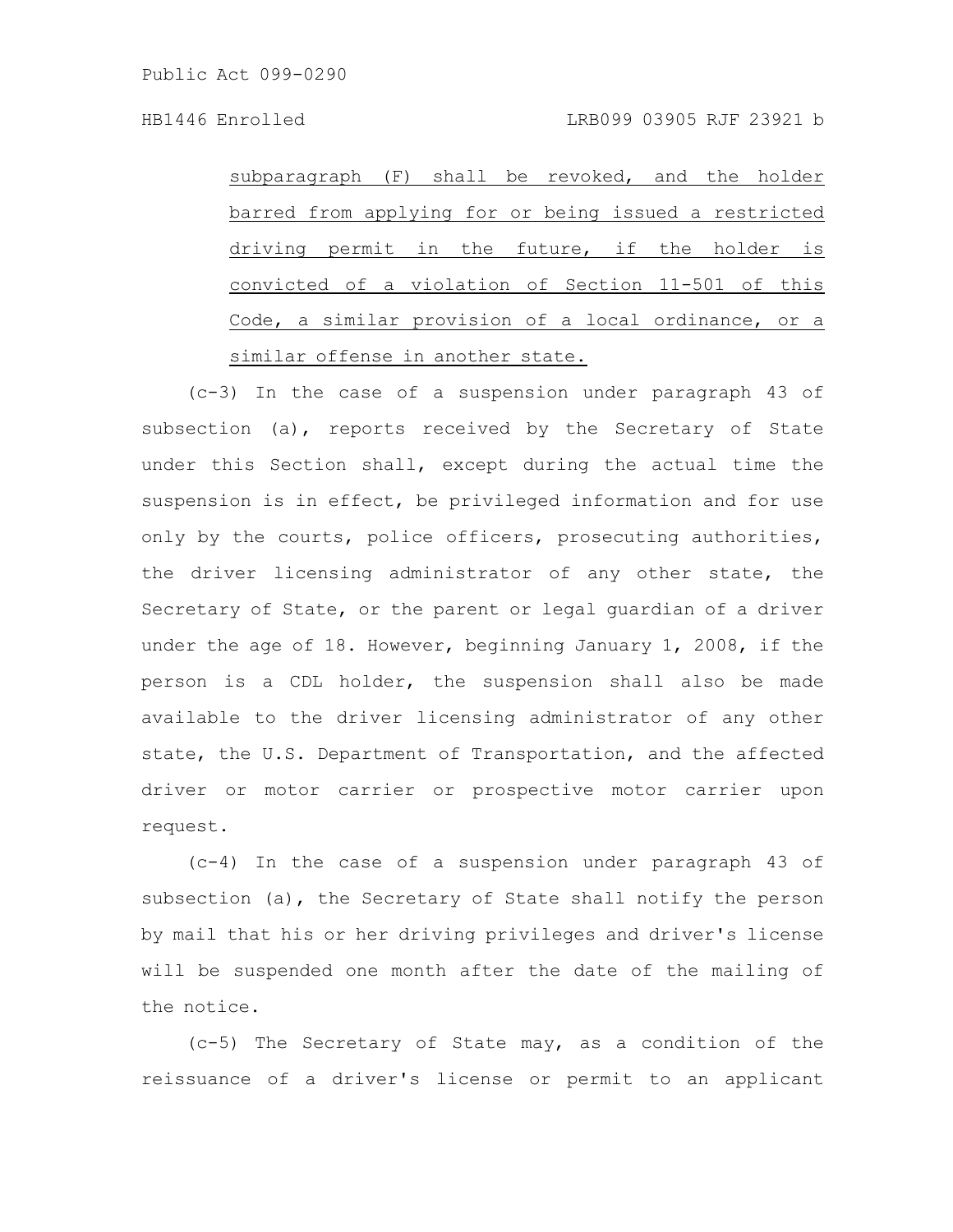### HB1446 Enrolled LRB099 03905 RJF 23921 b

whose driver's license or permit has been suspended before he or she reached the age of 21 years pursuant to any of the provisions of this Section, require the applicant to participate in a driver remedial education course and be retested under Section 6-109 of this Code.

(d) This Section is subject to the provisions of the Drivers License Compact.

(e) The Secretary of State shall not issue a restricted driving permit to a person under the age of 16 years whose driving privileges have been suspended or revoked under any provisions of this Code.

(f) In accordance with 49 C.F.R. 384, the Secretary of State may not issue a restricted driving permit for the operation of a commercial motor vehicle to a person holding a CDL whose driving privileges have been suspended, revoked, cancelled, or disqualified under any provisions of this Code. (Source: P.A. 97-229, eff. 7-28-11; 97-333, eff. 8-12-11; 97-743, eff. 1-1-13; 97-838, eff. 1-1-13; 97-844, eff. 1-1-13; 97-1109, eff. 1-1-13; 97-1150, eff. 1-25-13; 98-103, eff. 1-1-14; 98-122, eff. 1-1-14; 98-726, eff. 1-1-15; 98-756, eff.  $7-16-14.$ 

(625 ILCS 5/6-208) (from Ch. 95 1/2, par. 6-208)

Sec. 6-208. Period of Suspension - Application After Revocation.

(a) Except as otherwise provided by this Code or any other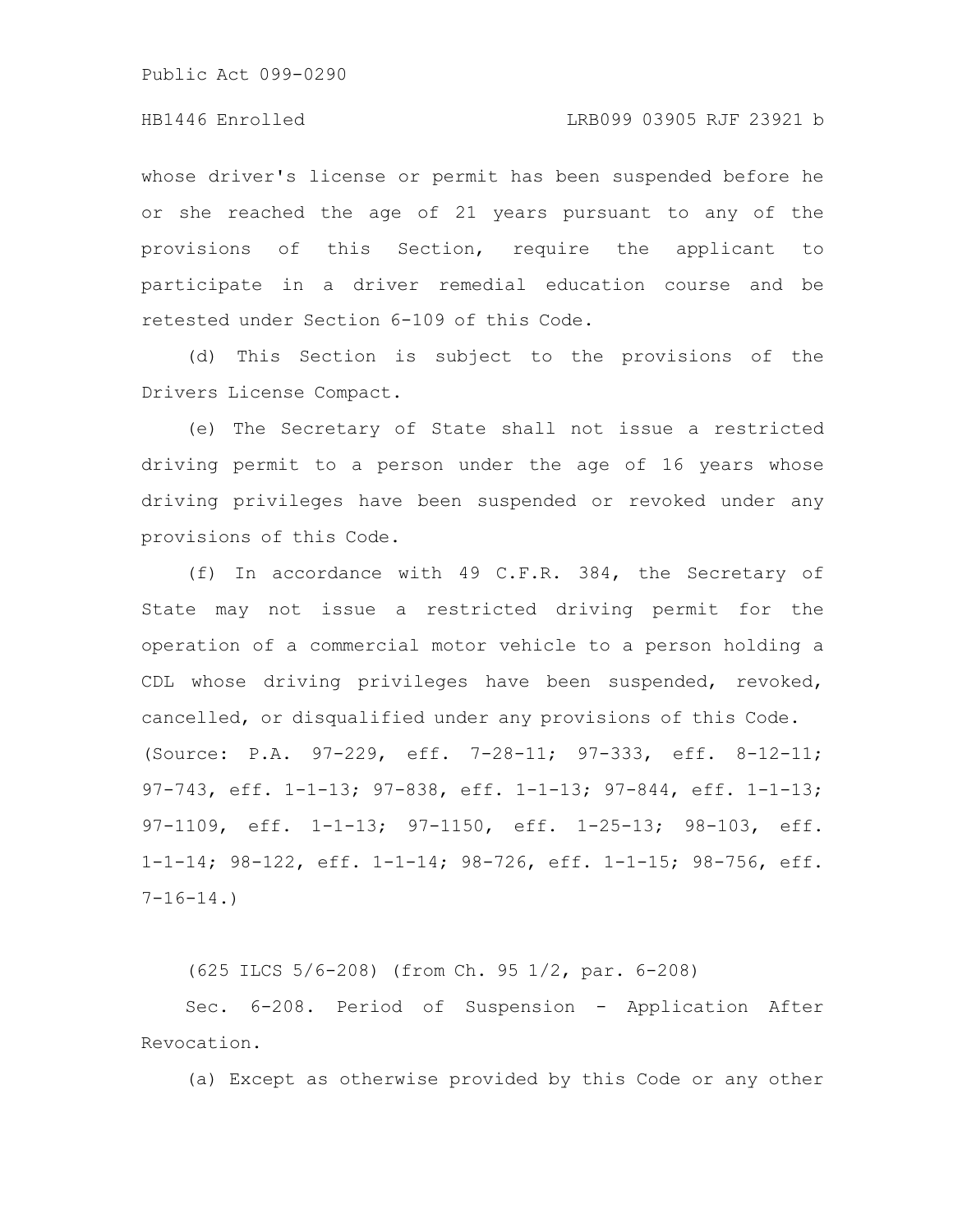law of this State, the Secretary of State shall not suspend a driver's license, permit, or privilege to drive a motor vehicle on the highways for a period of more than one year.

(b) Any person whose license, permit, or privilege to drive a motor vehicle on the highways has been revoked shall not be entitled to have such license, permit, or privilege renewed or restored. However, such person may, except as provided under subsections (d) and (d-5) of Section 6-205, make application for a license pursuant to Section 6-106 (i) if the revocation was for a cause that has been removed or (ii) as provided in the following subparagraphs:

1. Except as provided in subparagraphs 1.5, 2, 3, 4, and 5, the person may make application for a license (A) after the expiration of one year from the effective date of the revocation, (B) in the case of a violation of paragraph (b) of Section 11-401 of this Code or a similar provision of a local ordinance, after the expiration of 3 years from the effective date of the revocation, or (C) in the case of a violation of Section 9-3 of the Criminal Code of 1961 or the Criminal Code of 2012 or a similar provision of a law of another state relating to the offense of reckless homicide or a violation of subparagraph (F) of paragraph 1 of subsection (d) of Section 11-501 of this Code relating to aggravated driving under the influence of alcohol, other drug or drugs, intoxicating compound or compounds, or any combination thereof, if the violation was the proximate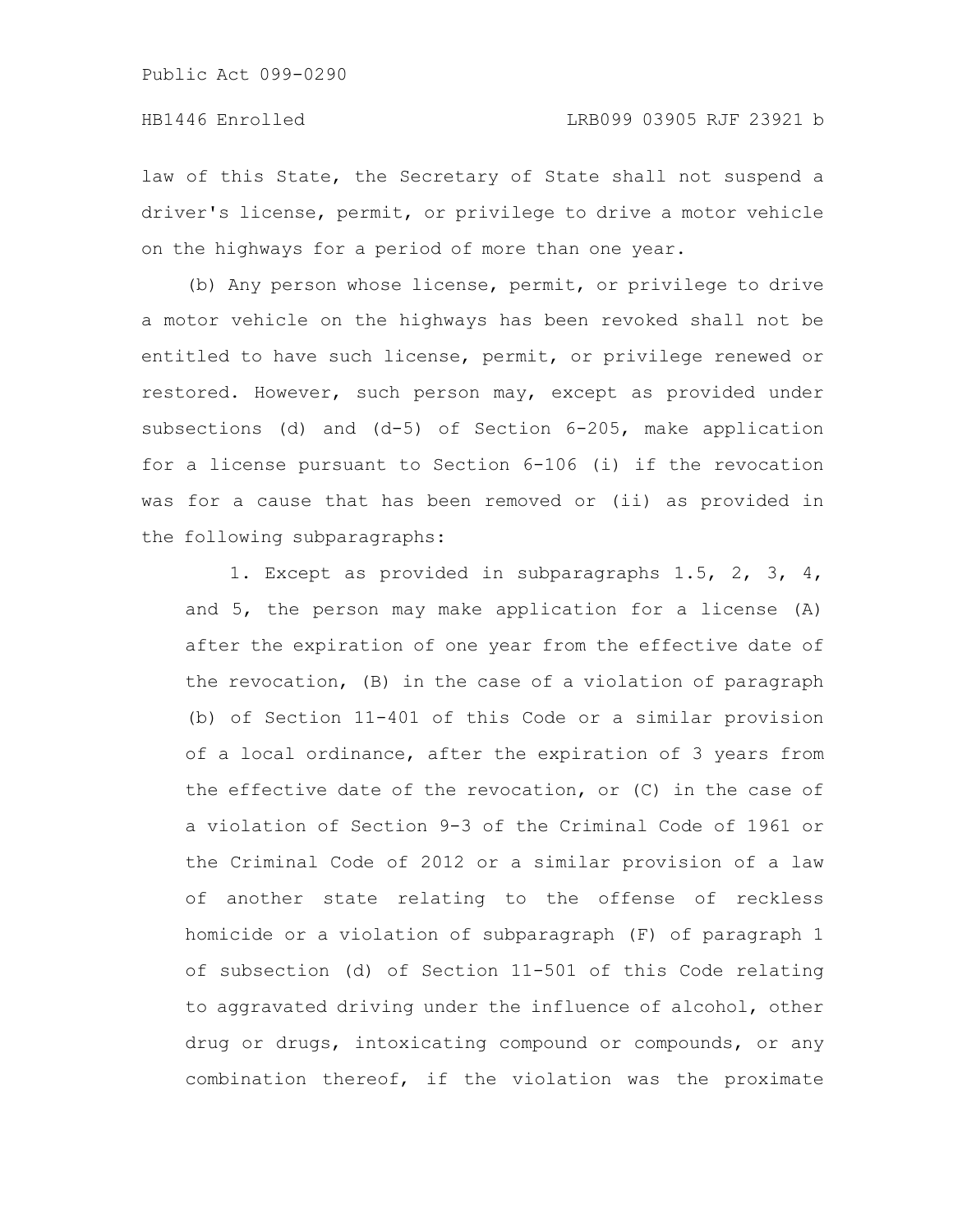cause of a death, after the expiration of 2 years from the effective date of the revocation or after the expiration of 24 months from the date of release from a period of imprisonment as provided in Section 6-103 of this Code, whichever is later.

1.5. If the person is convicted of a violation of Section 6-303 of this Code committed while his or her driver's license, permit, or privilege was revoked because of a violation of Section 9-3 of the Criminal Code of 1961 or the Criminal Code of 2012, relating to the offense of reckless homicide, or a similar provision of a law of another state, the person may not make application for a license or permit until the expiration of 3 years from the date of the conviction.

2. If such person is convicted of committing a second violation within a 20-year period of:

(A) Section 11-501 of this Code or a similar provision of a local ordinance;

(B) Paragraph (b) of Section 11-401 of this Code or a similar provision of a local ordinance;

(C) Section 9-3 of the Criminal Code of 1961 or the Criminal Code of 2012, relating to the offense of reckless homicide; or

(D) any combination of the above offenses committed at different instances;

then such person may not make application for a license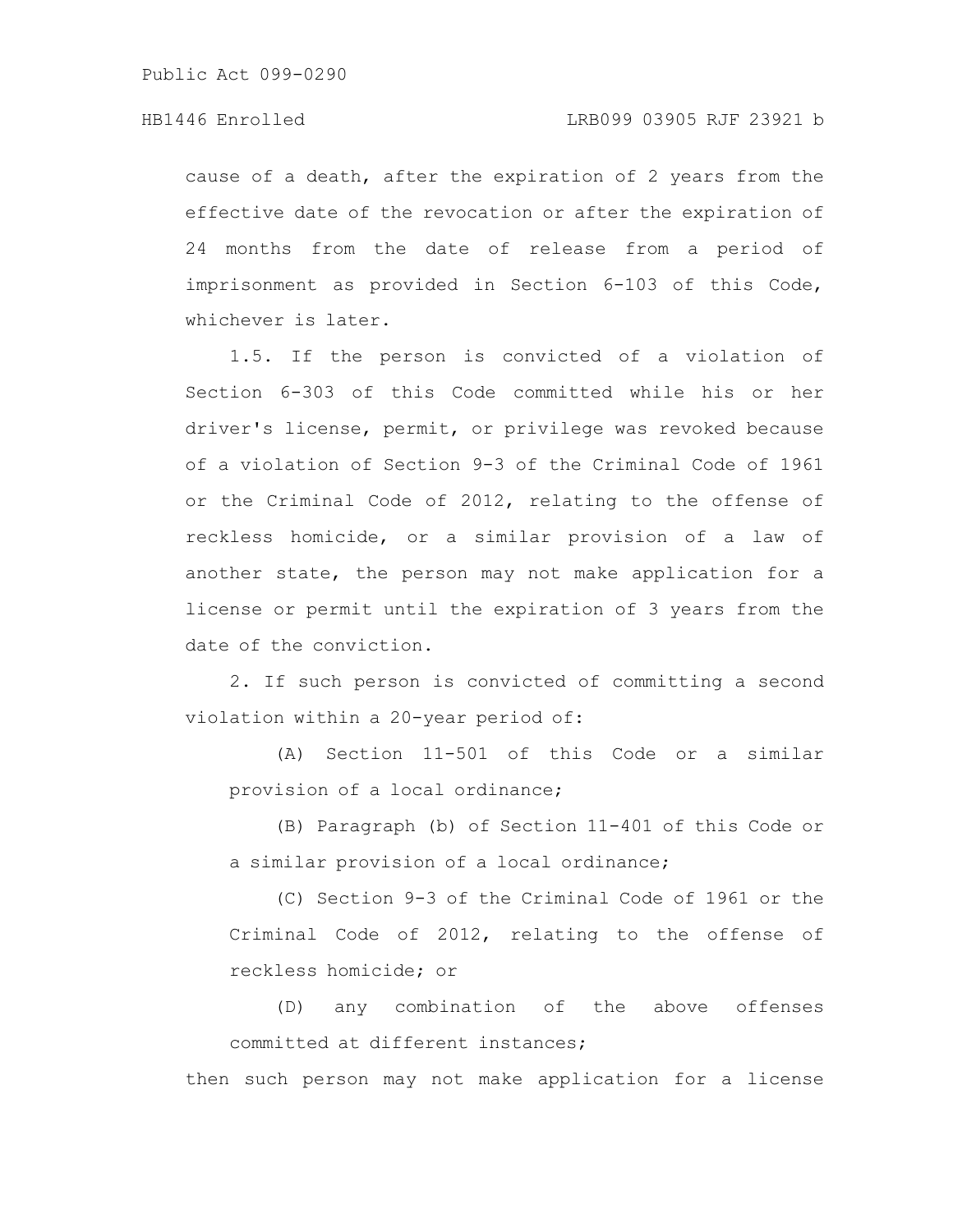until after the expiration of 5 years from the effective date of the most recent revocation. The 20-year period shall be computed by using the dates the offenses were committed and shall also include similar out-of-state offenses and similar offenses committed on a military installation.

2.5. If a person is convicted of a second violation of Section 6-303 of this Code committed while the person's driver's license, permit, or privilege was revoked because of a violation of Section 9-3 of the Criminal Code of 1961 or the Criminal Code of 2012, relating to the offense of reckless homicide, or a similar provision of a law of another state, the person may not make application for a license or permit until the expiration of 5 years from the date of release from a term of imprisonment.

3. However, except as provided in subparagraph 4, if such person is convicted of committing a third or subsequent violation or any combination of the above offenses, including similar out-of-state offenses and similar offenses committed on a military installation, contained in subparagraph 2, then such person may not make application for a license until after the expiration of 10 years from the effective date of the most recent revocation.

4. Except as provided in paragraph (1.5) of subsection (c) of Section 6-205 and subparagraph (F) of paragraph 3 of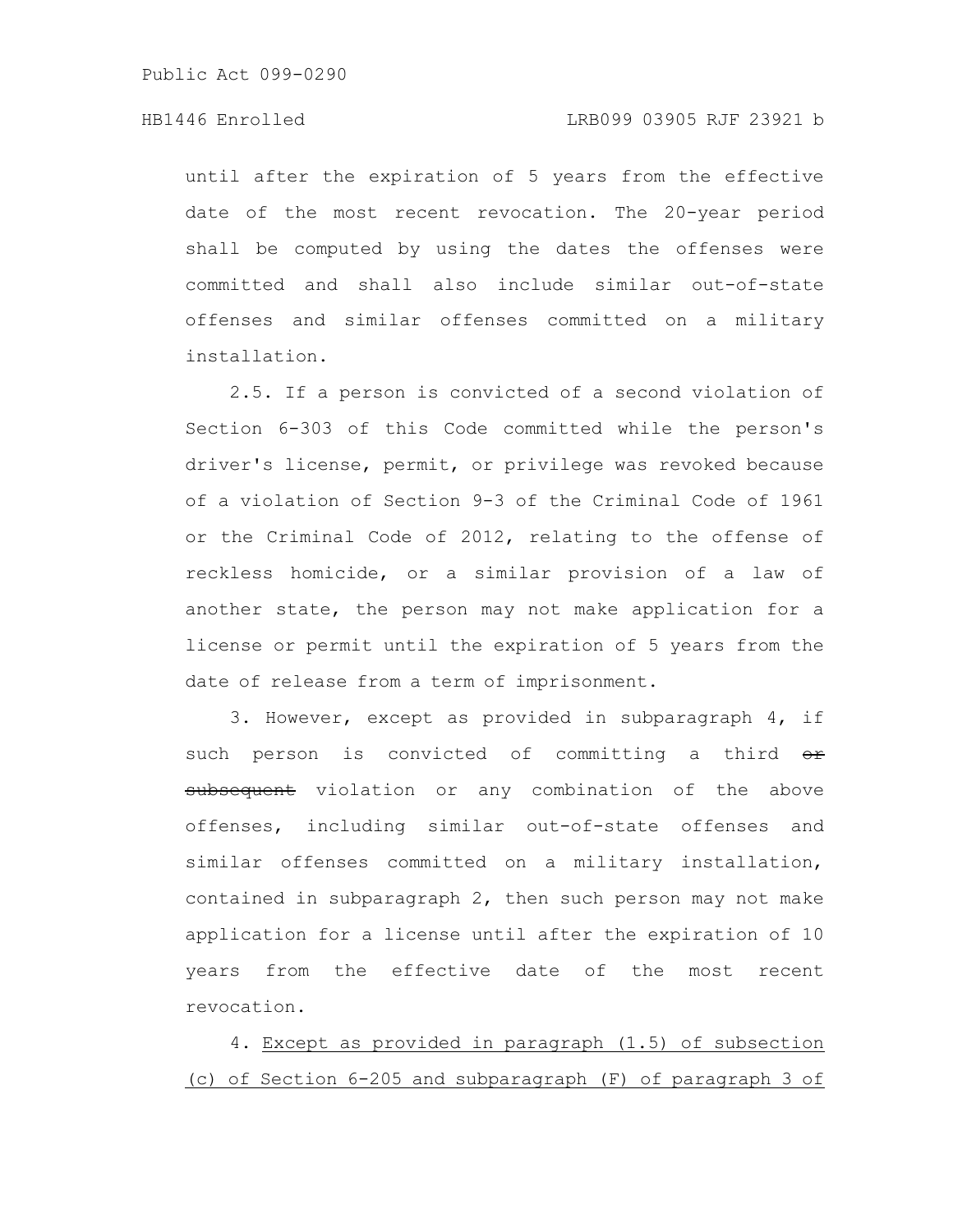subsection (c) of Section 6-206 of this Code, the The person may not make application for a license if the person is convicted of committing a fourth or subsequent violation of Section 11-501 of this Code or a similar provision of a local ordinance, Section 11-401 of this Code, Section 9-3 of the Criminal Code of 1961 or the Criminal Code of 2012, or a combination of these offenses, similar provisions of local ordinances, similar out-of-state offenses, or similar offenses committed on a military installation.

4.5. A bona fide resident of a foreign jurisdiction who is subject to the provisions of subparagraph 4 of this subsection (b) may make application for termination of the revocation after a period of 10 years from the effective date of the most recent revocation. However, if a person who has been granted a termination of revocation under this subparagraph 4.5 subsequently becomes a resident of this State, the revocation shall be reinstated and the person shall be subject to the provisions of subparagraph 4.

5. The person may not make application for a license or permit if the person is convicted of a third or subsequent violation of Section 6-303 of this Code committed while his or her driver's license, permit, or privilege was revoked because of a violation of Section 9-3 of the Criminal Code of 1961 or the Criminal Code of 2012, relating to the offense of reckless homicide, or a similar provision of a law of another state.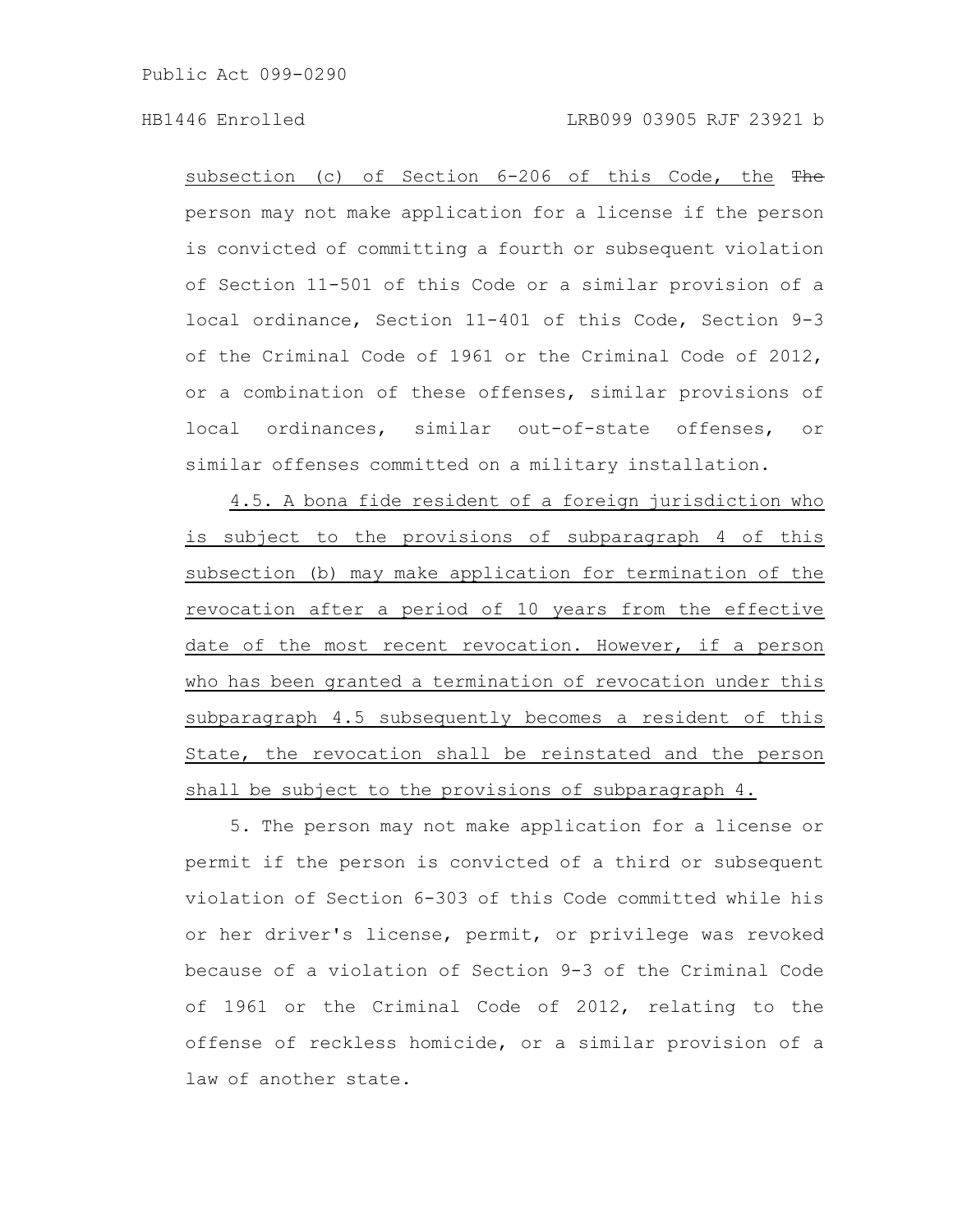Notwithstanding any other provision of this Code, all persons referred to in this paragraph (b) may not have their privileges restored until the Secretary receives payment of the required reinstatement fee pursuant to subsection (b) of Section 6-118.

In no event shall the Secretary issue such license unless and until such person has had a hearing pursuant to this Code and the appropriate administrative rules and the Secretary is satisfied, after a review or investigation of such person, that to grant the privilege of driving a motor vehicle on the highways will not endanger the public safety or welfare.

(c) (Blank).

(Source: P.A. 96-607, eff. 8-24-09; 97-1150, eff. 1-25-13.)

(625 ILCS 5/6-303) (from Ch. 95 1/2, par. 6-303)

Sec. 6-303. Driving while driver's license, permit or privilege to operate a motor vehicle is suspended or revoked.

(a) Except as otherwise provided in subsection (a-5), any person who drives or is in actual physical control of a motor vehicle on any highway of this State at a time when such person's driver's license, permit or privilege to do so or the privilege to obtain a driver's license or permit is revoked or suspended as provided by this Code or the law of another state, except as may be specifically allowed by a judicial driving permit issued prior to January 1, 2009, monitoring device driving permit, family financial responsibility driving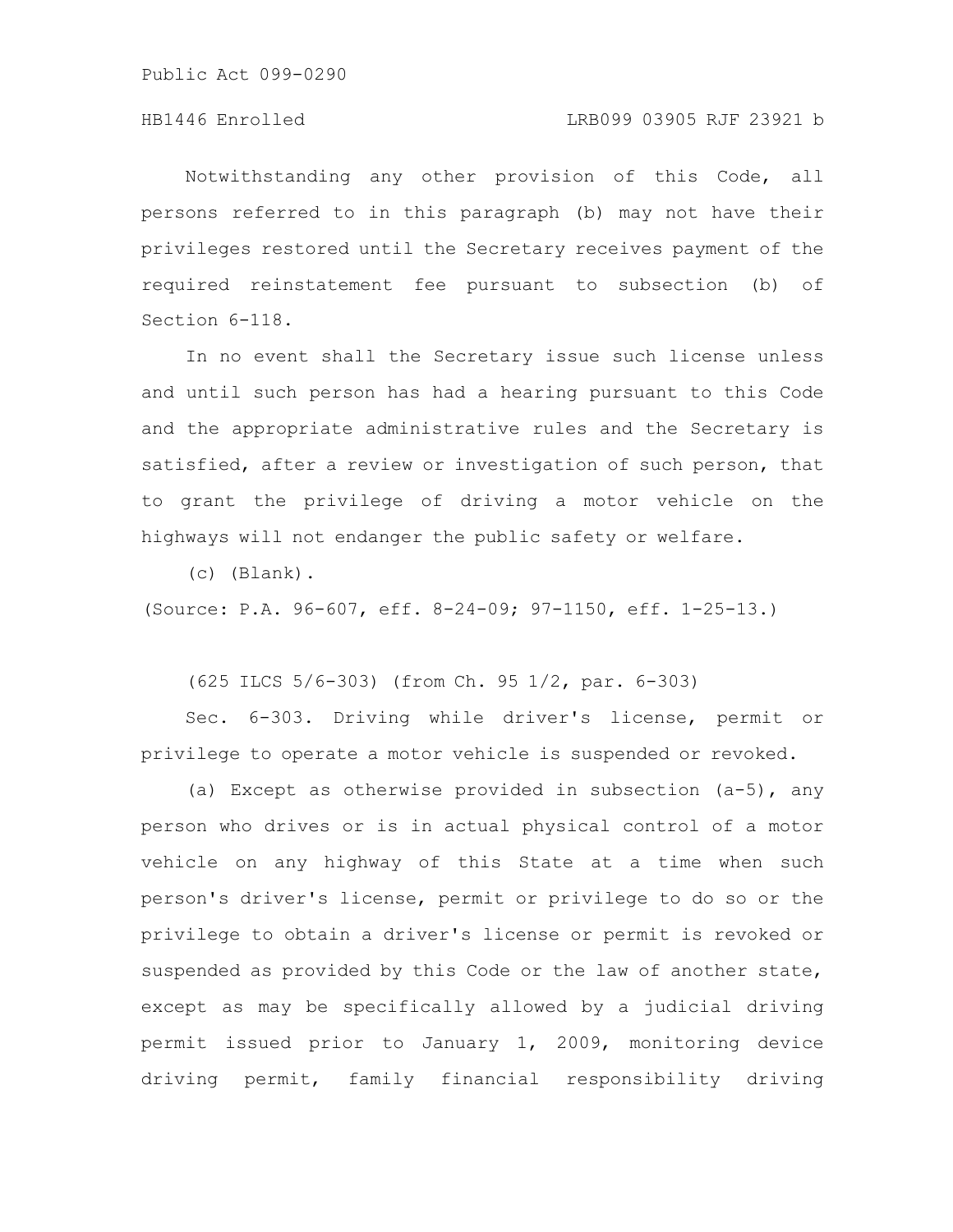permit, probationary license to drive, or a restricted driving permit issued pursuant to this Code or under the law of another state, shall be guilty of a Class A misdemeanor.

(a-3) A second or subsequent violation of subsection (a) of this Section is a Class 4 felony if committed by a person whose driving or operation of a motor vehicle is the proximate cause of a motor vehicle accident that causes personal injury or death to another. For purposes of this subsection, a personal injury includes any Type A injury as indicated on the traffic accident report completed by a law enforcement officer that requires immediate professional attention in either a doctor's office or a medical facility. A Type A injury includes severe bleeding wounds, distorted extremities, and injuries that require the injured party to be carried from the scene.

(a-5) Any person who violates this Section as provided in subsection (a) while his or her driver's license, permit or privilege is revoked because of a violation of Section 9-3 of the Criminal Code of 1961 or the Criminal Code of 2012, relating to the offense of reckless homicide or a similar provision of a law of another state, is guilty of a Class 4 felony. The person shall be required to undergo a professional evaluation, as provided in Section 11-501 of this Code, to determine if an alcohol, drug, or intoxicating compound problem exists and the extent of the problem, and to undergo the imposition of treatment as appropriate.

(a-10) A person's driver's license, permit, or privilege to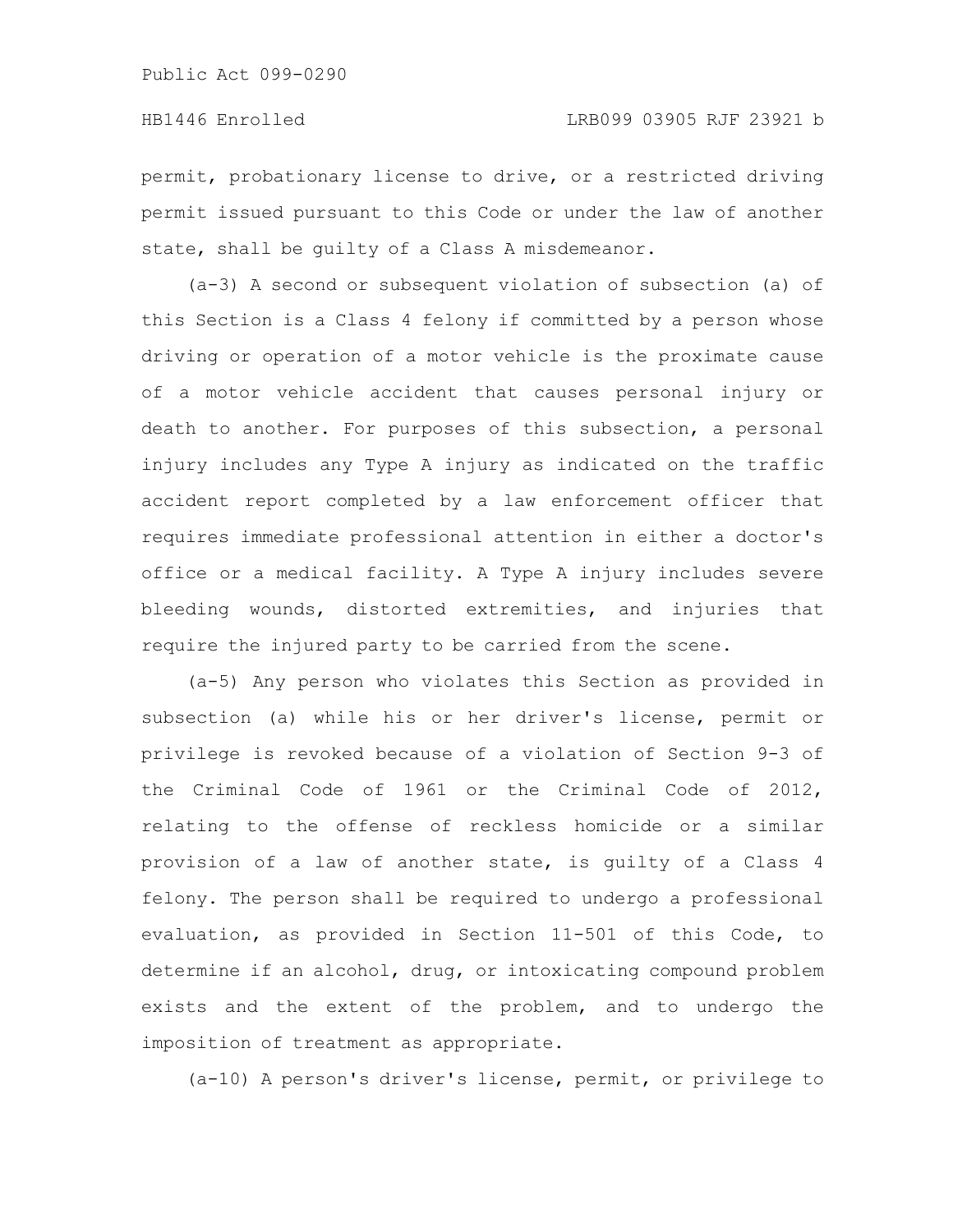### HB1446 Enrolled LRB099 03905 RJF 23921 b

obtain a driver's license or permit may be subject to multiple revocations, multiple suspensions, or any combination of both simultaneously. No revocation or suspension shall serve to negate, invalidate, cancel, postpone, or in any way lessen the effect of any other revocation or suspension entered prior or subsequent to any other revocation or suspension.

(b) (Blank).

(b-1) Upon receiving a report of the conviction of any violation indicating a person was operating a motor vehicle during the time when the person's driver's license, permit or privilege was suspended by the Secretary of State or the driver's licensing administrator of another state, except as specifically allowed by a probationary license, judicial driving permit, restricted driving permit or monitoring device driving permit the Secretary shall extend the suspension for the same period of time as the originally imposed suspension unless the suspension has already expired, in which case the Secretary shall be authorized to suspend the person's driving privileges for the same period of time as the originally imposed suspension.

(b-2) Except as provided in subsection (b-6), upon receiving a report of the conviction of any violation indicating a person was operating a motor vehicle when the person's driver's license, permit or privilege was revoked by the Secretary of State or the driver's license administrator of any other state, except as specifically allowed by a restricted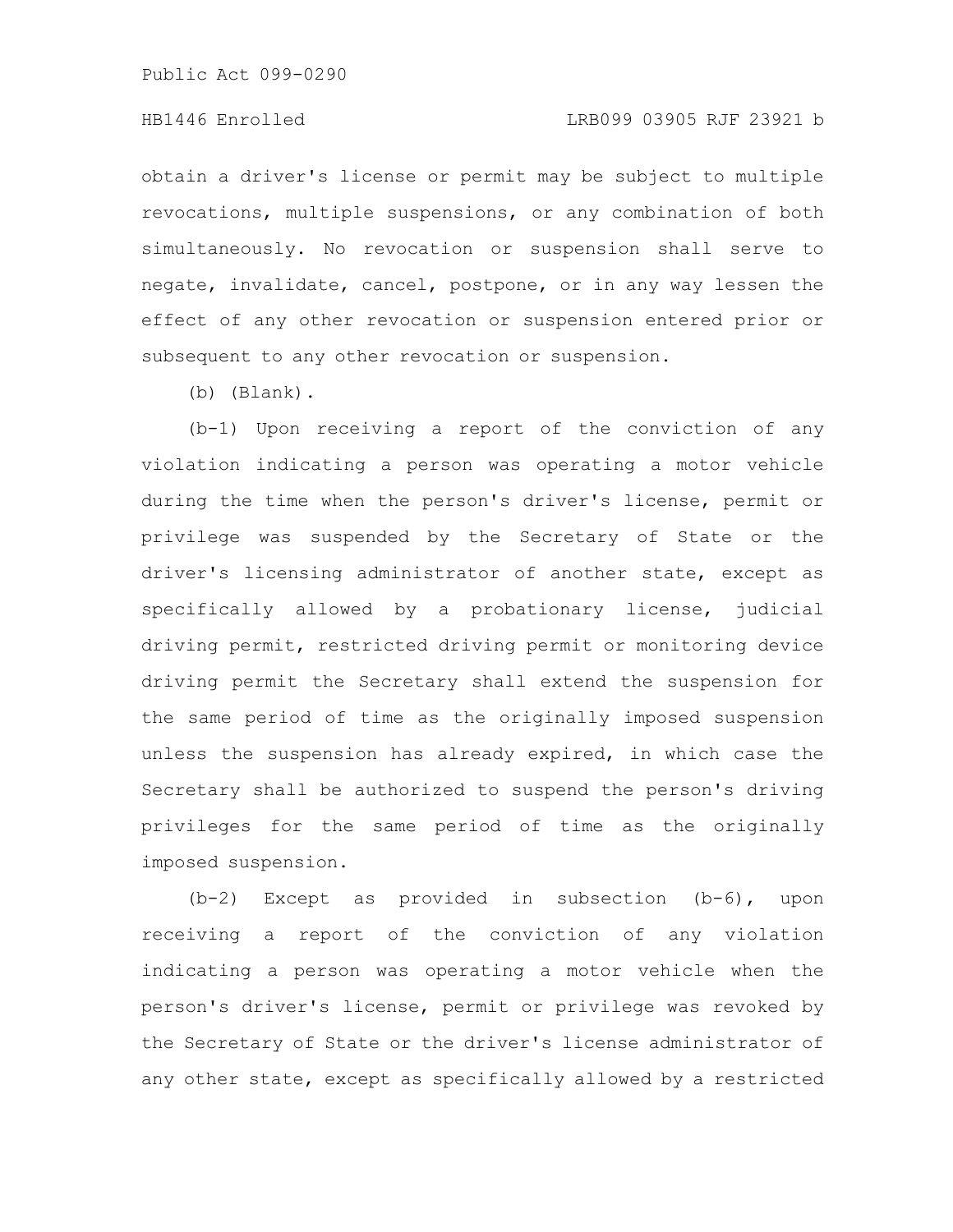### HB1446 Enrolled LRB099 03905 RJF 23921 b

driving permit issued pursuant to this Code or the law of another state, the Secretary shall not issue a driver's license for an additional period of one year from the date of such conviction indicating such person was operating a vehicle during such period of revocation.

 $(b-3)$  (Blank).

(b-4) When the Secretary of State receives a report of a conviction of any violation indicating a person was operating a motor vehicle that was not equipped with an ignition interlock device during a time when the person was prohibited from operating a motor vehicle not equipped with such a device, the Secretary shall not issue a driver's license to that person for an additional period of one year from the date of the conviction.

(b-5) Any person convicted of violating this Section shall serve a minimum term of imprisonment of 30 consecutive days or 300 hours of community service when the person's driving privilege was revoked or suspended as a result of a violation of Section 9-3 of the Criminal Code of 1961 or the Criminal Code of 2012, relating to the offense of reckless homicide, or a similar provision of a law of another state.

(b-6) Upon receiving a report of a first conviction of operating a motor vehicle while the person's driver's license, permit or privilege was revoked where the revocation was for a violation of Section 9-3 of the Criminal Code of 1961 or the Criminal Code of 2012 relating to the offense of reckless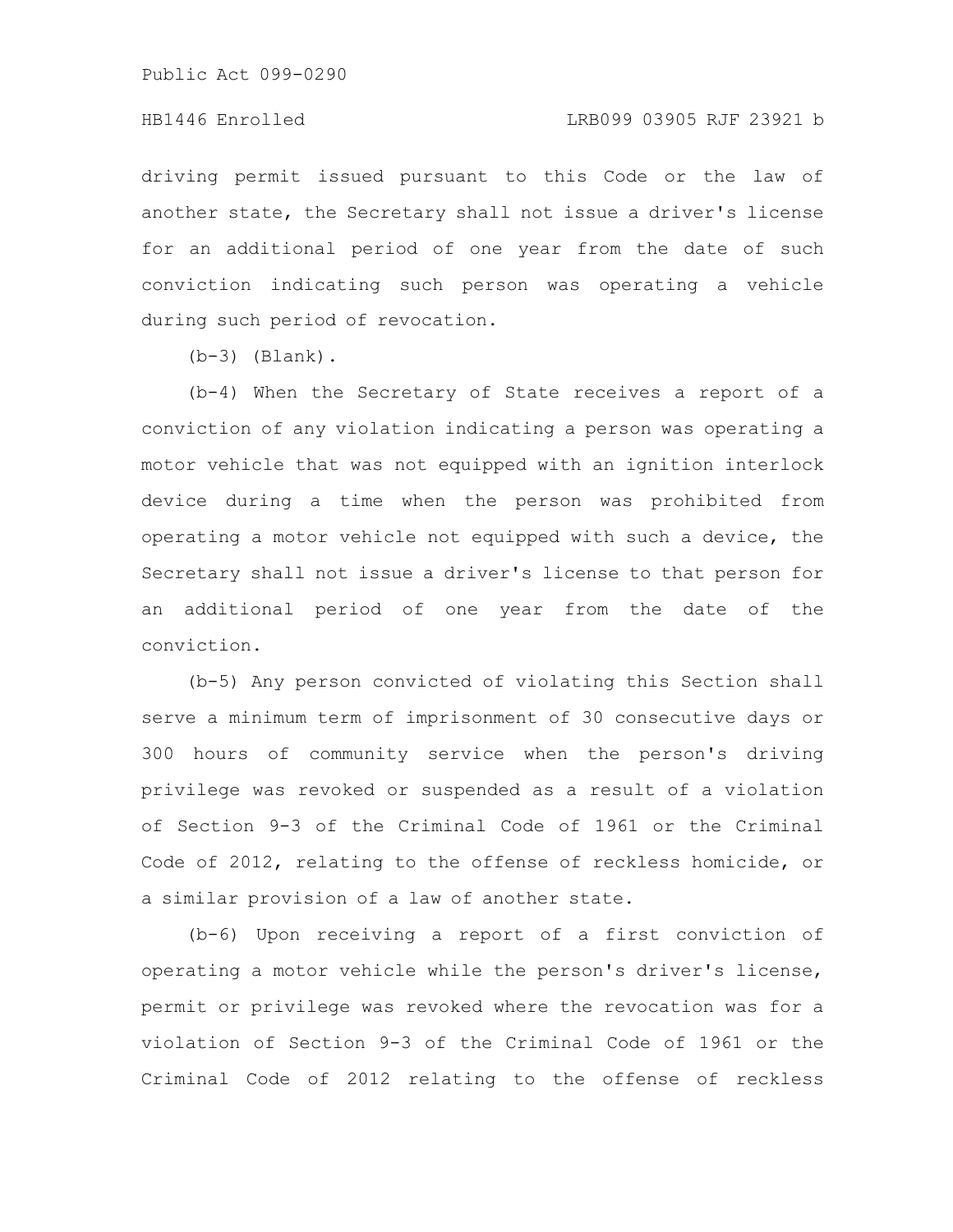homicide or a similar out-of-state offense, the Secretary shall not issue a driver's license for an additional period of three years from the date of such conviction.

(c) Except as provided in subsections  $(c-3)$  and  $(c-4)$ , any person convicted of violating this Section shall serve a minimum term of imprisonment of 10 consecutive days or 30 days of community service when the person's driving privilege was revoked or suspended as a result of:

(1) a violation of Section 11-501 of this Code or a similar provision of a local ordinance relating to the offense of operating or being in physical control of a vehicle while under the influence of alcohol, any other drug or any combination thereof; or

(2) a violation of paragraph (b) of Section 11-401 of this Code or a similar provision of a local ordinance relating to the offense of leaving the scene of a motor vehicle accident involving personal injury or death; or

(3) a statutory summary suspension or revocation under Section 11-501.1 of this Code.

Such sentence of imprisonment or community service shall not be subject to suspension in order to reduce such sentence.

 $(c-1)$  Except as provided in subsections  $(c-5)$  and  $(d)$ , any person convicted of a second violation of this Section shall be ordered by the court to serve a minimum of 100 hours of community service.

(c-2) In addition to other penalties imposed under this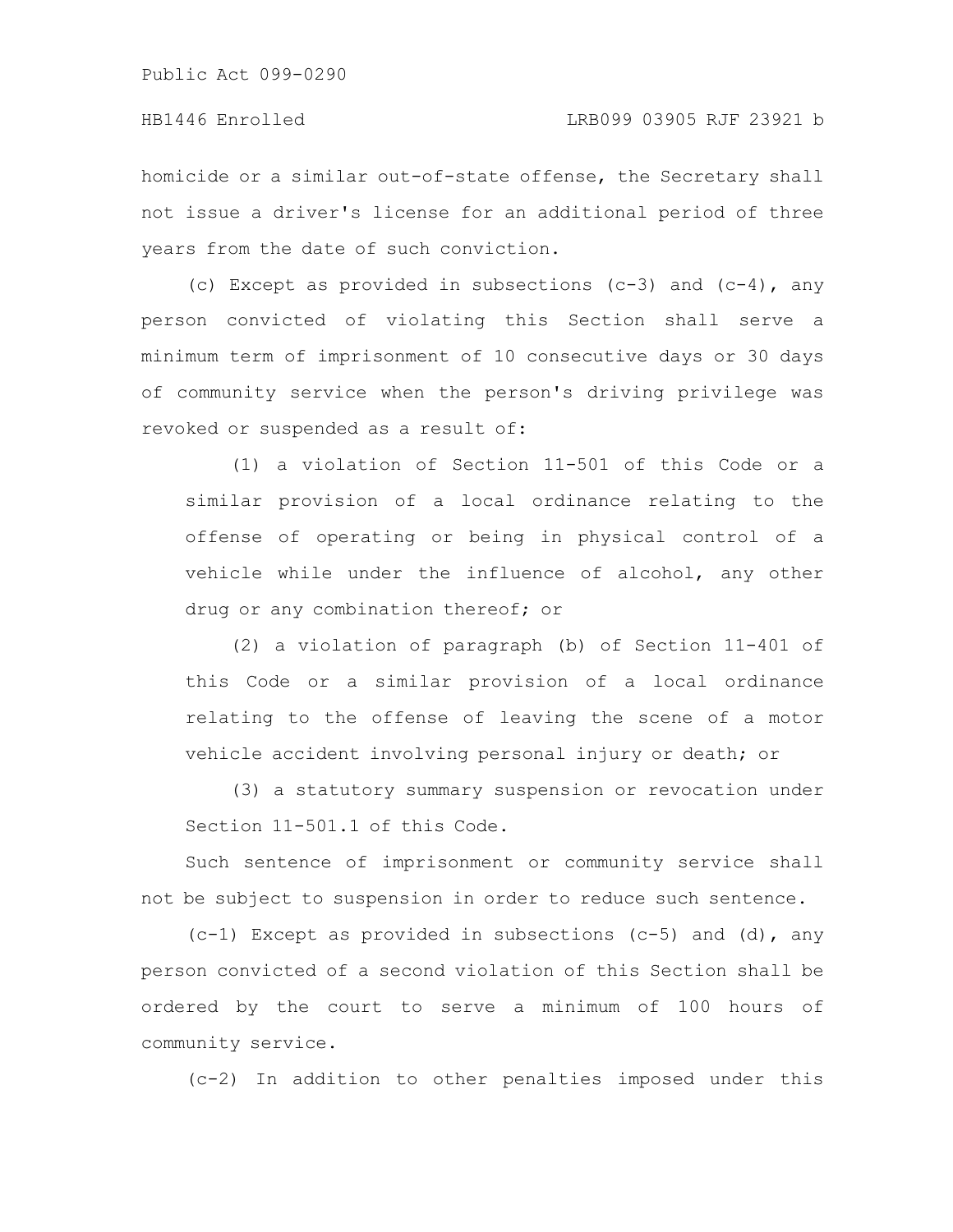Section, the court may impose on any person convicted a fourth time of violating this Section any of the following:

(1) Seizure of the license plates of the person's vehicle.

(2) Immobilization of the person's vehicle for a period of time to be determined by the court.

(c-3) Any person convicted of a violation of this Section during a period of summary suspension imposed pursuant to Section 11-501.1 when the person was eligible for a MDDP shall be guilty of a Class 4 felony and shall serve a minimum term of imprisonment of 30 days.

(c-4) Any person who has been issued a MDDP or a restricted driving permit which requires the person to operate only motor vehicles equipped with an ignition interlock device and who is convicted of a violation of this Section as a result of operating or being in actual physical control of a motor vehicle not equipped with an ignition interlock device at the time of the offense shall be guilty of a Class 4 felony and shall serve a minimum term of imprisonment of 30 days.

(c-5) Any person convicted of a second violation of this Section is guilty of a Class 2 felony, is not eligible for probation or conditional discharge, and shall serve a mandatory term of imprisonment, if:

(1) the current violation occurred when the person's driver's license was suspended or revoked for a violation of Section 9-3 of the Criminal Code of 1961 or the Criminal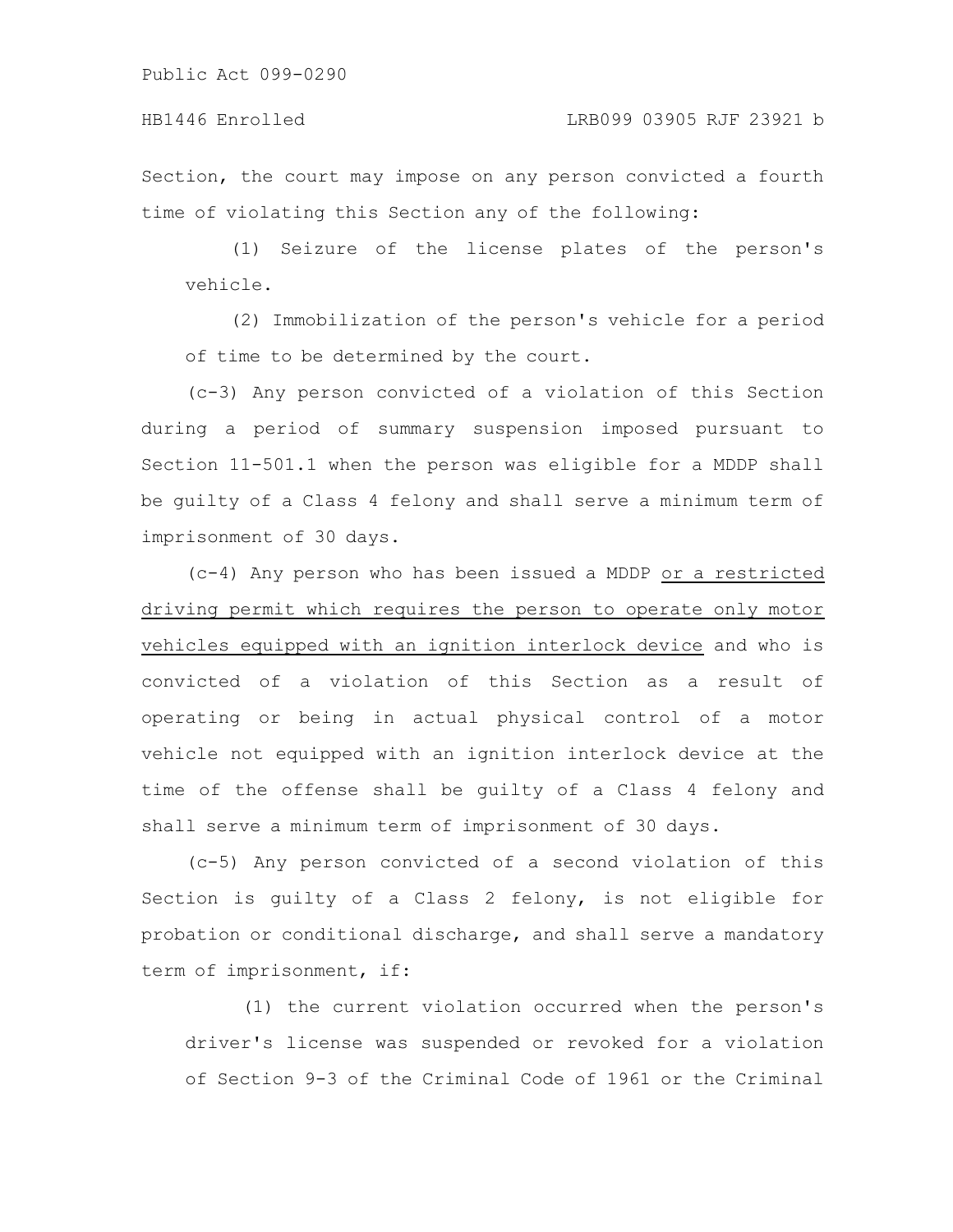Code of 2012, relating to the offense of reckless homicide, or a similar out-of-state offense; and

(2) the prior conviction under this Section occurred while the person's driver's license was suspended or revoked for a violation of Section 9-3 of the Criminal Code of 1961 or the Criminal Code of 2012 relating to the offense of reckless homicide, or a similar out-of-state offense, or was suspended or revoked for a violation of Section 11-401 or 11-501 of this Code, a similar out-of-state offense, a similar provision of a local ordinance, or a statutory summary suspension or revocation under Section 11-501.1 of this Code.

(d) Any person convicted of a second violation of this Section shall be guilty of a Class 4 felony and shall serve a minimum term of imprisonment of 30 days or 300 hours of community service, as determined by the court, if:

(1) the current violation occurred when the person's driver's license was suspended or revoked for a violation of Section 11-401 or 11-501 of this Code, a similar out-of-state offense, a similar provision of a local ordinance, or a statutory summary suspension or revocation under Section 11-501.1 of this Code; and

(2) the prior conviction under this Section occurred while the person's driver's license was suspended or revoked for a violation of Section 11-401 or 11-501 of this Code, a similar out-of-state offense, a similar provision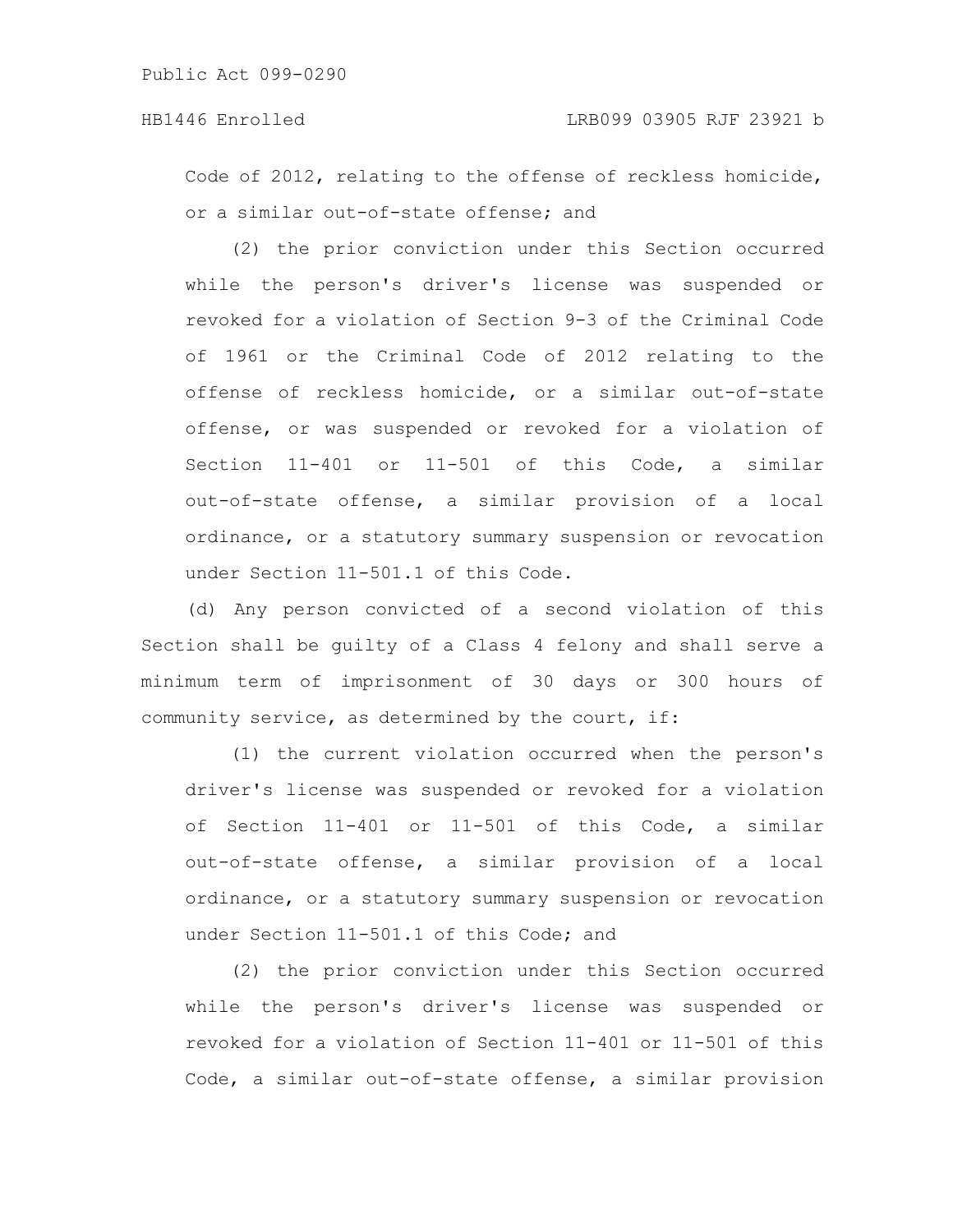of a local ordinance, or a statutory summary suspension or revocation under Section 11-501.1 of this Code, or for a violation of Section 9-3 of the Criminal Code of 1961 or the Criminal Code of 2012, relating to the offense of reckless homicide, or a similar out-of-state offense.

 $(d-1)$  Except as provided in subsections  $(d-2)$ ,  $(d-2.5)$ , and (d-3), any person convicted of a third or subsequent violation of this Section shall serve a minimum term of imprisonment of 30 days or 300 hours of community service, as determined by the court.

(d-2) Any person convicted of a third violation of this Section is guilty of a Class 4 felony and must serve a minimum term of imprisonment of 30 days, if:

(1) the current violation occurred when the person's driver's license was suspended or revoked for a violation of Section 11-401 or 11-501 of this Code, or a similar out-of-state offense, or a similar provision of a local ordinance, or a statutory summary suspension or revocation under Section 11-501.1 of this Code; and

(2) the prior convictions under this Section occurred while the person's driver's license was suspended or revoked for a violation of Section 11-401 or 11-501 of this Code, a similar out-of-state offense, a similar provision of a local ordinance, or a statutory summary suspension or revocation under Section 11-501.1 of this Code, or for a violation of Section 9-3 of the Criminal Code of 1961 or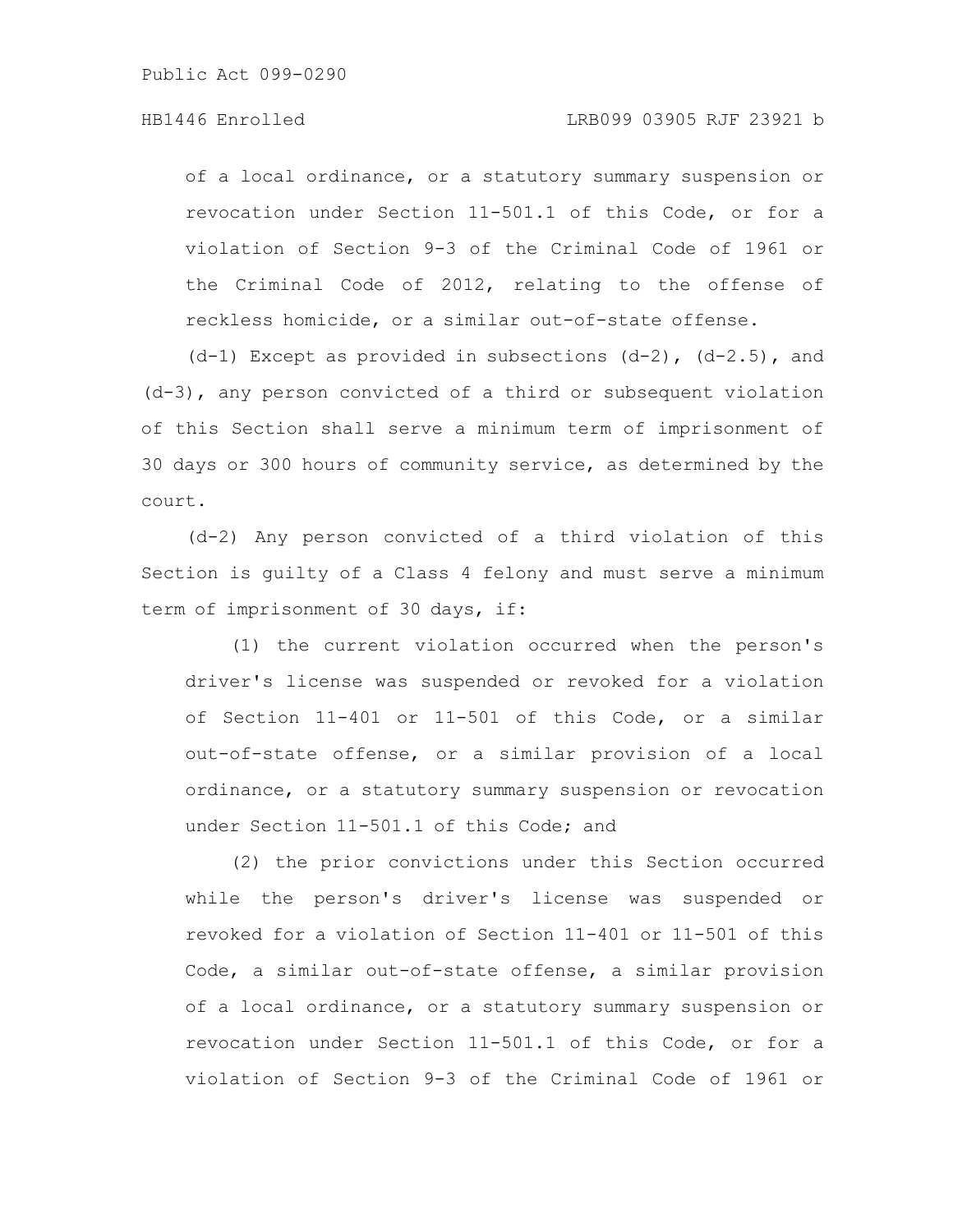the Criminal Code of 2012, relating to the offense of reckless homicide, or a similar out-of-state offense.

(d-2.5) Any person convicted of a third violation of this Section is guilty of a Class 1 felony, is not eligible for probation or conditional discharge, and must serve a mandatory term of imprisonment, if:

(1) the current violation occurred while the person's driver's license was suspended or revoked for a violation of Section 9-3 of the Criminal Code of 1961 or the Criminal Code of 2012, relating to the offense of reckless homicide, or a similar out-of-state offense. The person's driving privileges shall be revoked for the remainder of the person's life; and

(2) the prior convictions under this Section occurred while the person's driver's license was suspended or revoked for a violation of Section 9-3 of the Criminal Code of 1961 or the Criminal Code of 2012, relating to the offense of reckless homicide, or a similar out-of-state offense, or was suspended or revoked for a violation of Section 11-401 or 11-501 of this Code, a similar out-of-state offense, a similar provision of a local ordinance, or a statutory summary suspension or revocation under Section 11-501.1 of this Code.

(d-3) Any person convicted of a fourth, fifth, sixth, seventh, eighth, or ninth violation of this Section is guilty of a Class 4 felony and must serve a minimum term of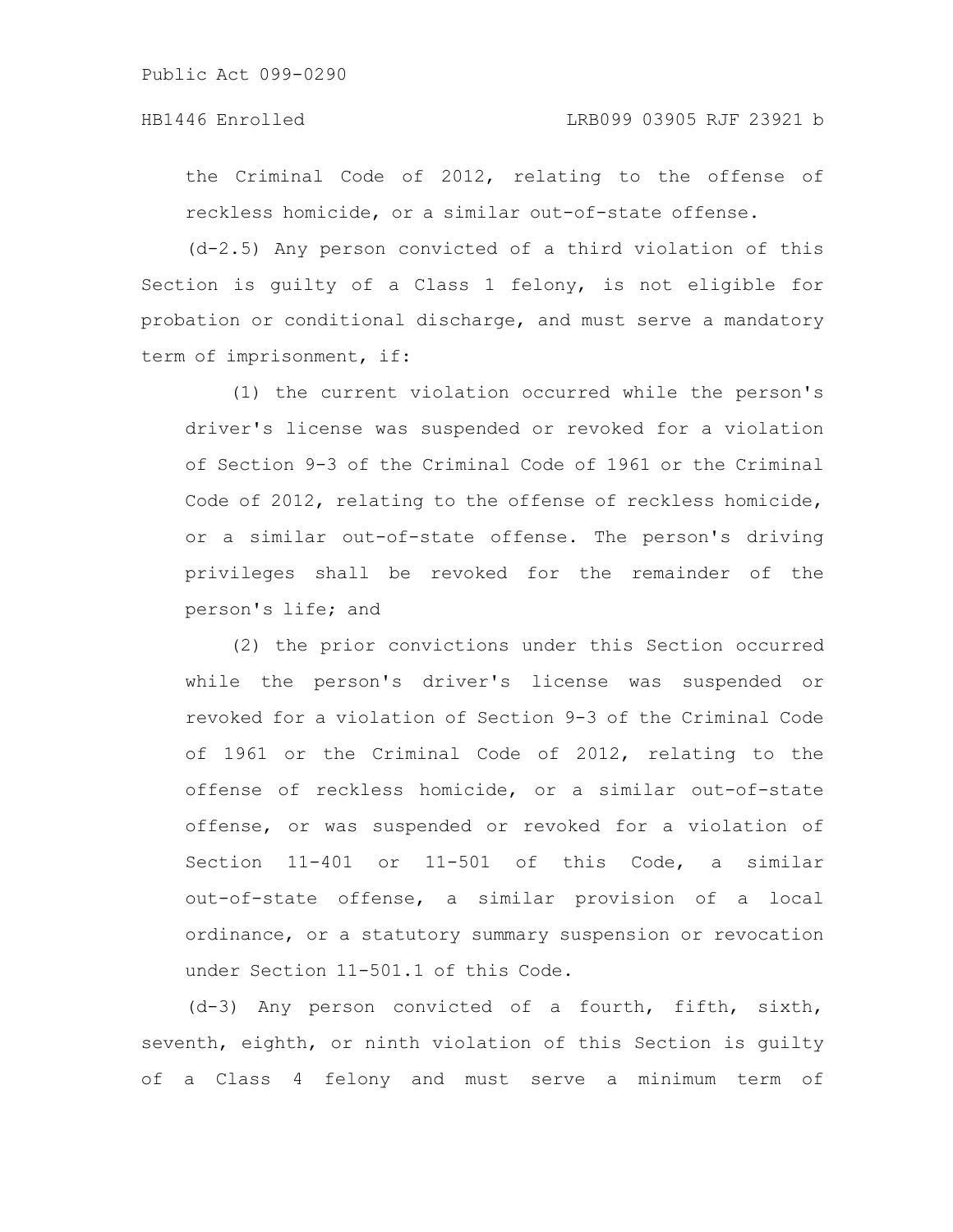imprisonment of 180 days, if:

(1) the current violation occurred when the person's driver's license was suspended or revoked for a violation of Section 11-401 or 11-501 of this Code, a similar out-of-state offense, a similar provision of a local ordinance, or a statutory summary suspension or revocation under Section 11-501.1 of this Code; and

(2) the prior convictions under this Section occurred while the person's driver's license was suspended or revoked for a violation of Section 11-401 or 11-501 of this Code, a similar out-of-state offense, a similar provision of a local ordinance, or a statutory summary suspension or revocation under Section 11-501.1 of this Code, or for a violation of Section 9-3 of the Criminal Code of 1961 or the Criminal Code of 2012, relating to the offense of reckless homicide, or a similar out-of-state offense.

(d-3.5) Any person convicted of a fourth or subsequent violation of this Section is guilty of a Class 1 felony, is not eligible for probation or conditional discharge, and must serve a mandatory term of imprisonment, and is eligible for an extended term, if:

(1) the current violation occurred when the person's driver's license was suspended or revoked for a violation of Section 9-3 of the Criminal Code of 1961 or the Criminal Code of 2012, relating to the offense of reckless homicide, or a similar out-of-state offense; and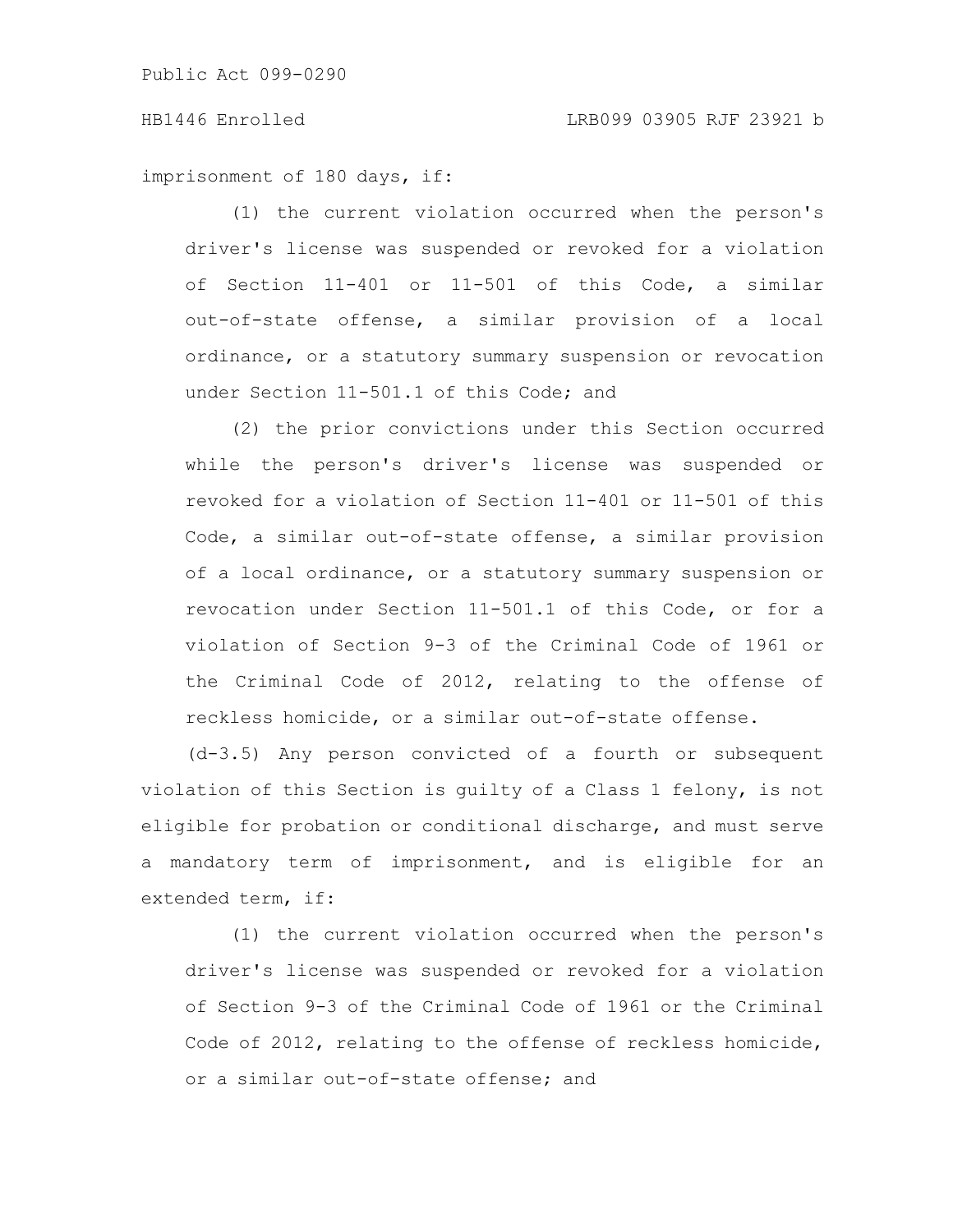# HB1446 Enrolled LRB099 03905 RJF 23921 b

(2) the prior convictions under this Section occurred while the person's driver's license was suspended or revoked for a violation of Section 9-3 of the Criminal Code of 1961 or the Criminal Code of 2012, relating to the offense of reckless homicide, or a similar out-of-state offense, or was suspended or revoked for a violation of Section 11-401 or 11-501 of this Code, a similar out-of-state offense, a similar provision of a local ordinance, or a statutory summary suspension or revocation under Section 11-501.1 of this Code.

(d-4) Any person convicted of a tenth, eleventh, twelfth, thirteenth, or fourteenth violation of this Section is guilty of a Class 3 felony, and is not eligible for probation or conditional discharge, if:

(1) the current violation occurred when the person's driver's license was suspended or revoked for a violation of Section 11-401 or 11-501 of this Code, or a similar out-of-state offense, or a similar provision of a local ordinance, or a statutory summary suspension or revocation under Section 11-501.1 of this Code; and

(2) the prior convictions under this Section occurred while the person's driver's license was suspended or revoked for a violation of Section 11-401 or 11-501 of this Code, a similar out-of-state offense, a similar provision of a local ordinance, or a statutory suspension or revocation under Section 11-501.1 of this Code, or for a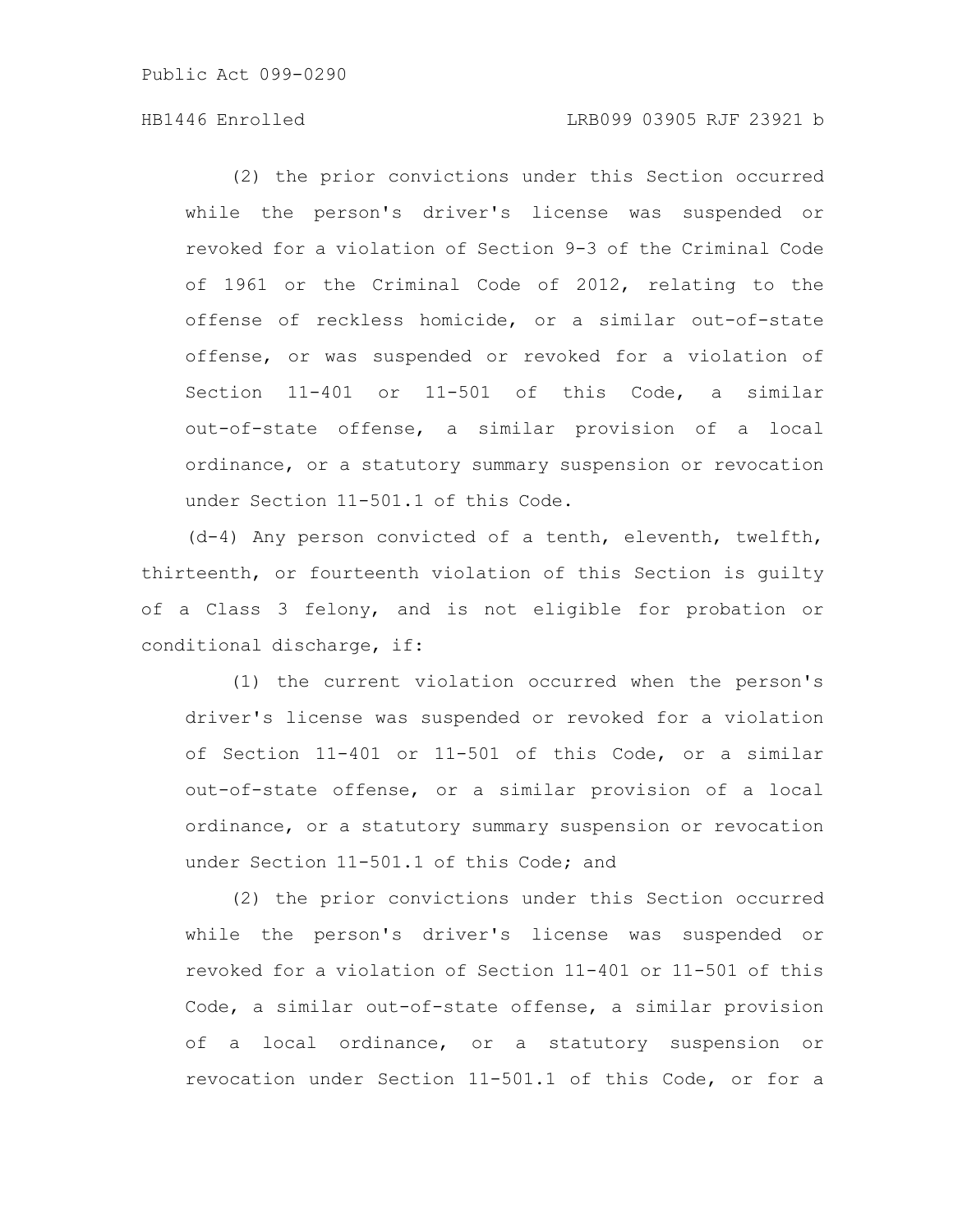violation of Section 9-3 of the Criminal Code of 1961 or the Criminal Code of 2012, relating to the offense of reckless homicide, or a similar out-of-state offense.

(d-5) Any person convicted of a fifteenth or subsequent violation of this Section is guilty of a Class 2 felony, and is not eligible for probation or conditional discharge, if:

(1) the current violation occurred when the person's driver's license was suspended or revoked for a violation of Section 11-401 or 11-501 of this Code, or a similar out-of-state offense, or a similar provision of a local ordinance, or a statutory summary suspension or revocation under Section 11-501.1 of this Code; and

(2) the prior convictions under this Section occurred while the person's driver's license was suspended or revoked for a violation of Section 11-401 or 11-501 of this Code, a similar out-of-state offense, a similar provision of a local ordinance, or a statutory summary suspension or revocation under Section 11-501.1 of this Code, or for a violation of Section 9-3 of the Criminal Code of 1961 or the Criminal Code of 2012, relating to the offense of reckless homicide, or a similar out-of-state offense.

(e) Any person in violation of this Section who is also in violation of Section 7-601 of this Code relating to mandatory insurance requirements, in addition to other penalties imposed under this Section, shall have his or her motor vehicle immediately impounded by the arresting law enforcement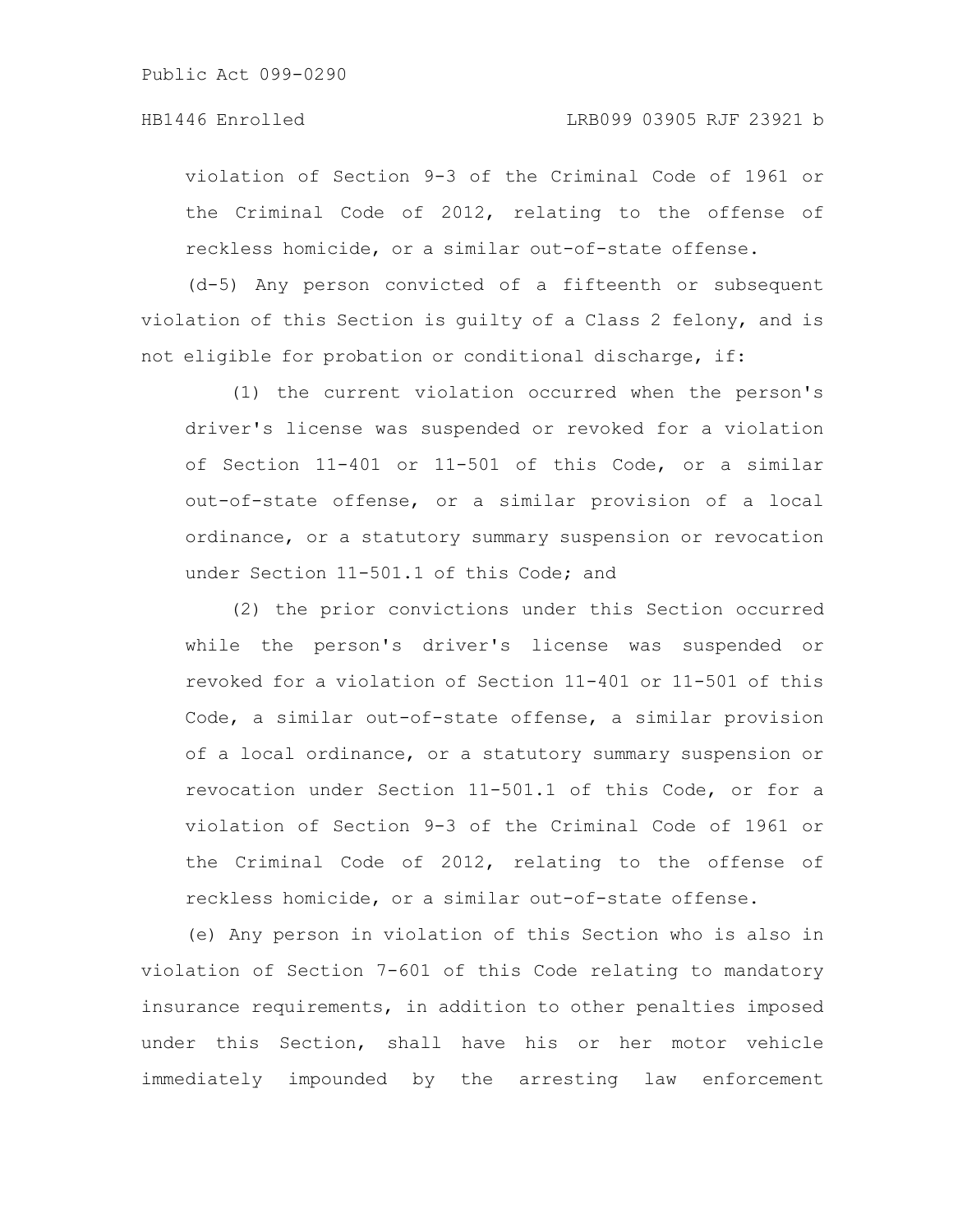#### HB1446 Enrolled LRB099 03905 RJF 23921 b

officer. The motor vehicle may be released to any licensed driver upon a showing of proof of insurance for the vehicle that was impounded and the notarized written consent for the release by the vehicle owner.

(f) For any prosecution under this Section, a certified copy of the driving abstract of the defendant shall be admitted as proof of any prior conviction.

(g) The motor vehicle used in a violation of this Section is subject to seizure and forfeiture as provided in Sections 36-1 and 36-2 of the Criminal Code of 2012 if the person's driving privilege was revoked or suspended as a result of:

(1) a violation of Section 11-501 of this Code, a similar provision of a local ordinance, or a similar provision of a law of another state;

(2) a violation of paragraph (b) of Section 11-401 of this Code, a similar provision of a local ordinance, or a similar provision of a law of another state;

(3) a statutory summary suspension or revocation under Section 11-501.1 of this Code or a similar provision of a law of another state; or

(4) a violation of Section 9-3 of the Criminal Code of 1961 or the Criminal Code of 2012 relating to the offense of reckless homicide, or a similar provision of a law of another state.

(Source: P.A. 97-984, eff. 1-1-13; 97-1150, eff. 1-25-13; 98-285, eff. 1-1-14; 98-418, eff. 8-16-13; 98-573, eff.